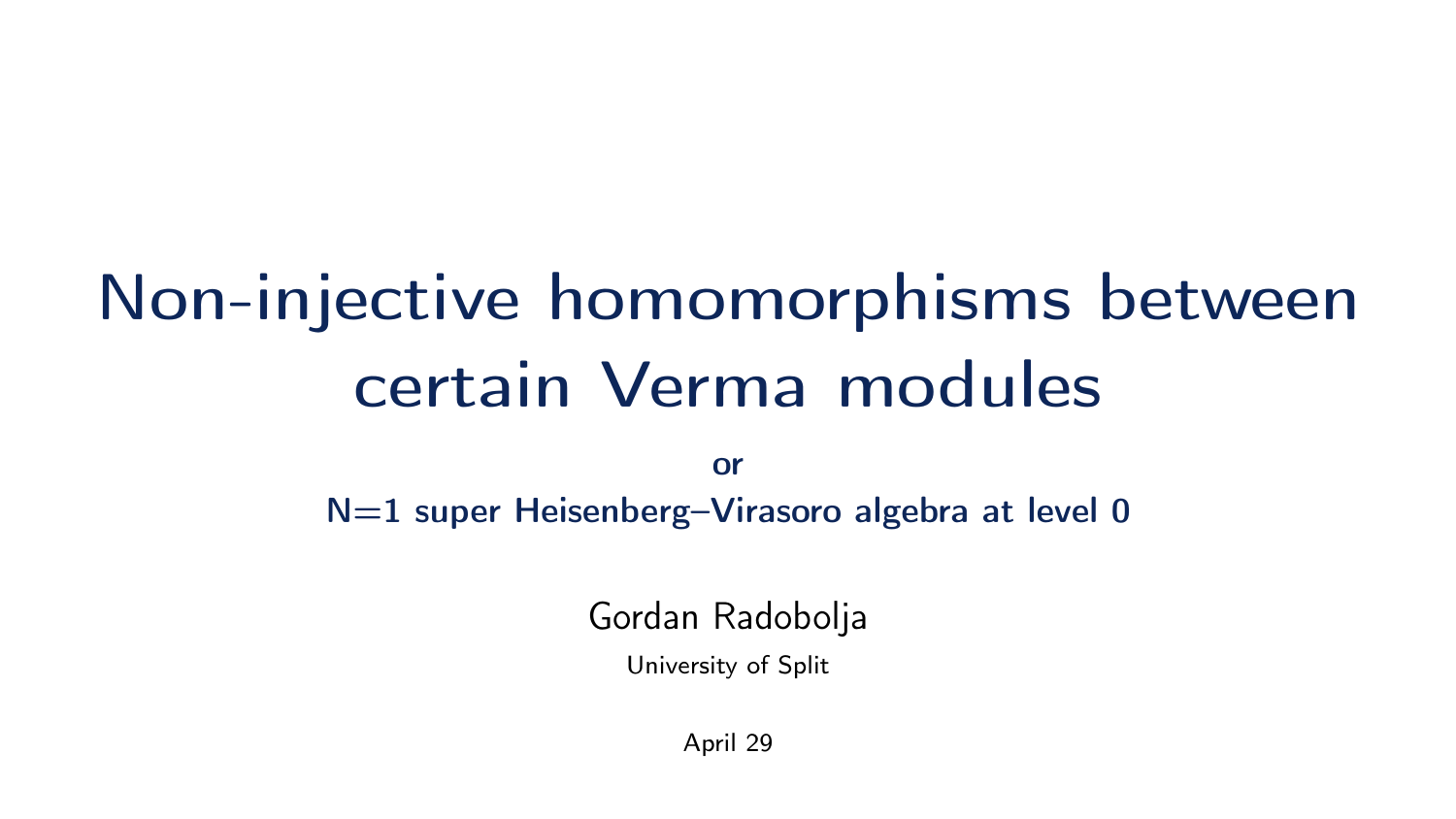# **Funding**

This work was supported by the QuantiXLie Centre of Excellence, a project Co-financed by the Croatian Government and European Union through the European Regional Development Fund - the Competitiveness and Cohesion Operational Programme (Grant KK.01.1.1.01.0004).







Europska unija Zajedno do fondova EU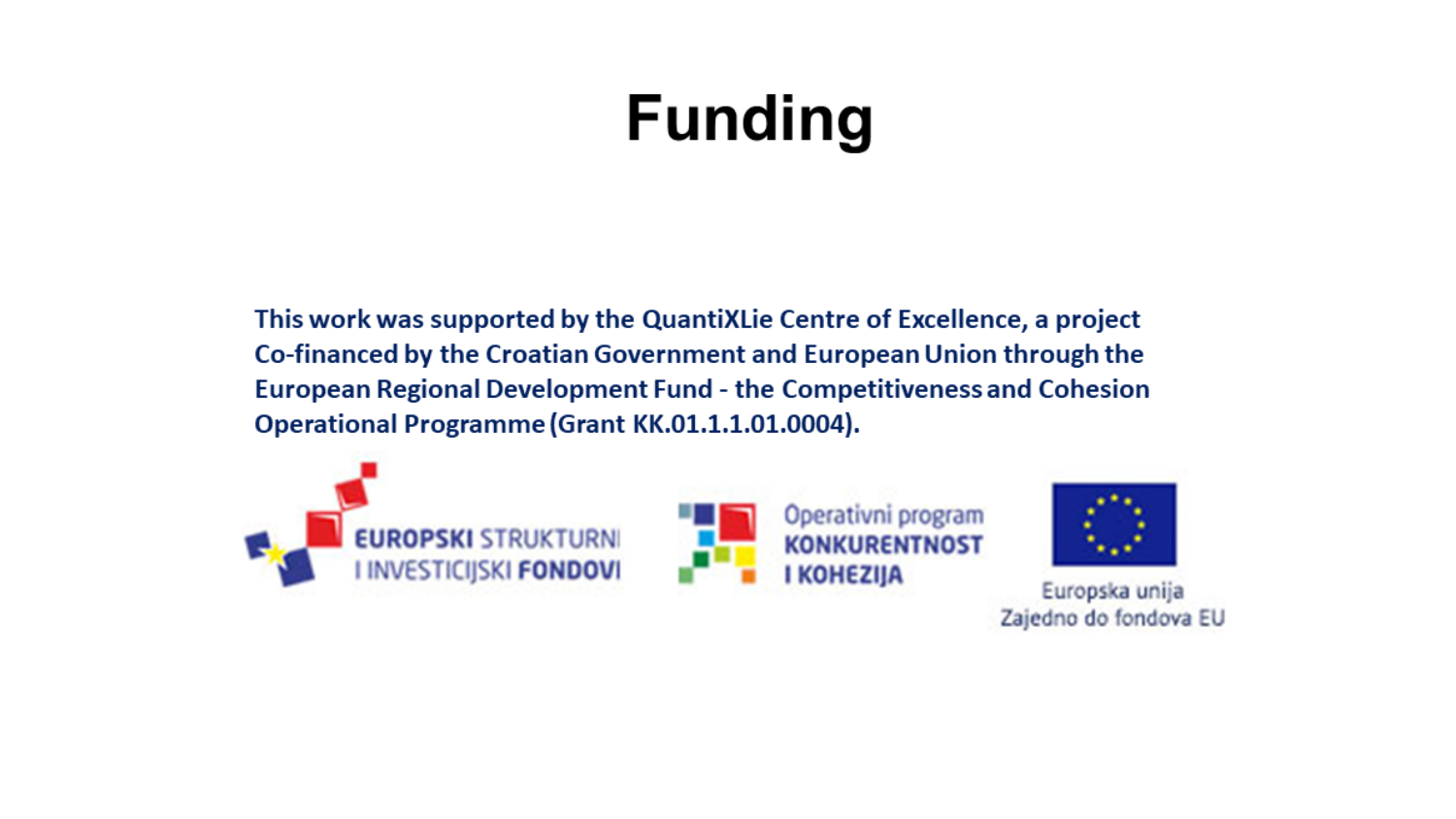Joint work with B. Jandrić and D. Adamović:

- On the  $N = 1$  super Heisenberg–Virasoro vertex algebra, in Lie Groups, Number Theory, and Vertex Algebras, Contemporary Mathematics, Vol. 768 (AMS 2021)
- The  $N = 1$  super Heisenberg–Virasoro vertex algebra at level zero, J. of Algebra and Applications, 171-JAA (2021)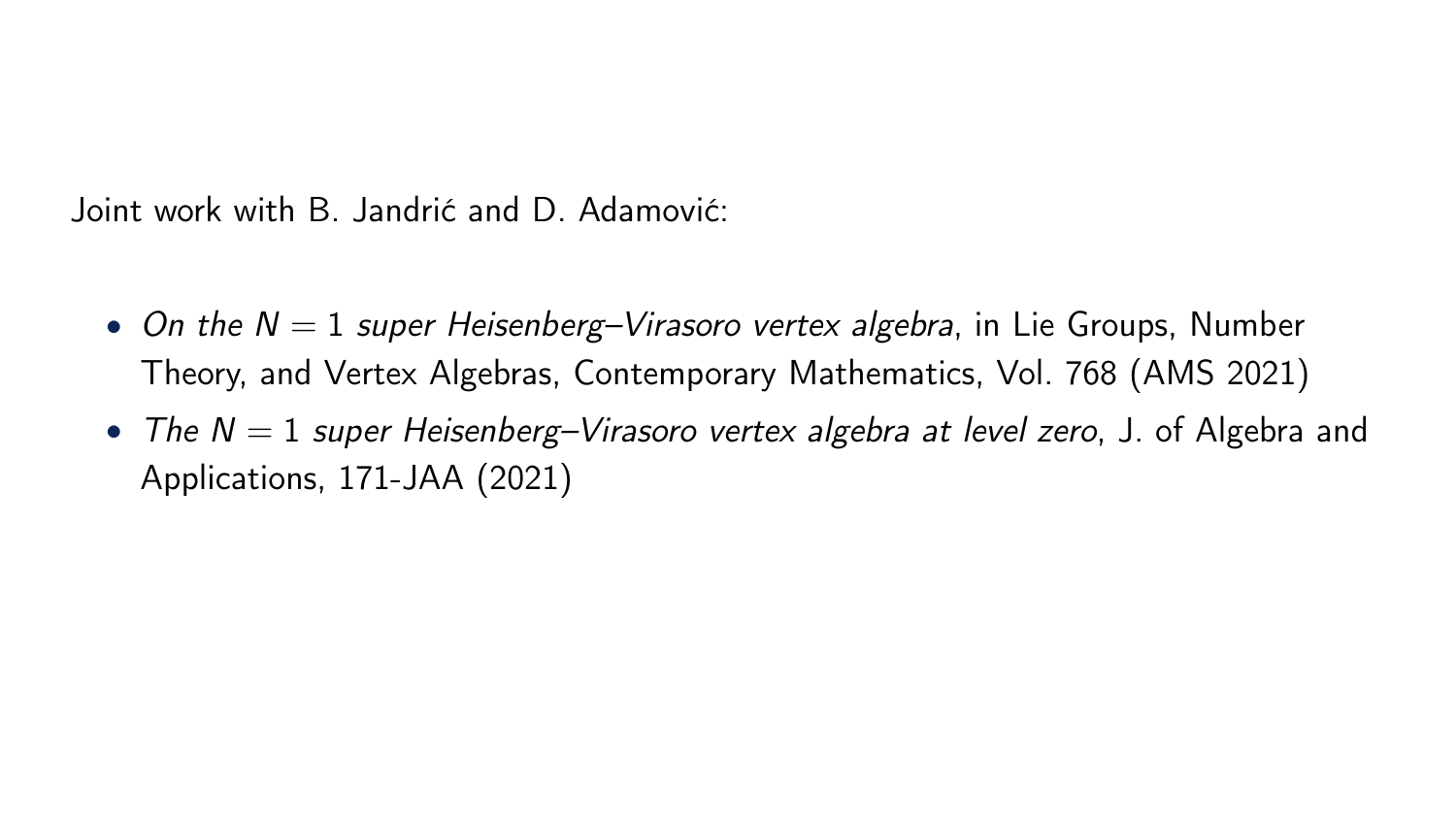### Heisenberg–Virasoro algebra

The Heisenberg–Virasoro algebra  $H$  (Arbarello, De Concini, Kac, Procesi '88):

$$
L(z) = \sum_{n \in \mathbb{Z}} L(n) z^{-n-2} \qquad \alpha(z) = \sum_{n \in \mathbb{Z}} \alpha(n) z^{-n-1}
$$

$$
[L(m), L(n)] = (m - n)L(m + n) + \delta_{m+n,0} \frac{m^3 - m}{12}c_L
$$
  
\n
$$
[\alpha(m), \alpha(n)] = \delta_{m+n,0}mc_{\alpha}
$$
  
\n
$$
[L(m), \alpha(n)] = -n\alpha(m + n) - \delta_{m+n,0}(m^2 + m)c_{L,\alpha}
$$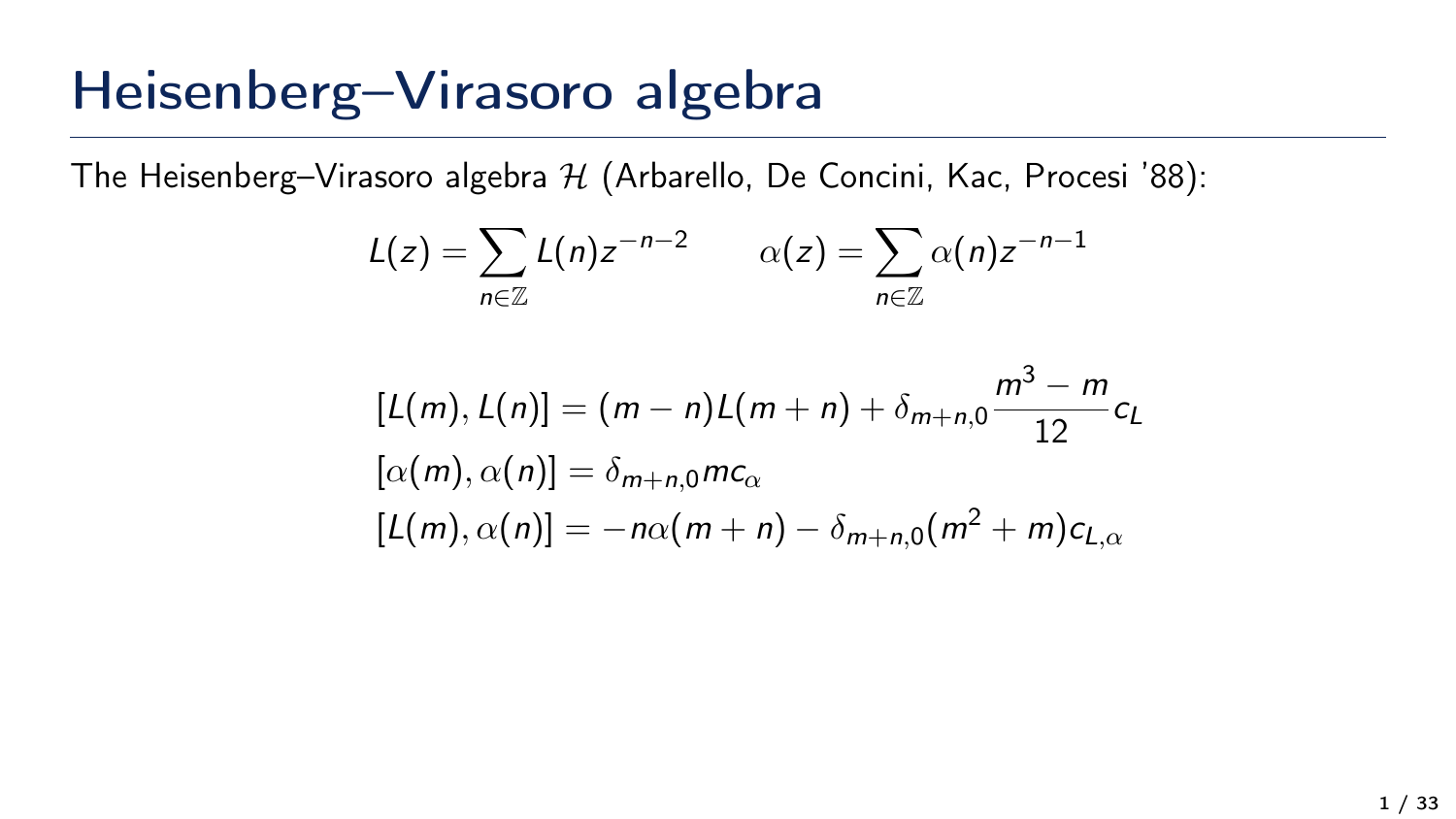### Heisenberg–Virasoro algebra

The Heisenberg–Virasoro algebra  $H$  (Arbarello, De Concini, Kac, Procesi '88):

$$
L(z) = \sum_{n \in \mathbb{Z}} L(n) z^{-n-2} \qquad \alpha(z) = \sum_{n \in \mathbb{Z}} \alpha(n) z^{-n-1}
$$

$$
[L(m), L(n)] = (m - n)L(m + n) + \delta_{m+n,0} \frac{m^3 - m}{12}c_L
$$
  
\n
$$
[\alpha(m), \alpha(n)] = \delta_{m+n,0}mc_{\alpha}
$$
  
\n
$$
[L(m), \alpha(n)] = -n\alpha(m + n) - \delta_{m+n,0}(m^2 + m)c_{L,\alpha}
$$

$$
c_\alpha \neq 0 \implies \mathcal{H} \cong \mathcal{M}(1) \otimes \textsf{Vir}
$$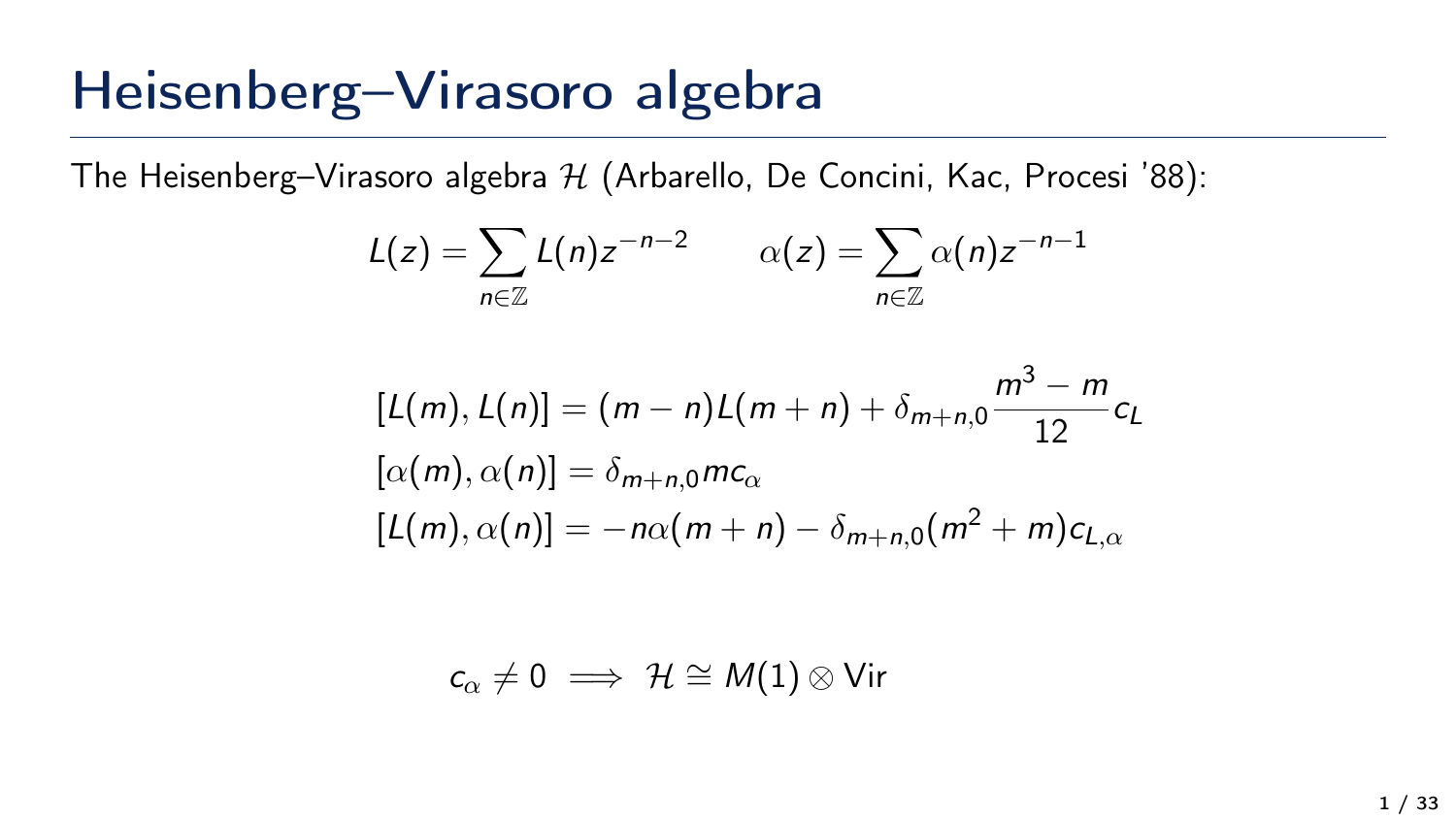### Heisenberg–Virasoro algebra

The Heisenberg–Virasoro algebra  $H$  (Arbarello, De Concini, Kac, Procesi '88):

$$
L(z) = \sum_{n \in \mathbb{Z}} L(n) z^{-n-2} \qquad \alpha(z) = \sum_{n \in \mathbb{Z}} \alpha(n) z^{-n-1}
$$

$$
[L(m), L(n)] = (m - n)L(m + n) + \delta_{m+n,0} \frac{m^3 - m}{12}c_L
$$
  
\n
$$
[\alpha(m), \alpha(n)] = \delta_{m+n,0}mc_{\alpha}
$$
  
\n
$$
[L(m), \alpha(n)] = -n\alpha(m + n) - \delta_{m+n,0}(m^2 + m)c_{L,\alpha}
$$

$$
c_{\alpha} \neq 0 \implies \mathcal{H} \cong M(1) \otimes \text{Vir}
$$
  
 $c_{\alpha} = 0 \implies \mathcal{H}$  is a simple, irrational VOA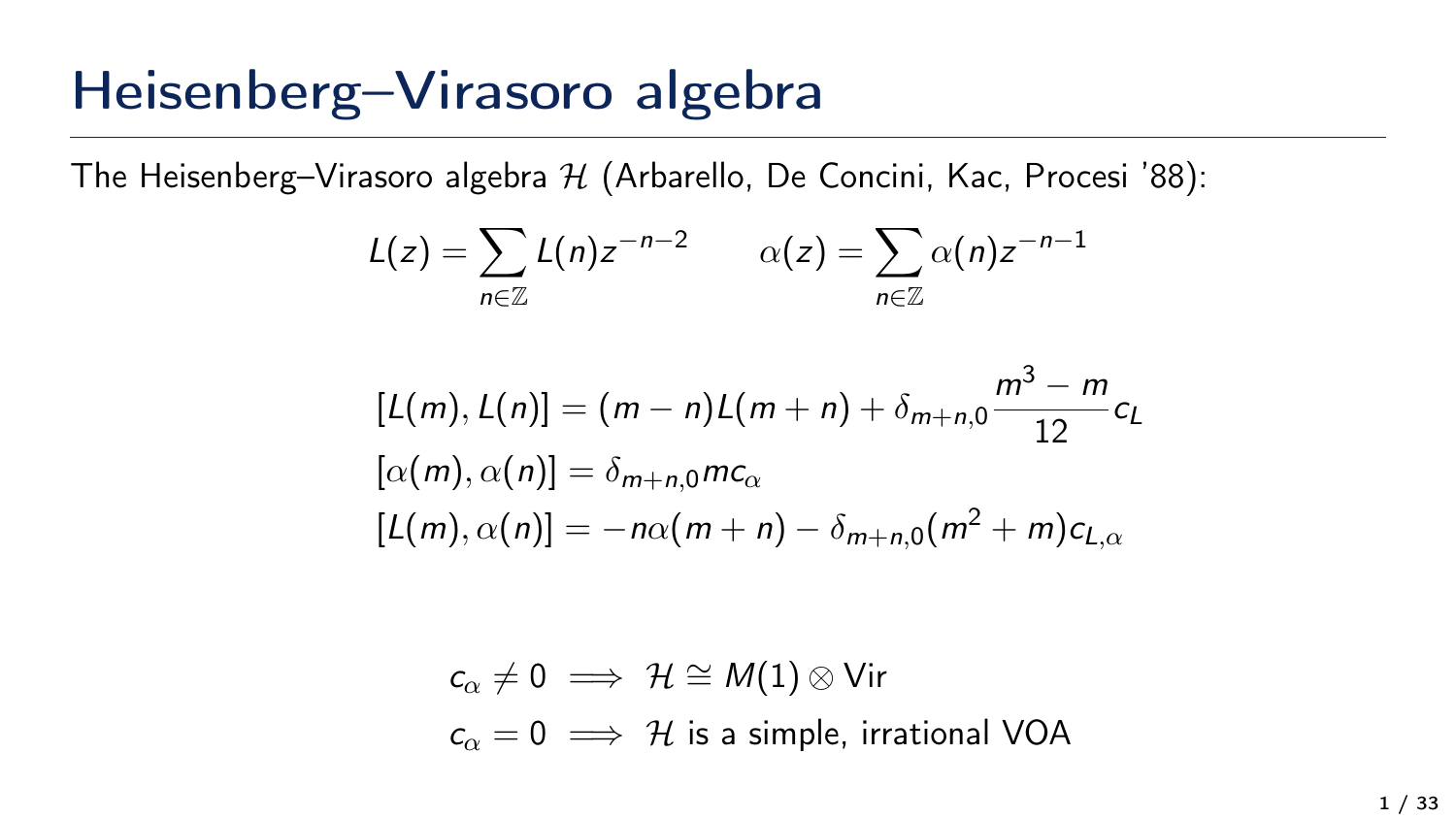Highest weight reps in case  $c_{\alpha} = 0$  studied by Y. Billig ('03), D. Adamović – GR ('15, '19)

- irreducibles classified, structure of Verma modules [B]
- free field realisation [AR]
- screening operator  $\longrightarrow$  Verma module embeddings, irreducibles as kernels, formulas for singular vectors [AR]
- fusion rules [AR]
- deformed action of  $L(z) \longrightarrow$  logarithmic modules, non-split self-extensions [AR]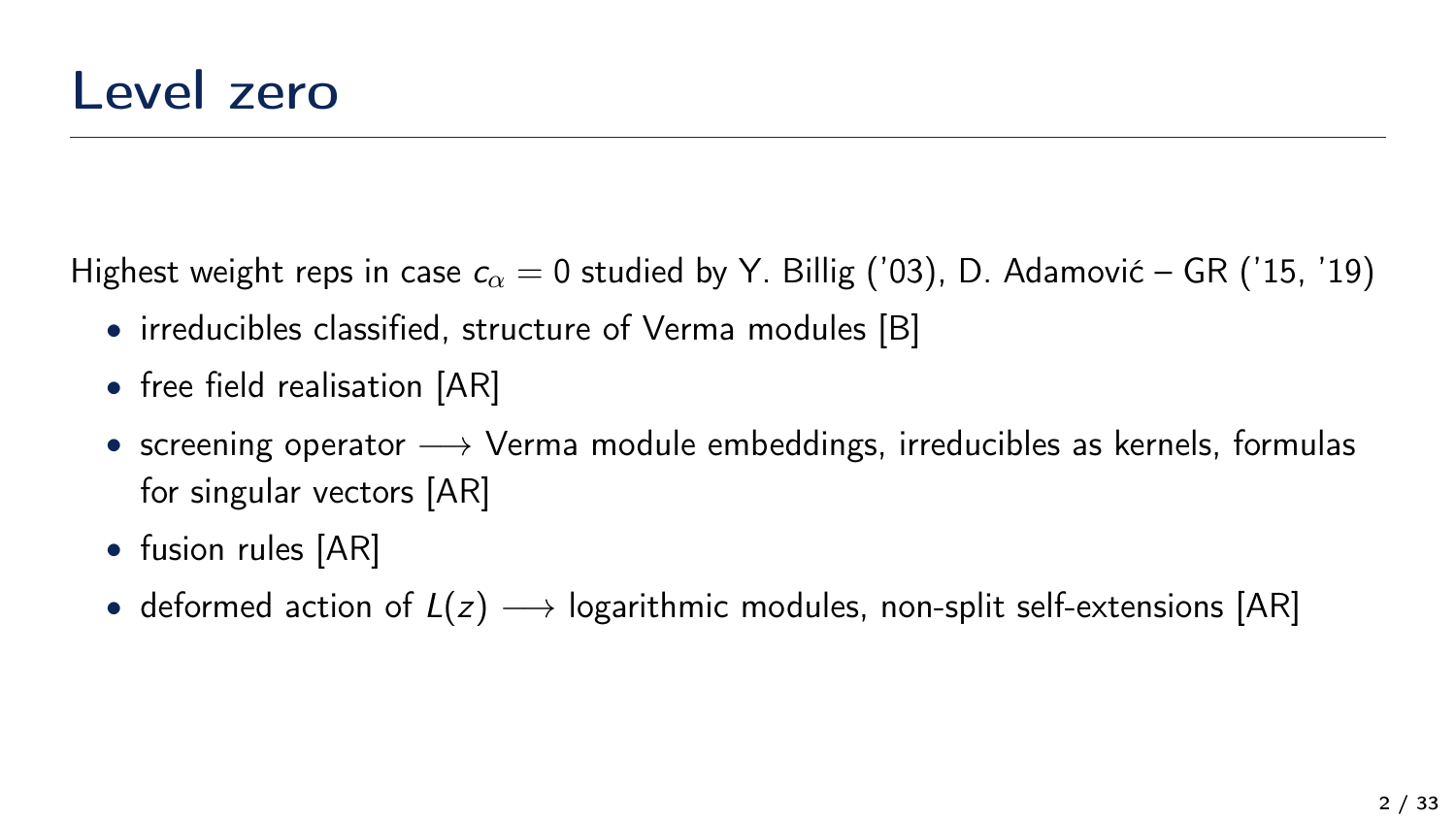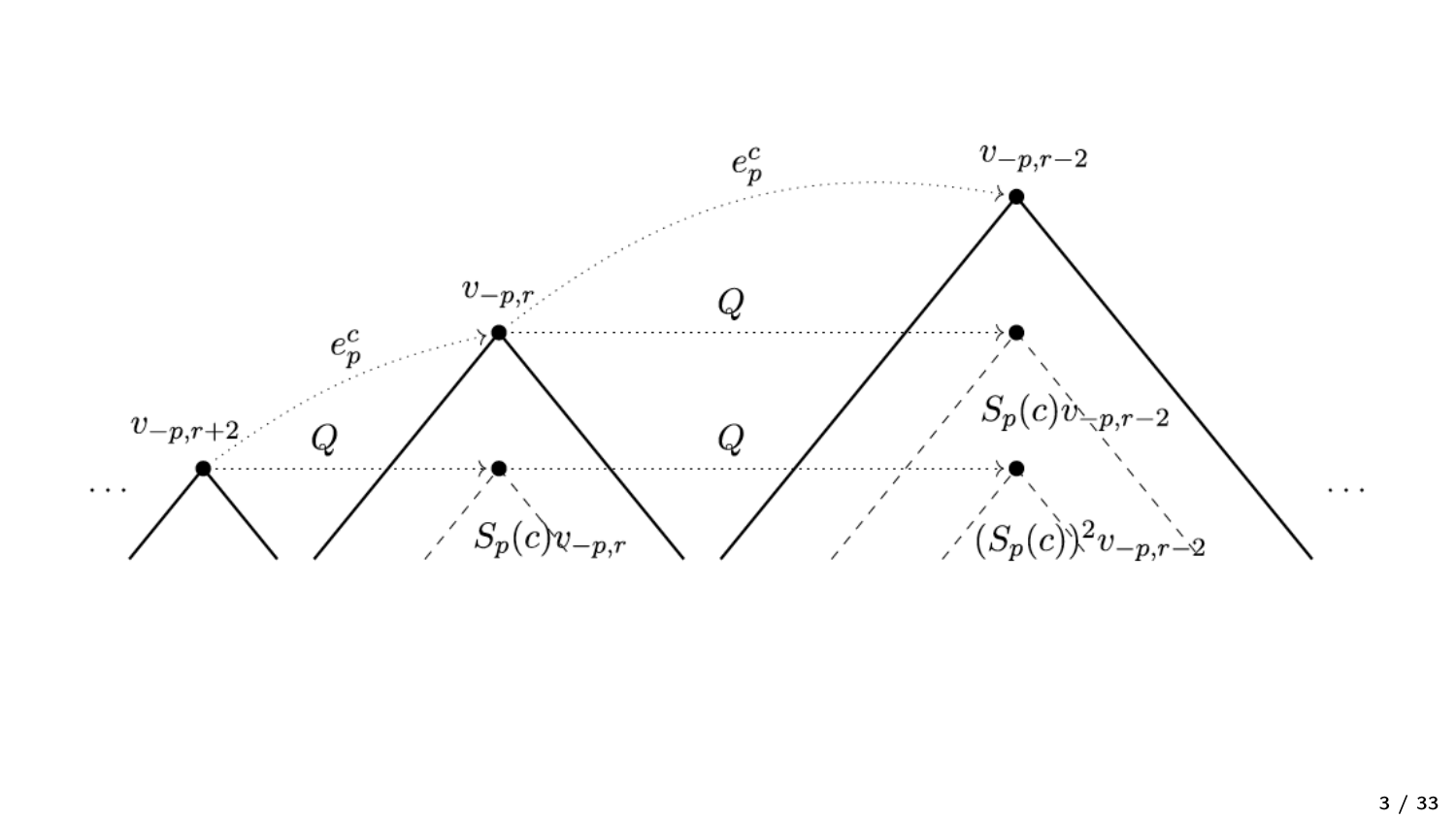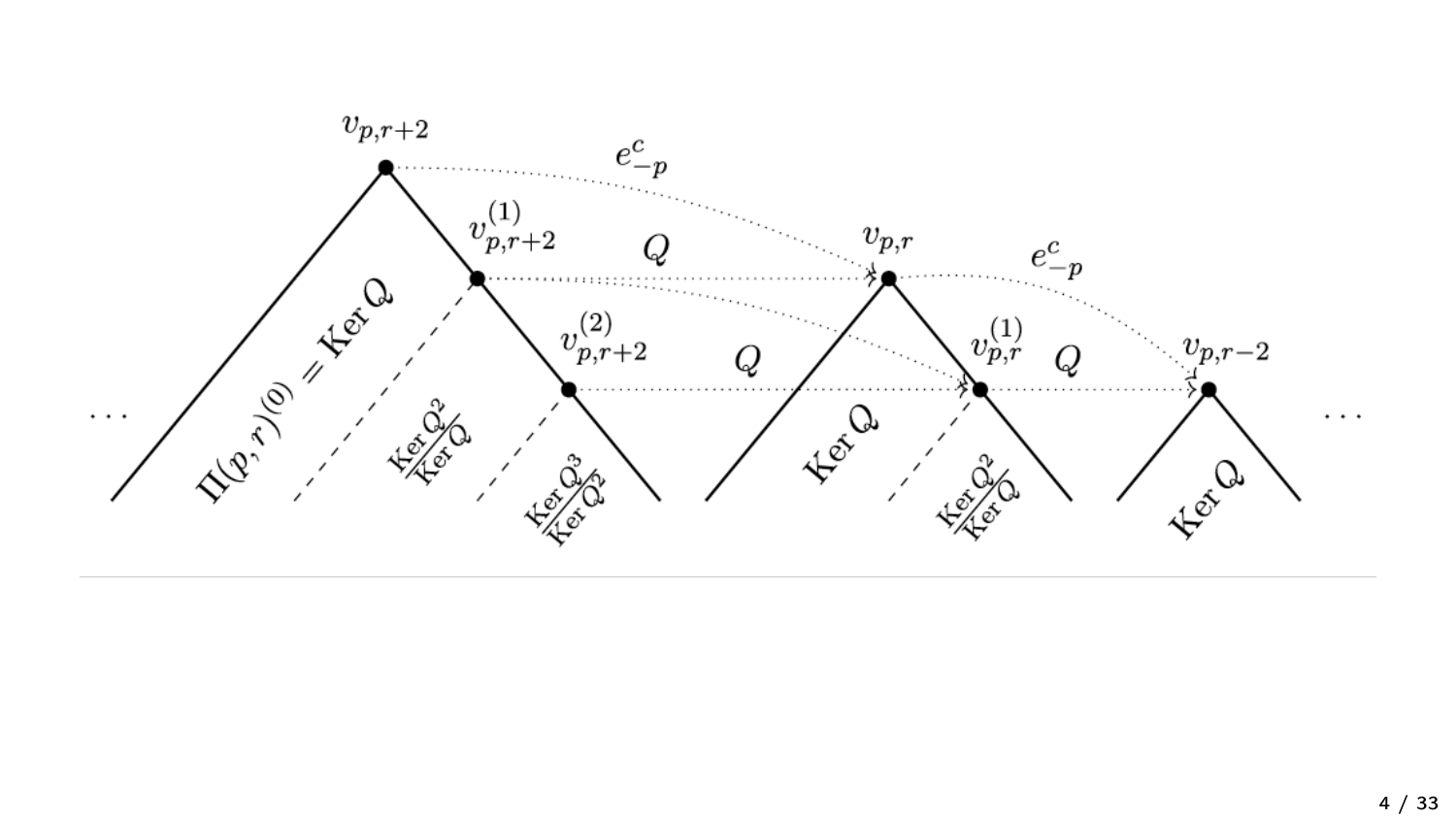### $N = 1$  Super Heisenberg-Virasoro

SH (D. Adamović, B. Jandrić, GR)

$$
L(z), \qquad \alpha(z), \qquad G(z) = \sum_{n \in \mathbb{Z}} G(n + \frac{1}{2}) z^{-n-2}, \qquad \Psi(z) = \sum_{n \in \mathbb{Z}} \Psi(n + \frac{1}{2}) z^{-n-1}
$$

 $\langle L(z), \alpha(z)\rangle$  – Heisenberg–Virasoro H  $\langle L(z), G(z)\rangle$  – the N = 1 Neveu–Schwarz N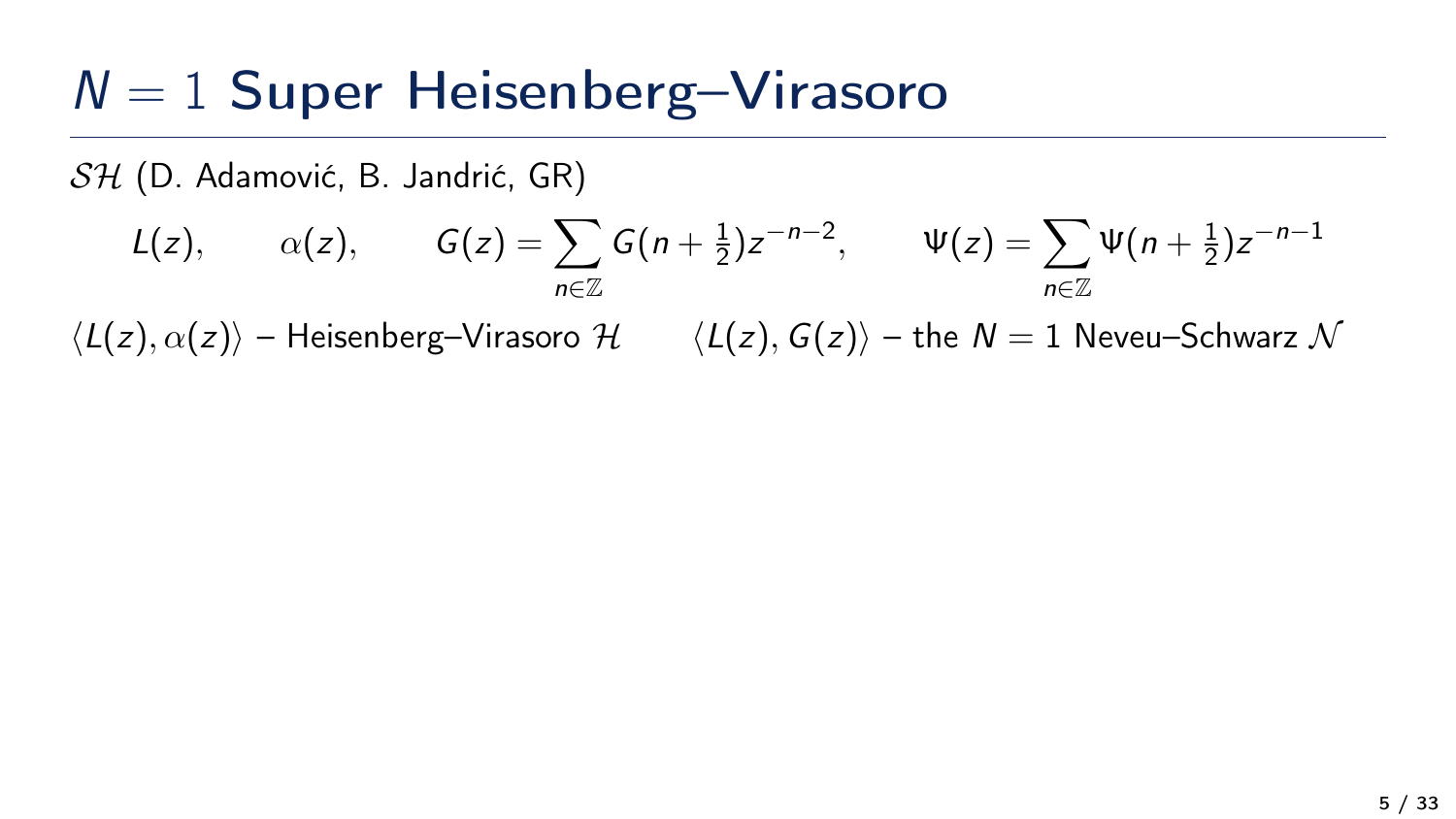### $N = 1$  Super Heisenberg-Virasoro

SH (D. Adamović, B. Jandrić, GR)

$$
L(z), \qquad \alpha(z), \qquad G(z) = \sum_{n \in \mathbb{Z}} G(n + \frac{1}{2}) z^{-n-2}, \qquad \Psi(z) = \sum_{n \in \mathbb{Z}} \Psi(n + \frac{1}{2}) z^{-n-1}
$$

 $\langle L(z), \alpha(z)\rangle$  – Heisenberg–Virasoro H  $\langle L(z), G(z)\rangle$  – the N = 1 Neveu–Schwarz N

$$
\begin{aligned}\n\left[\Psi(m+\frac{1}{2}),\Psi(n+\frac{1}{2})\right]_{+} &= \delta_{m+n+1,0}c_{\alpha}; \qquad \left[\alpha(m),\Psi(n+\frac{1}{2})\right] = 0; \\
\left[L(n),\Psi(m+\frac{1}{2})\right] &= -\frac{2m+n+1}{2}\Psi(m+n+\frac{1}{2}); \\
\left[G(n+\frac{1}{2}),\alpha(m)\right] &= -m\Psi(m+n+\frac{1}{2}); \\
\left[G(n+\frac{1}{2}),\Psi(m+\frac{1}{2})\right]_{+} &= \alpha(m+n+1)+2m\delta_{m+n+1,0}c_{L,\alpha}.\n\end{aligned}
$$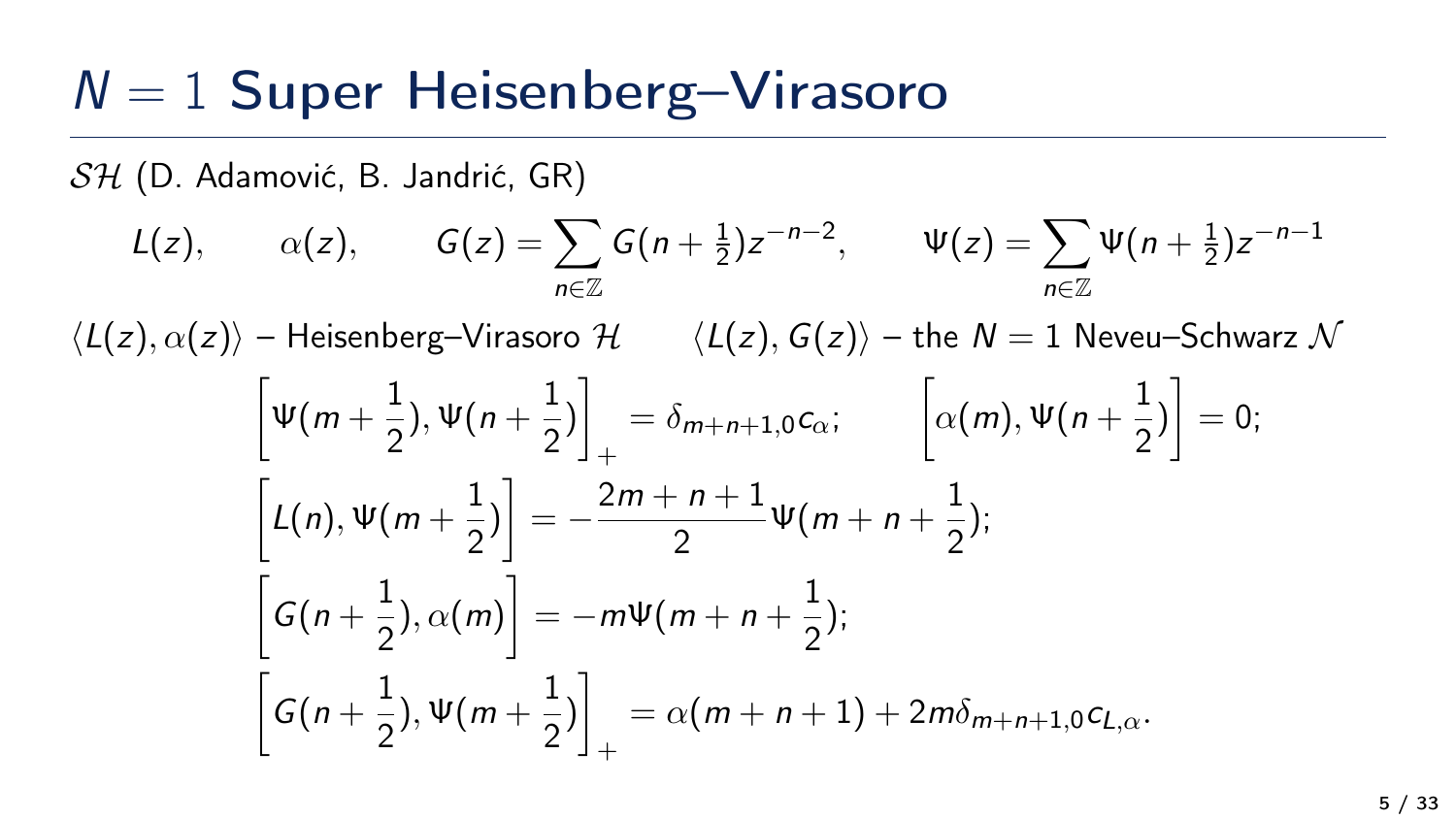### Level zero

•  $c_{\alpha} \neq 0 \Longrightarrow \mathcal{SH} \cong \mathcal{SM}(1) \otimes \mathcal{N}$  (Heisenberg–Clifford and Neveu–Schwarz algebras)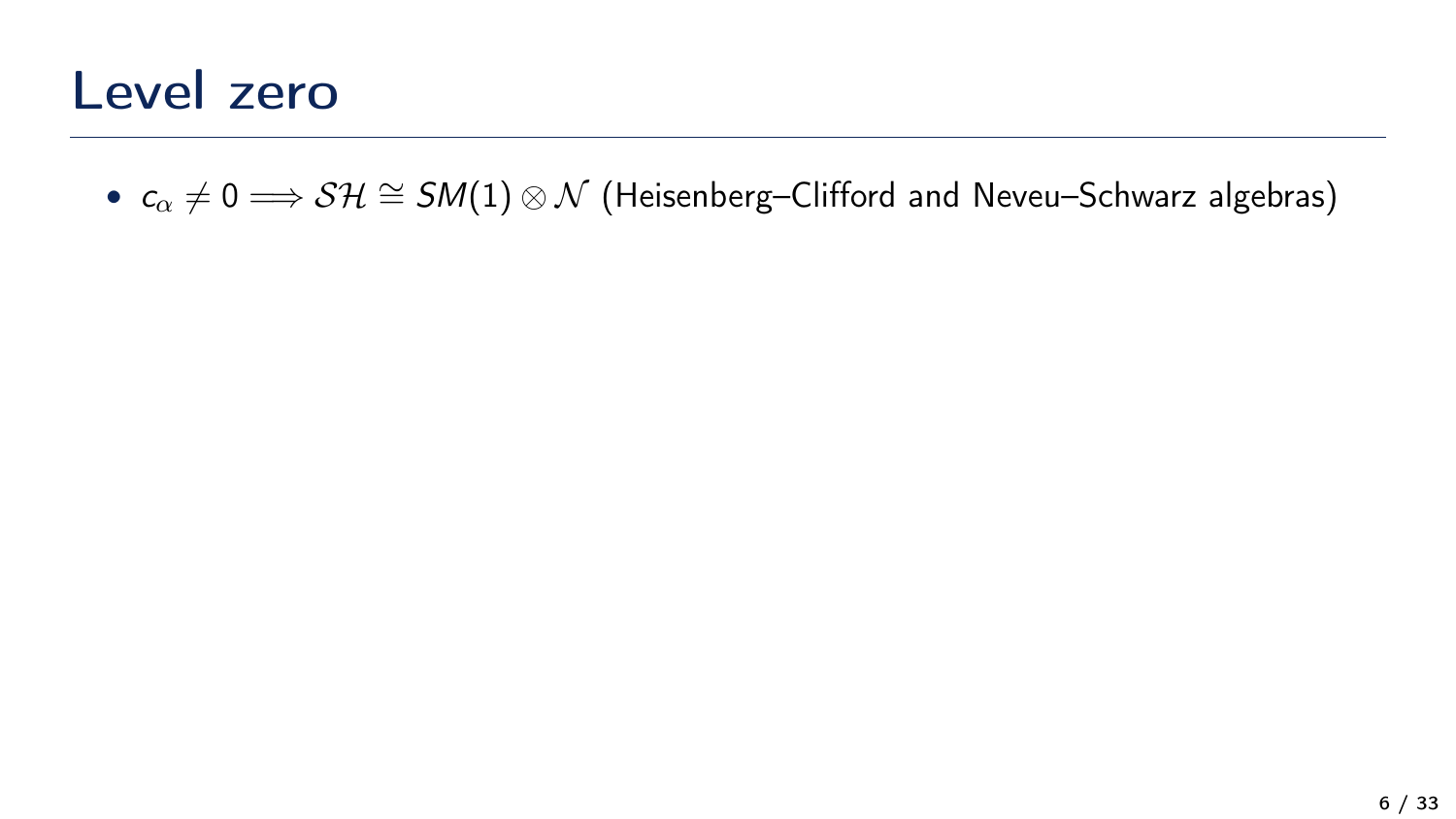### Level zero

- $c_{\alpha} \neq 0 \Longrightarrow \mathcal{SH} \cong \mathcal{SM}(1) \otimes \mathcal{N}$  (Heisenberg–Clifford and Neveu–Schwarz algebras)
- If  $c_{\alpha} = 0$  and  $c_{L,\alpha} \neq 0$  we may assume  $c_{L,\alpha} = c_L = c$
- The N = 1 super Heisenberg–Virasoro algebra at level zero  $\mathcal{SH}_c$  or just  $\mathcal{SH}_c$ .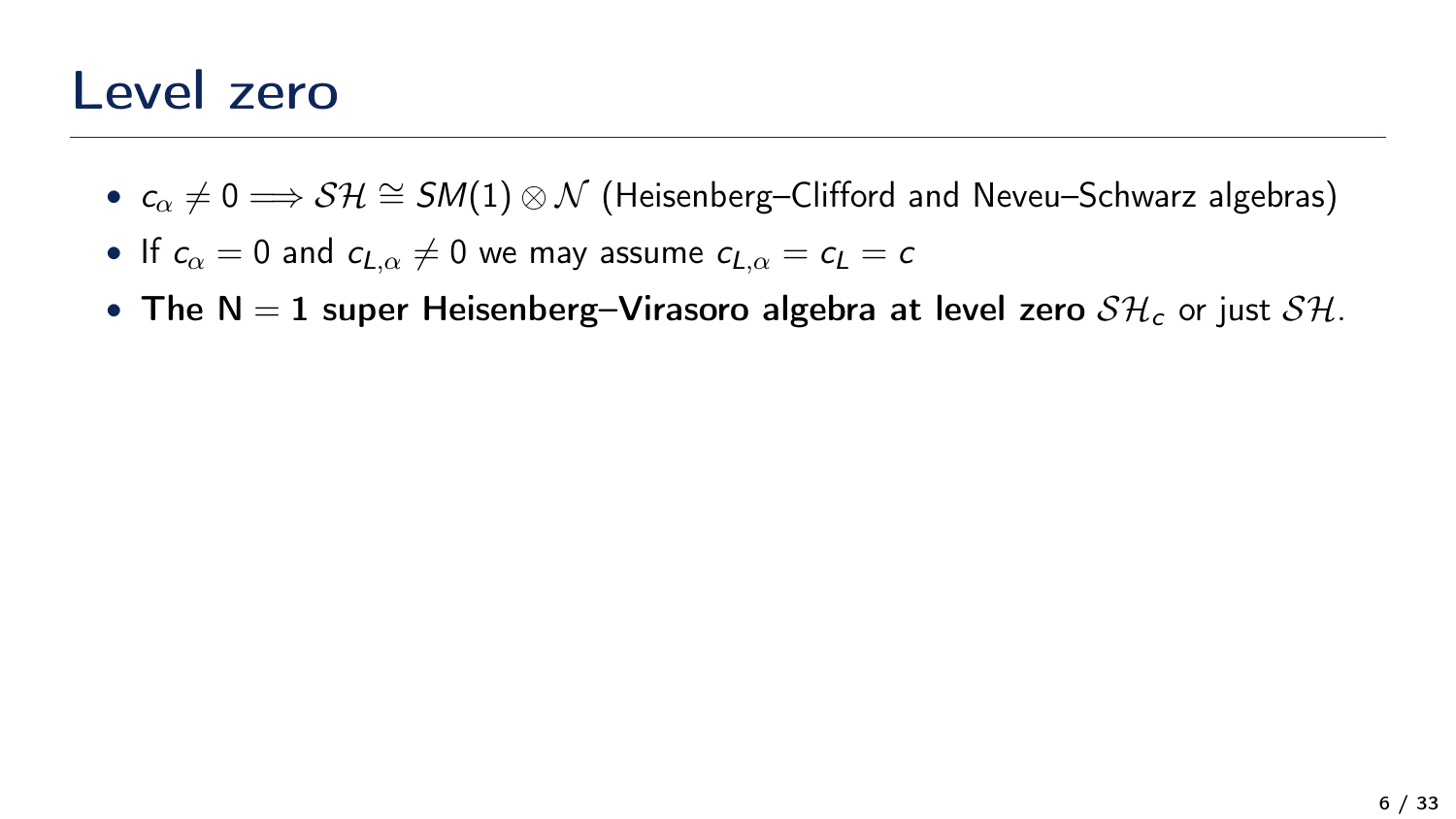### Level zero

- $c_{\alpha} \neq 0 \Longrightarrow \mathcal{SH} \cong \mathcal{SM}(1) \otimes \mathcal{N}$  (Heisenberg–Clifford and Neveu–Schwarz algebras)
- If  $c_{\alpha} = 0$  and  $c_{L,\alpha} \neq 0$  we may assume  $c_{L,\alpha} = c_L = c$
- The N = 1 super Heisenberg–Virasoro algebra at level zero  $\mathcal{SH}_c$  or just  $\mathcal{SH}_c$ .

We shall present

- Free field realisation of  $S H_c$  and its highest weight modules
- Several screening operators among them
- Characters of hw modules, simplicity of  $S\mathcal{H}_c$
- Structure of Verma modules
- Explicit formulas for (sub)singular vectors
- Morphisms between Verma modules (some of them non-injective)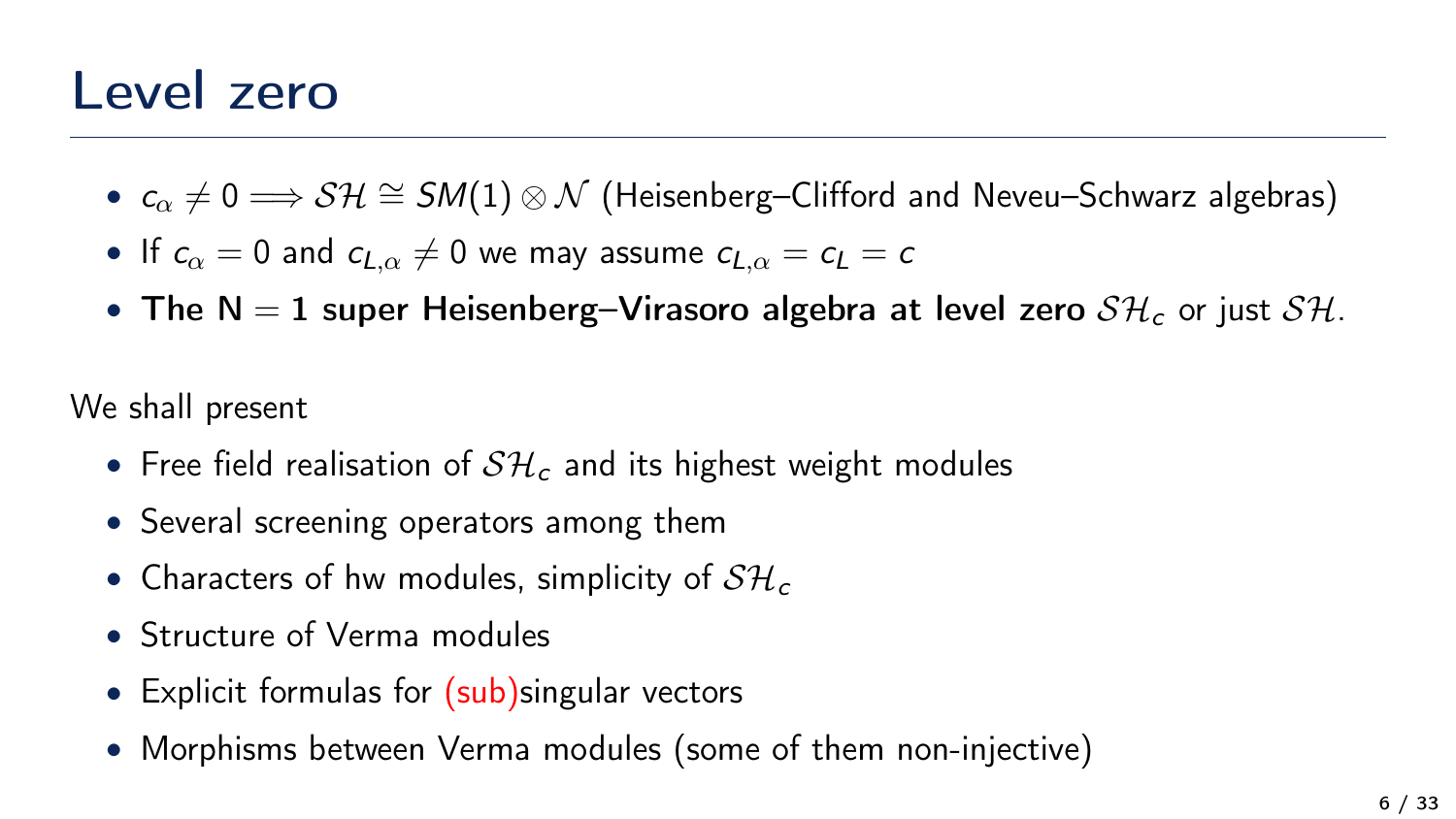## Highest weight reps

Let c, h,  $h_{\alpha} \in \mathbb{C}$ . Verma module:

 $V(c, h, h_{\alpha}),$ 

Irreducible h.w. module:

 $L(c, h, h_{\alpha}).$ 

Determinant formula gives a classification of irreducibles: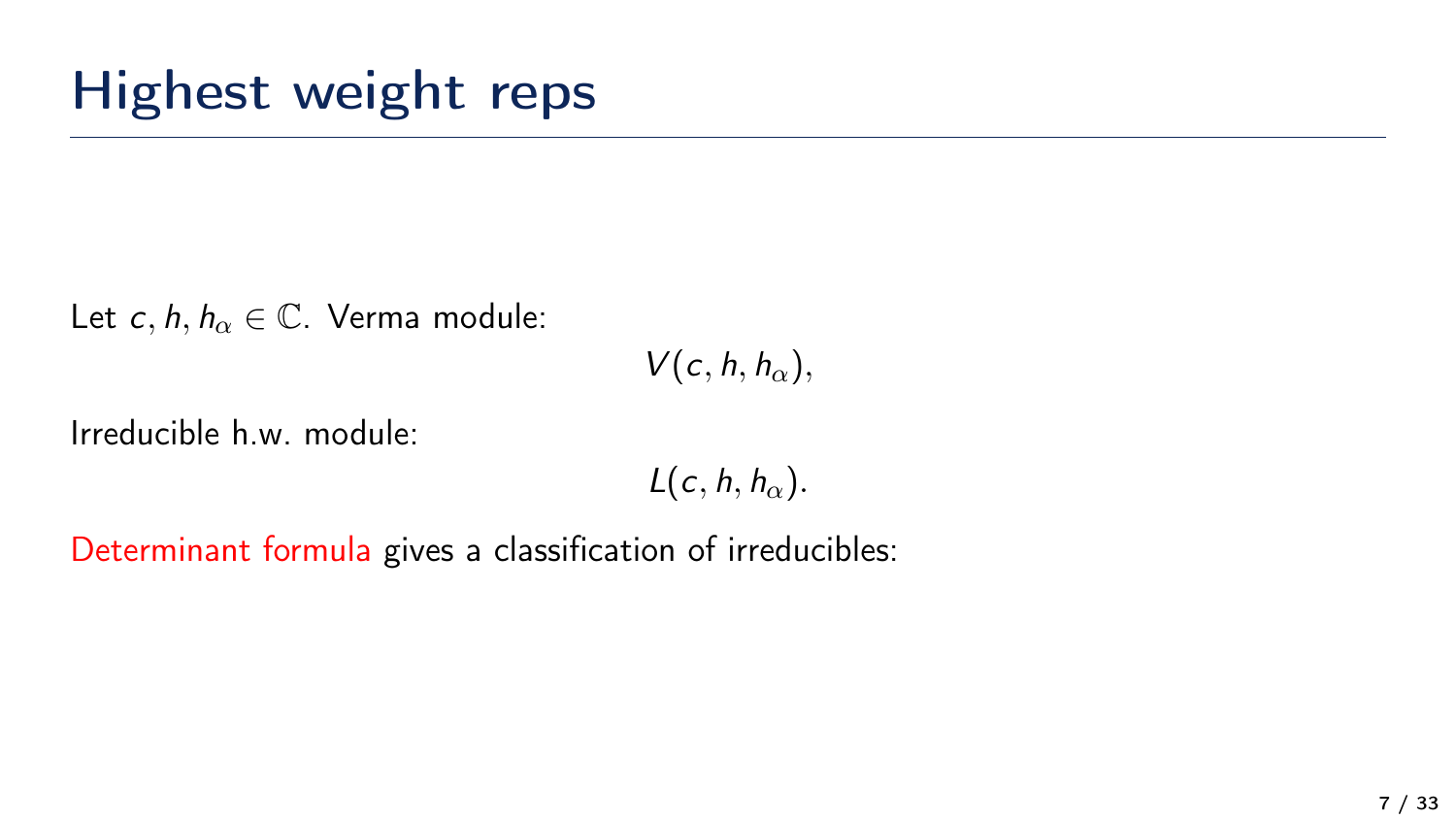#### **Theorem**

Let  $c \neq 0$ . The Verma module  $V(c, h, h_{\alpha})$  is irreducible if and only if

$$
p=\frac{h_{\alpha}}{c}-1\notin\mathbb{Z}^*.
$$

Assume that  $p\in\mathbb{Z}^*$ . Then there is a singular vector in  $\mathcal{V}(c,h,h_\alpha)$  of conformal weight

- $|p|$  if p is even,
- $\bullet \ \mid \frac{p}{2}$  $\frac{p}{2}$ | if p is odd.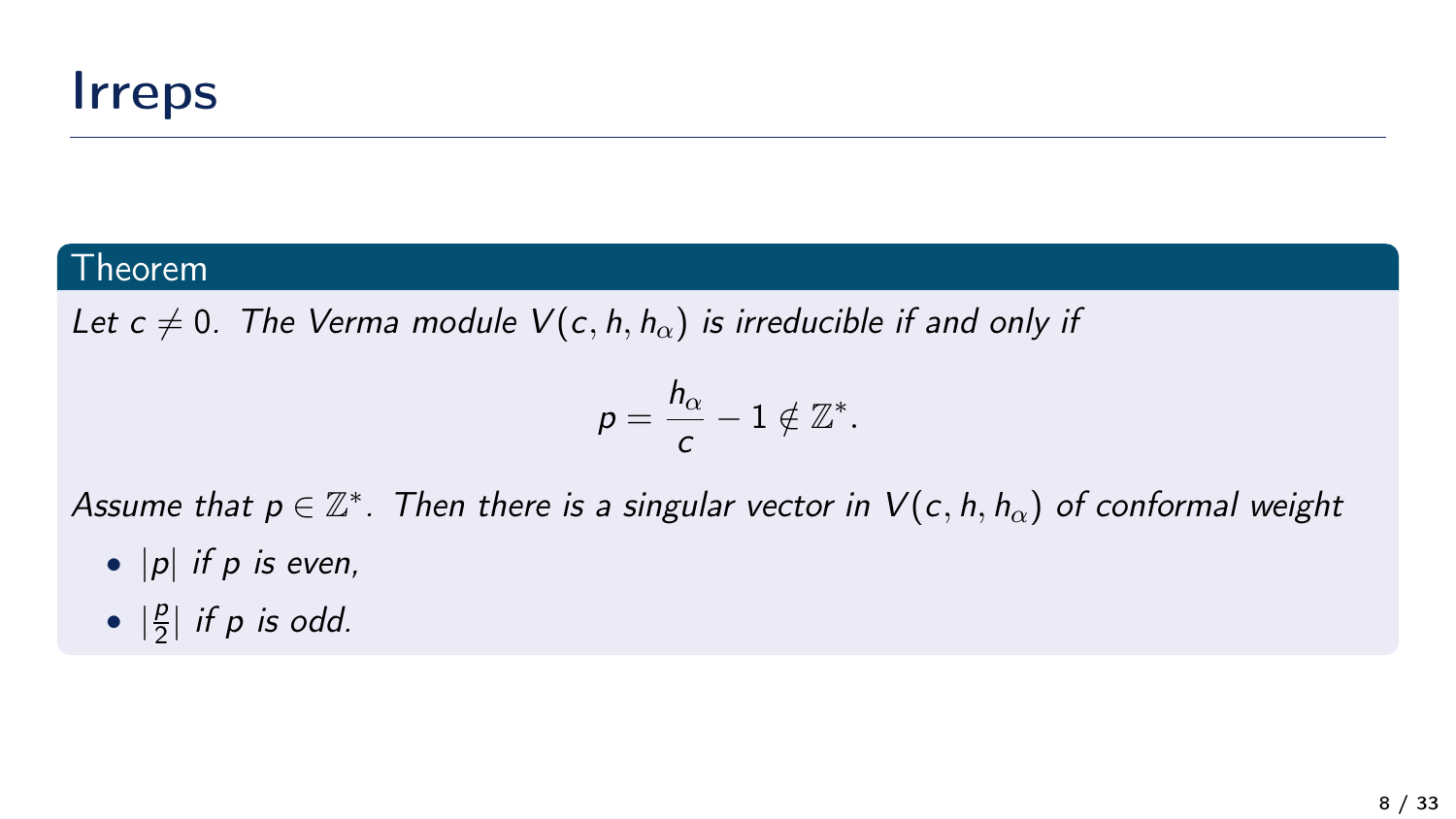## Highest weight reps

Parametrisation:

$$
h[p,r] = (1-p^2)\frac{c-3}{24} - rp,
$$
  
\n
$$
h_{\alpha}[p,r] = (1+p)c,
$$
  
\n
$$
M[p,r] = M(c, h[p,r], h_{\alpha}[p,r]) \text{ for any h.w. module.}
$$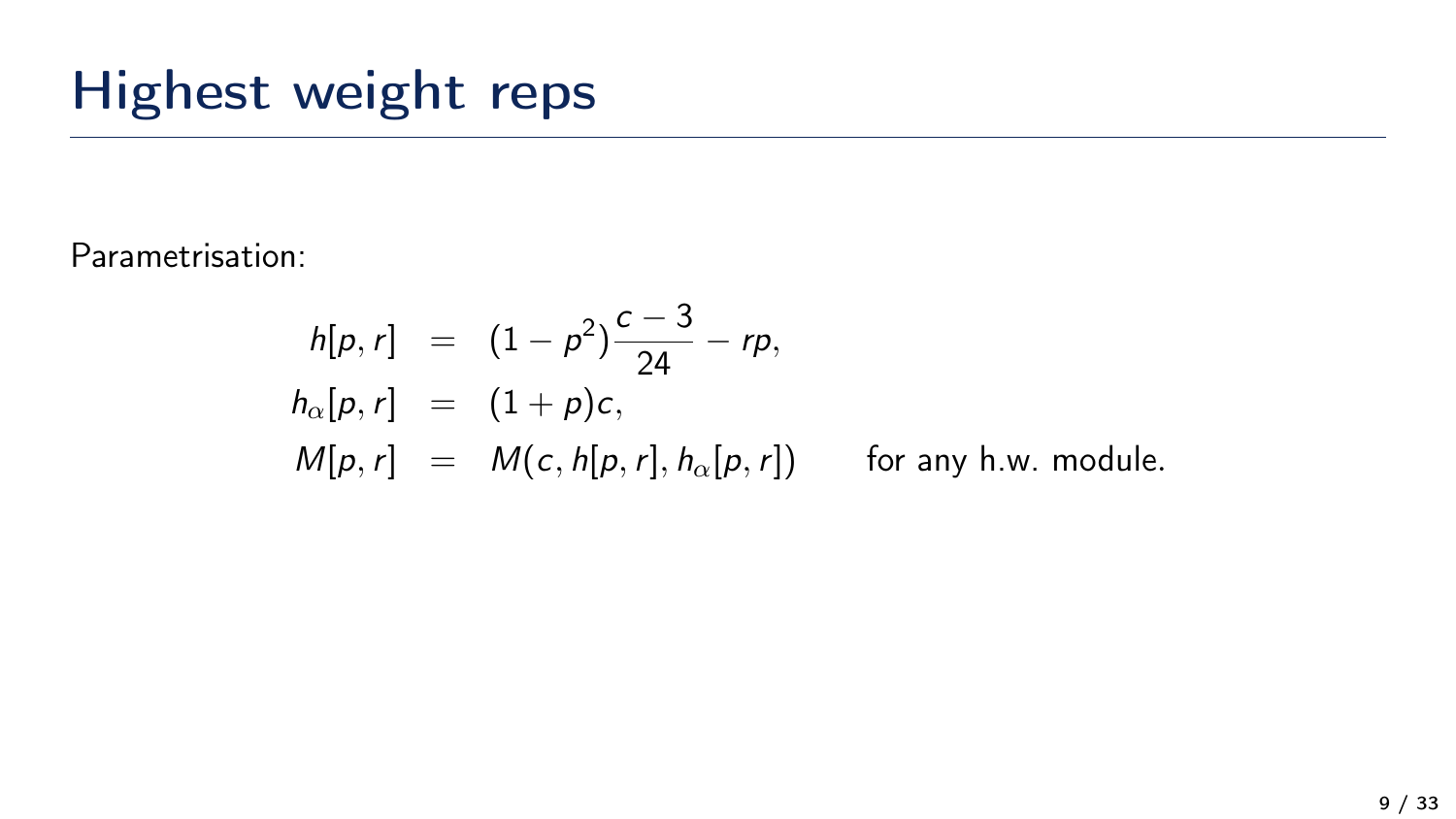## Highest weight reps

Parametrisation:

$$
h[p, r] = (1 - p2) \frac{c - 3}{24} - rp,
$$
  
\n
$$
h_{\alpha}[p, r] = (1 + p)c,
$$
  
\n
$$
M[p, r] = M(c, h[p, r], h_{\alpha}[p, r]) \text{ for any h.w. module.}
$$

The Verma module  $V[p, r]$  is reducible iff  $p \in \mathbb{Z}^*$ .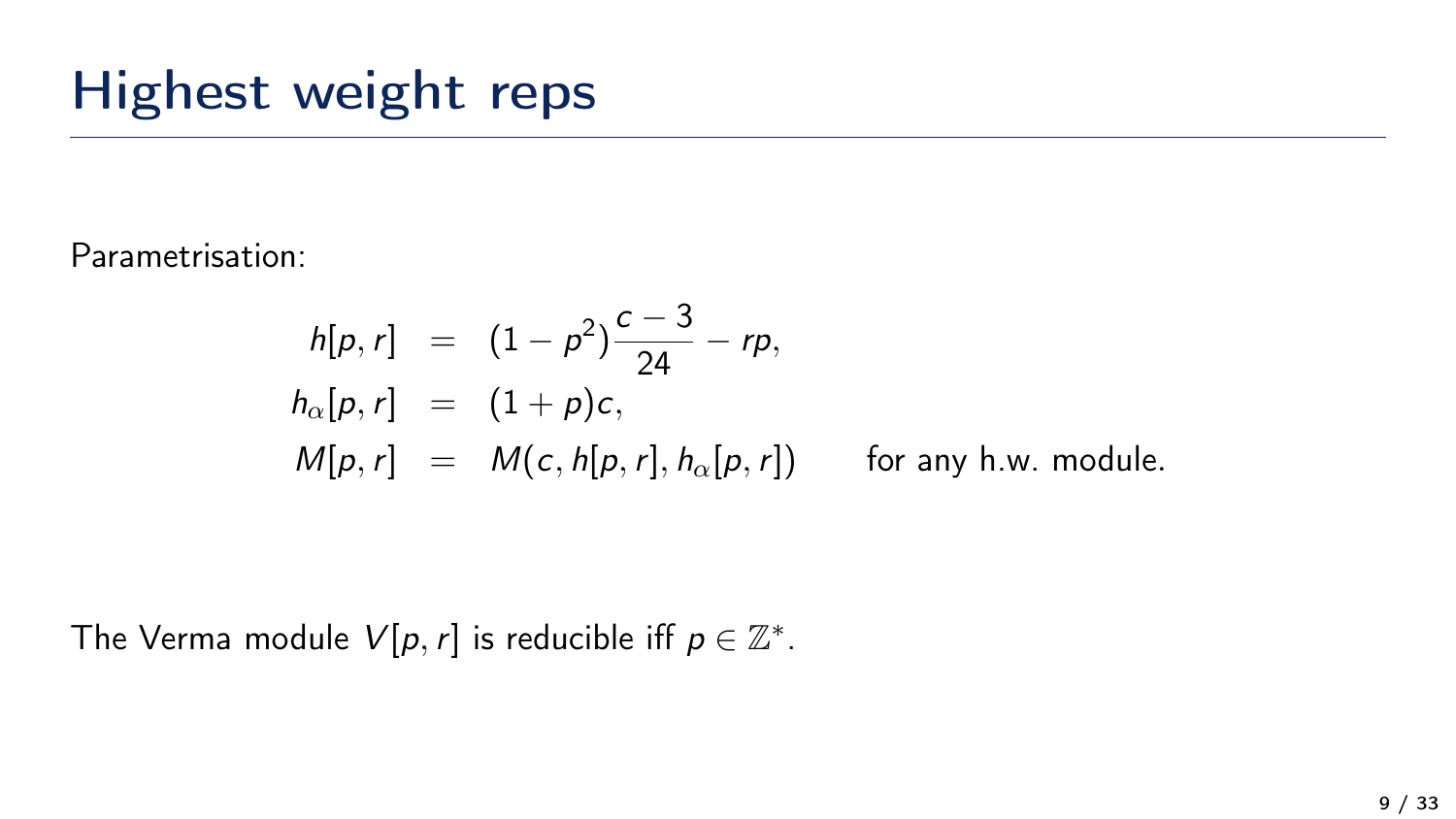### Free field realisation - VOSA

•  $M(1)$  rank 2 Heisenberg algebra generated by lattice  $L = \mathbb{Z} \times \oplus \mathbb{Z}$ y such that

$$
\langle x, x \rangle = \langle y, y \rangle = 0, \qquad \langle x, y \rangle = 2
$$

•  $H$  generated by

$$
\alpha(z) = -c \times (z)
$$
  
\n
$$
\omega_{\mathcal{H}}(z) = \frac{1}{2} \times (z) y(z) + \frac{c-3}{24} \partial x(z) - \frac{1}{2} \partial y(z)
$$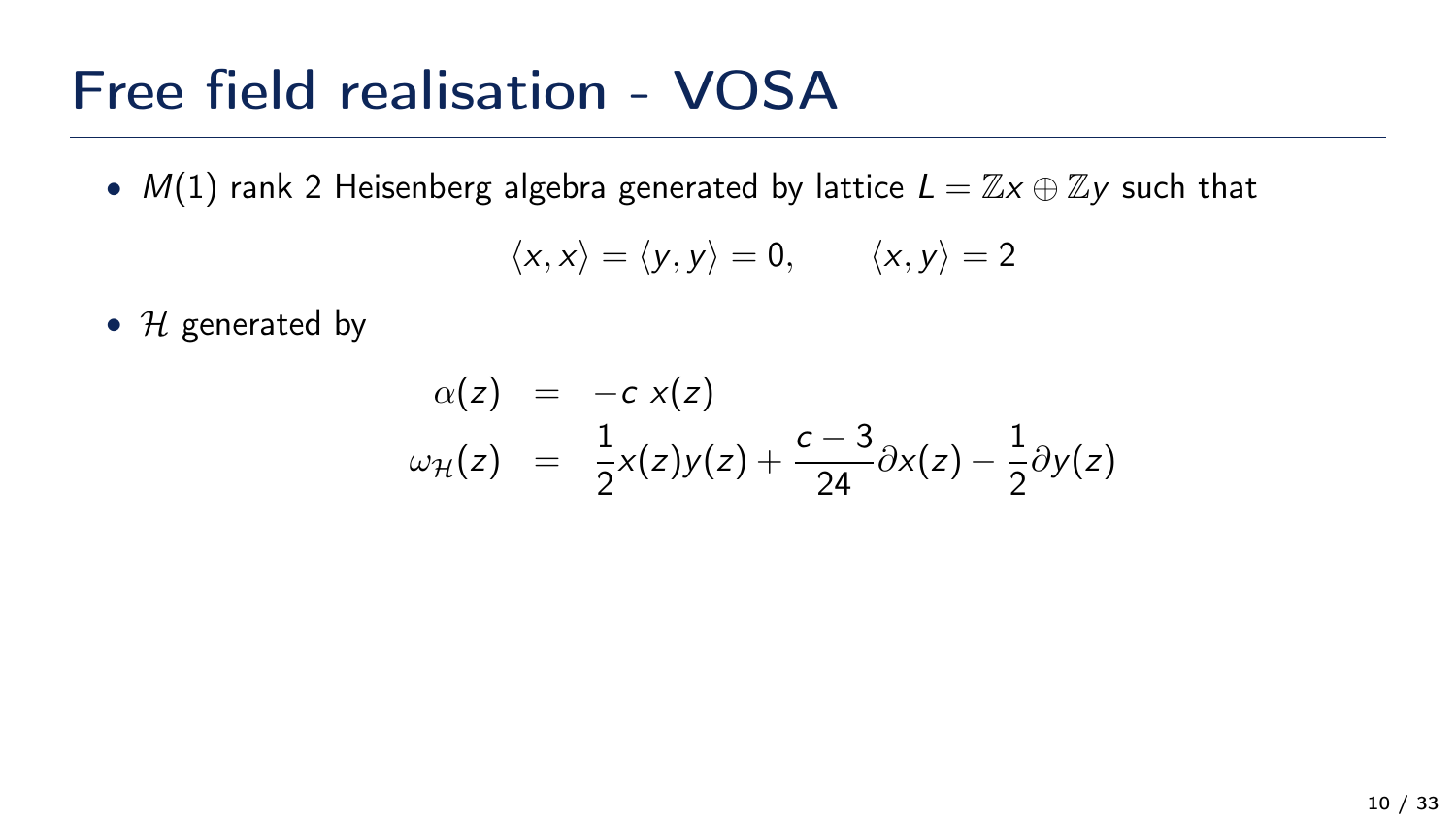### Free field realisation - VOSA

•  $M(1)$  rank 2 Heisenberg algebra generated by lattice  $L = \mathbb{Z} \times \oplus \mathbb{Z} \times \mathbb{Z}$  such that

$$
\langle x, x \rangle = \langle y, y \rangle = 0, \qquad \langle x, y \rangle = 2
$$

•  $H$  generated by

$$
\alpha(z) = -c \times(z)
$$
  
\n
$$
\omega_{\mathcal{H}}(z) = \frac{1}{2} \times (z) y(z) + \frac{c-3}{24} \partial x(z) - \frac{1}{2} \partial y(z)
$$

 $\bullet\;\;F^{(2)}$  fermionic algebra generated by  $\Psi^{\pm}(z)=\sum_{n\in\mathbb{Z}}\Psi^{\pm}(n+\frac{1}{2})$  $(\frac{1}{2})z^{-n-1}$  $\left[\Psi^+(r),\Psi^-(s)\right]_+ = \delta_{r+s,0}, \qquad \left[\Psi^{\pm}(r),\Psi^{\pm}(s)\right]_+ = 0$  $\omega_{\text{fer}}(z) = \frac{1}{2} \partial (\Psi^+(z) \Psi^-(z))$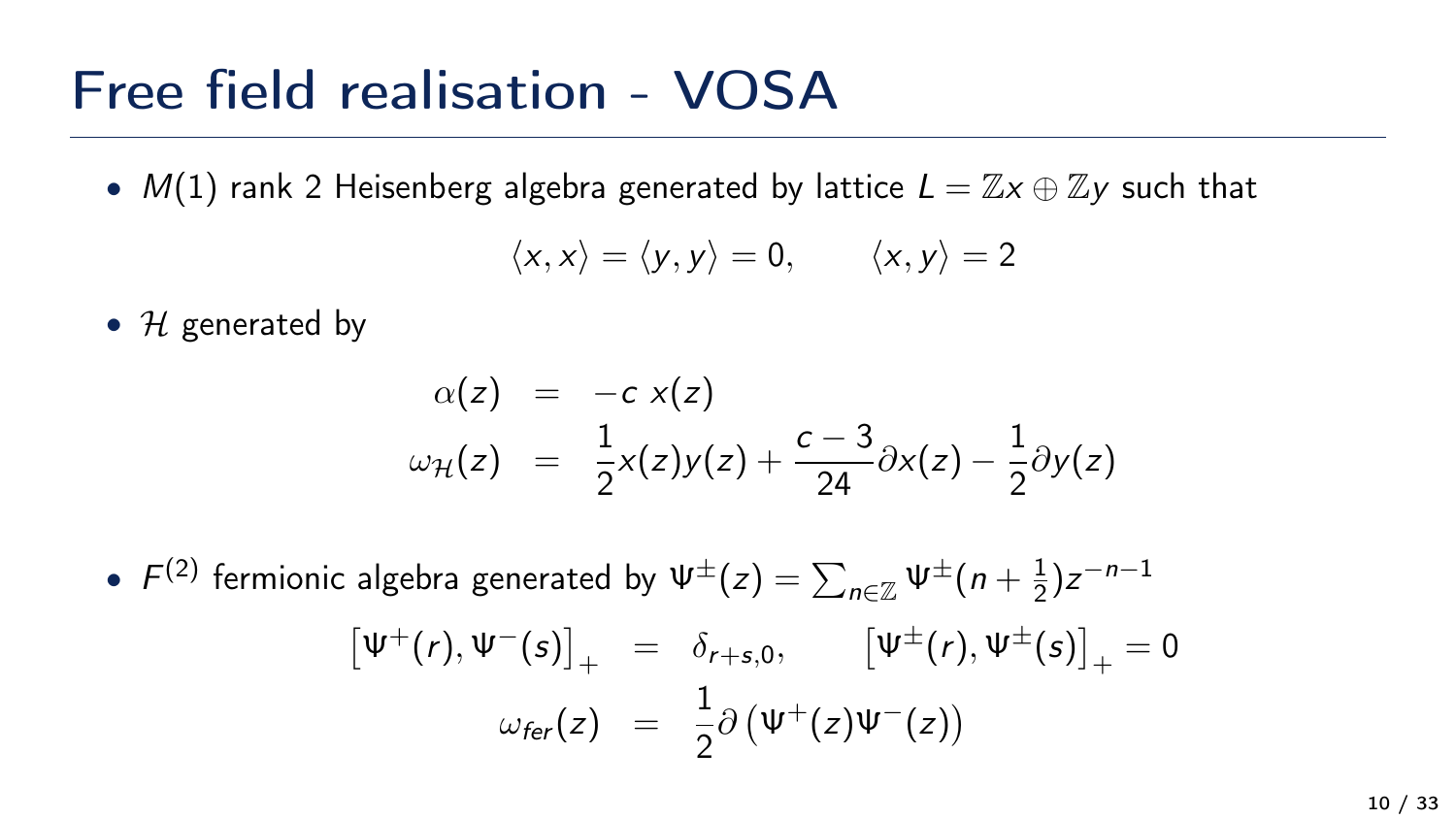${\cal {SH}}$  as subalgebra of Heisenberg-Clifford algebra  ${\cal {SM}}(1):={\cal {M}}(1)\otimes F^{(2)};$ 

$$
L(z) = \omega_{\mathcal{H}}(z) + \omega_{\text{fer}}(z)
$$
  
\n
$$
\alpha(z) = -c \times(z)
$$
  
\n
$$
G(z) = \sqrt{2} \left( \frac{1}{2} \times (z) \Psi^{+}(z) + \frac{1}{2} y(z) \Psi^{-}(z) + \frac{c-3}{12} \partial \Psi^{-}(z) - \partial \Psi^{+}(z) \right)
$$
  
\n
$$
\Psi(z) = -\sqrt{2}c \Psi^{-}(z)
$$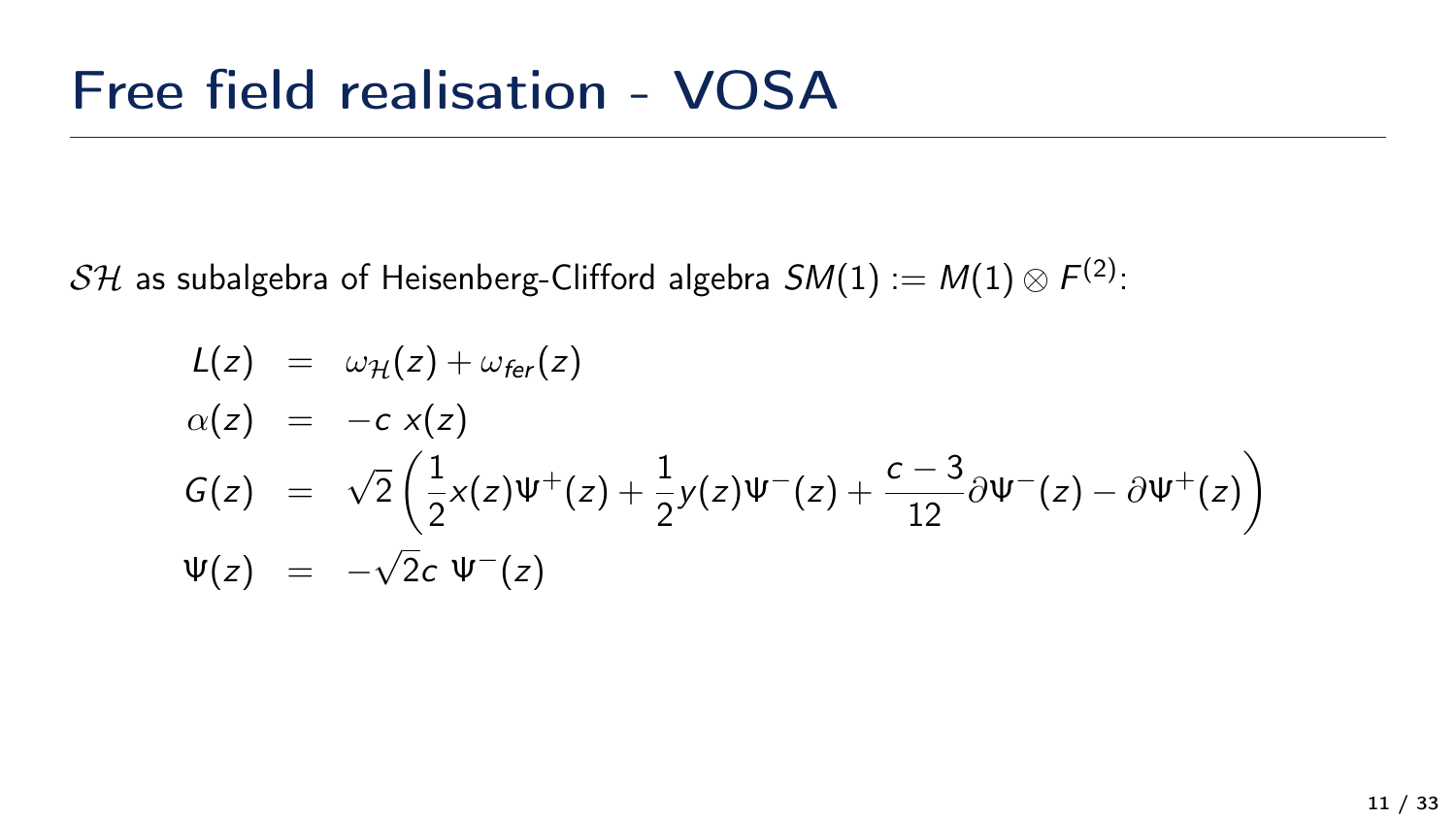• Lattice VOSA  $V_L = \mathbb{C}[L] \otimes SM(1)$ .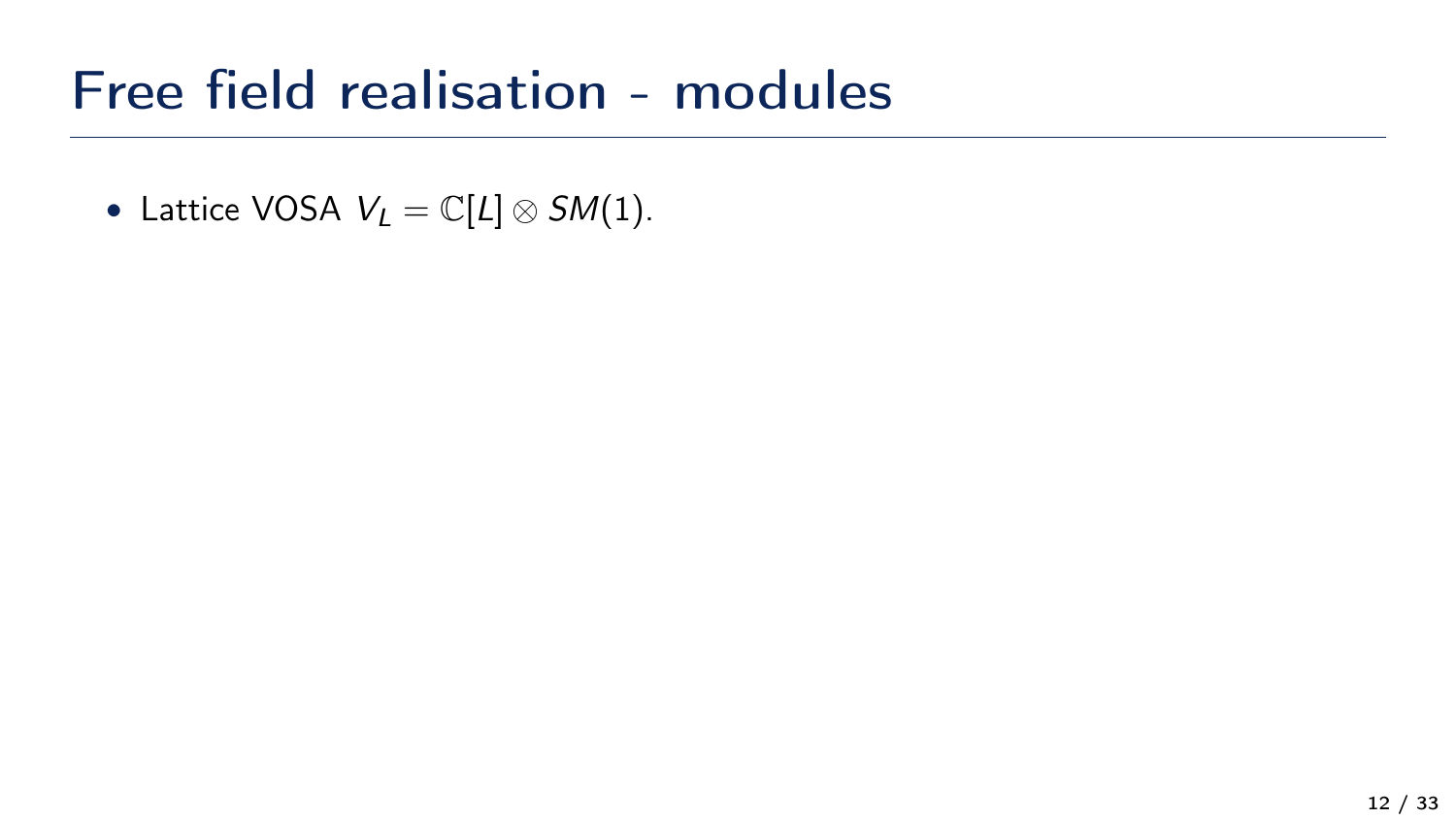- Lattice VOSA  $V_L = \mathbb{C}[L] \otimes SM(1)$ .
- For  $h \in \mathbb{C} \otimes L$  let  $e^h \in SM(1,h)$  denote the highest weight vector.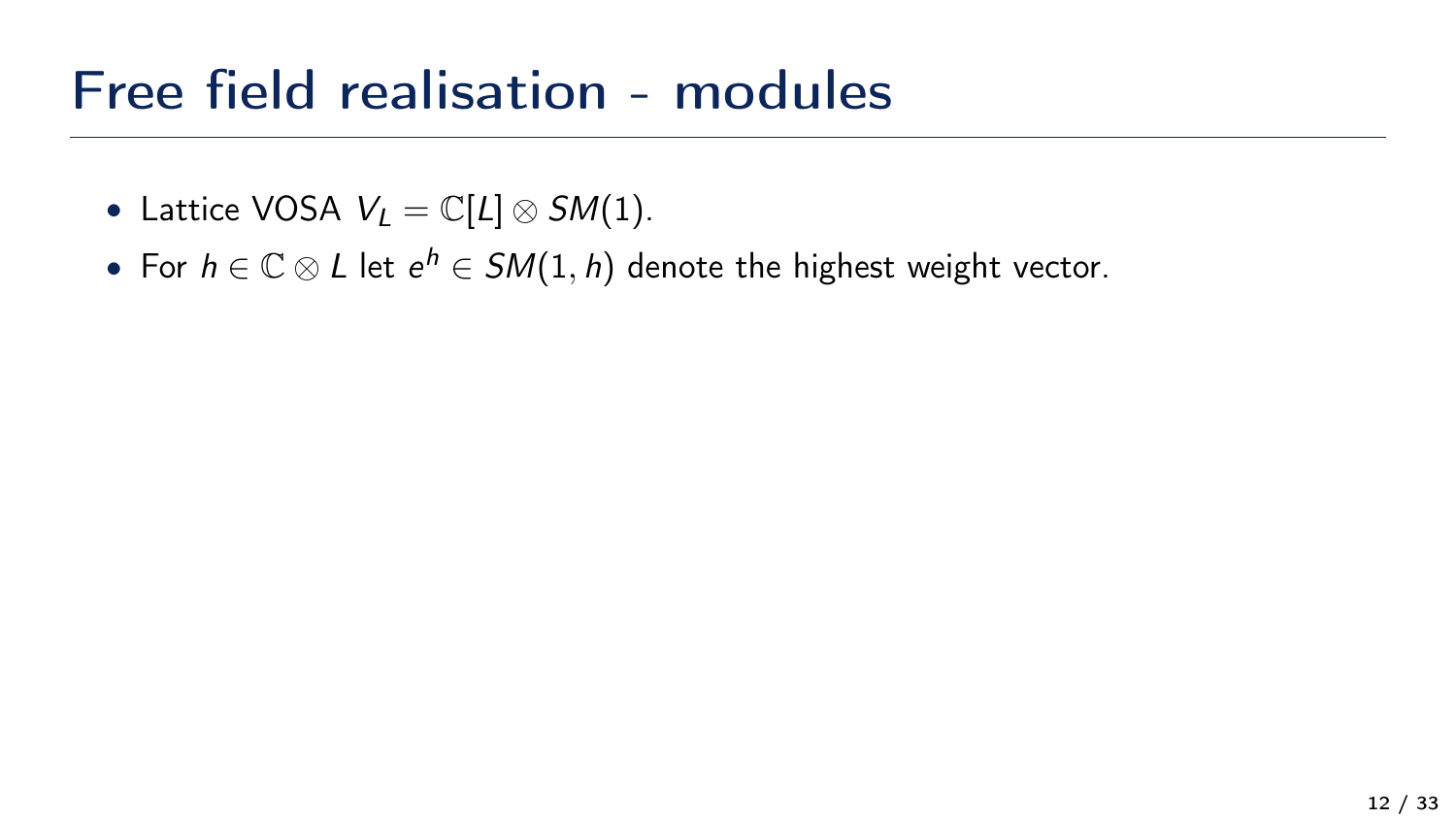- Lattice VOSA  $V_L = \mathbb{C}[L] \otimes SM(1)$ .
- For  $h \in \mathbb{C} \otimes L$  let  $e^h \in SM(1,h)$  denote the highest weight vector.
- Highest weight vector

$$
v_{p,r} = e^{-\frac{p+1}{2}(y - \frac{c-3}{12}x) + rx}, \qquad p, r \in \mathbb{C}
$$

of conformal weight  $(h[p, r], h_{\alpha}[p, r])$ .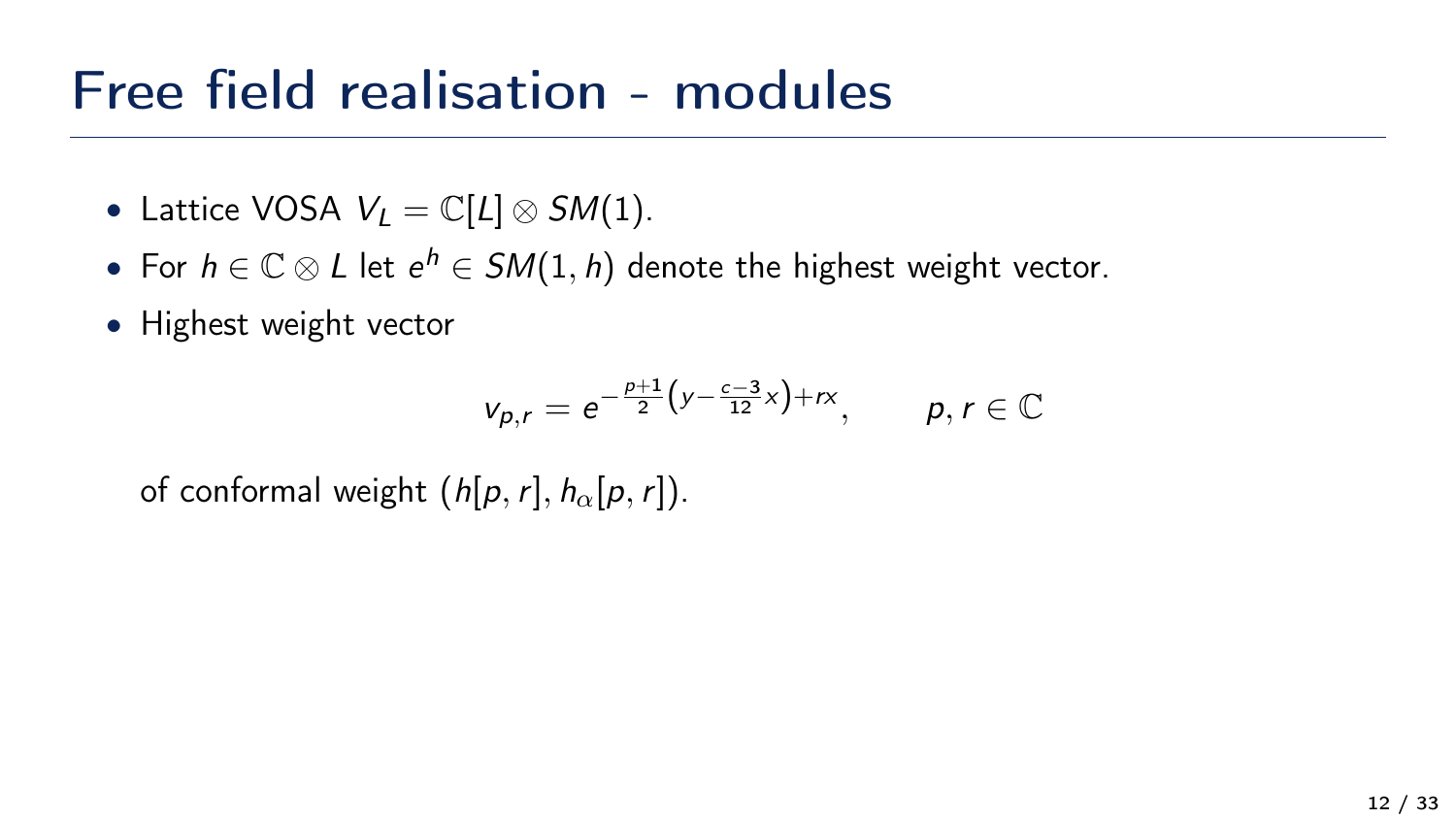- Lattice VOSA  $V_L = \mathbb{C}[L] \otimes SM(1)$ .
- For  $h \in \mathbb{C} \otimes L$  let  $e^h \in SM(1,h)$  denote the highest weight vector.
- Highest weight vector

$$
v_{p,r} = e^{-\frac{p+1}{2}(y - \frac{c-3}{12}x) + rx}, \qquad p, r \in \mathbb{C}
$$

of conformal weight  $(h[p, r], h_{\alpha}[p, r])$ .

• Fock module

$$
\mathcal{F}_{p,r}=SM(1)\cdot v_{p,r}
$$

• Contragredient module

$$
\mathcal{F}_{p,r}^* \cong \mathcal{F}_{-p,-r}
$$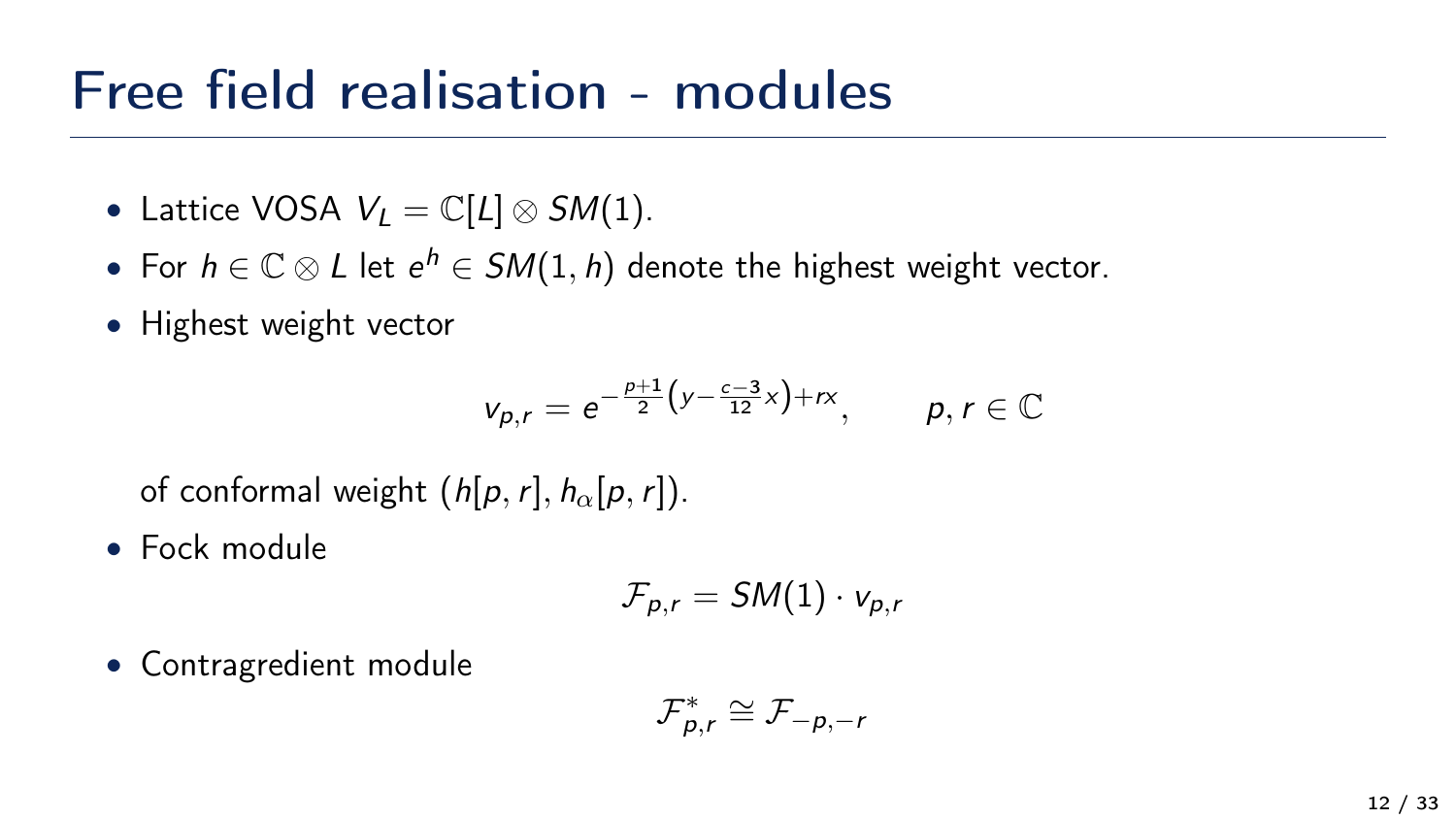#### **Theorem**

If  $p \in \mathbb{C} \setminus \mathbb{Z}_{\leq 0}$  then

$$
\mathcal{SH} \cdot v_{p,r} = \mathcal{F}_{p,r} \cong V[p,r].
$$

Proof by equality of characters and  $\mathcal{SH} \cdot \mathsf{v}_{\mathsf{p},\mathsf{r}} = \mathcal{F}_{\mathsf{p},\mathsf{r}}.$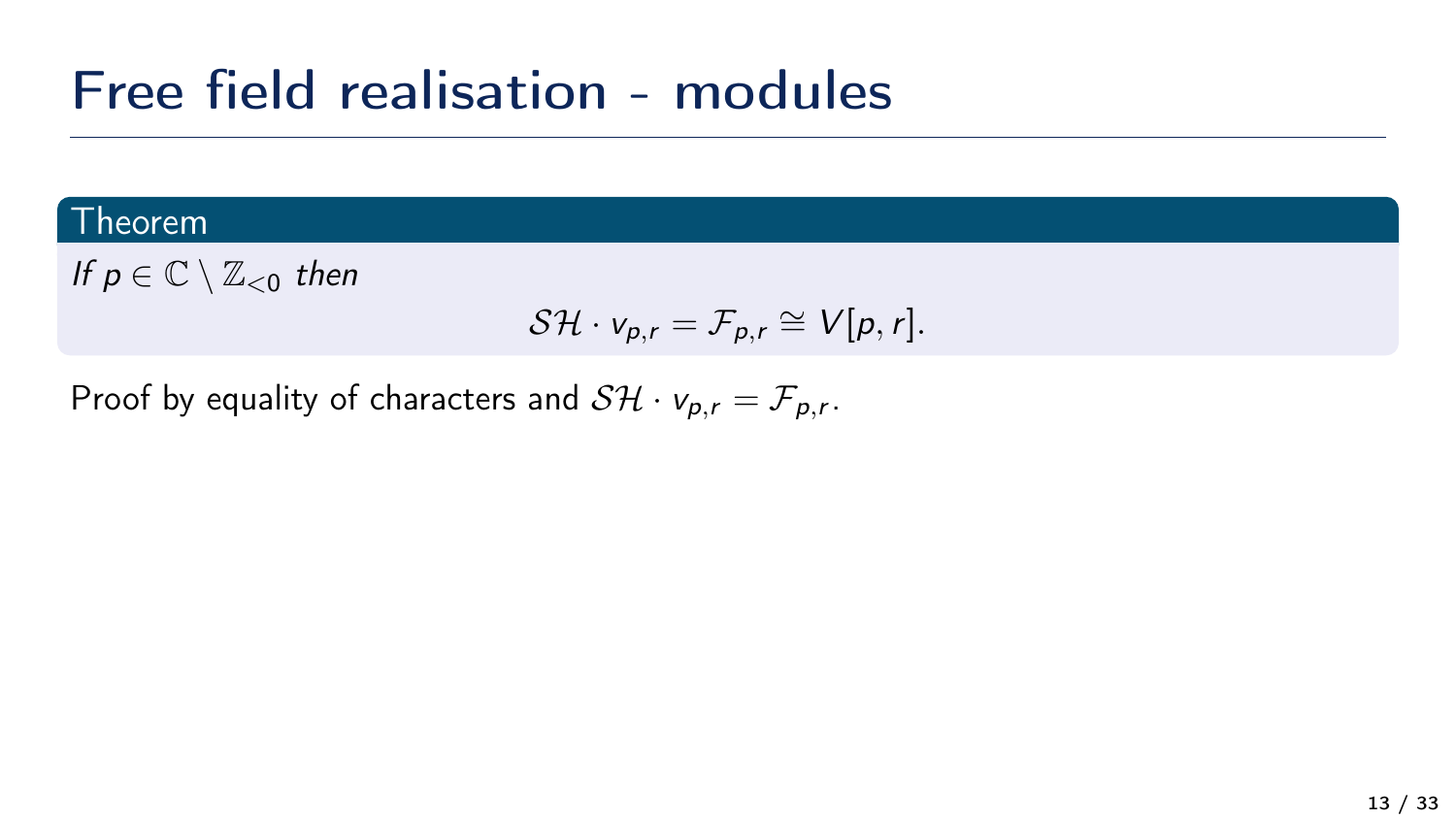#### Theorem

If  $p \in \mathbb{C} \setminus \mathbb{Z}_{\leq 0}$  then

$$
\mathcal{SH} \cdot v_{p,r} = \mathcal{F}_{p,r} \cong V[p,r].
$$

Proof by equality of characters and  $\mathcal{SH} \cdot \mathsf{v}_{\mathsf{p},\mathsf{r}} = \mathcal{F}_{\mathsf{p},\mathsf{r}}.$ 

#### Theorem

If  $p \in \mathbb{Z}_{\leq 0}$  then

$$
L[p,r] \cong \mathcal{SH} \cdot v_{p,r} < \mathcal{F}_{p,r}.
$$

Proof by showing there are no  ${\cal {SH}}$ -singular vectors in  $\mathcal{F}_{\rho,r}.$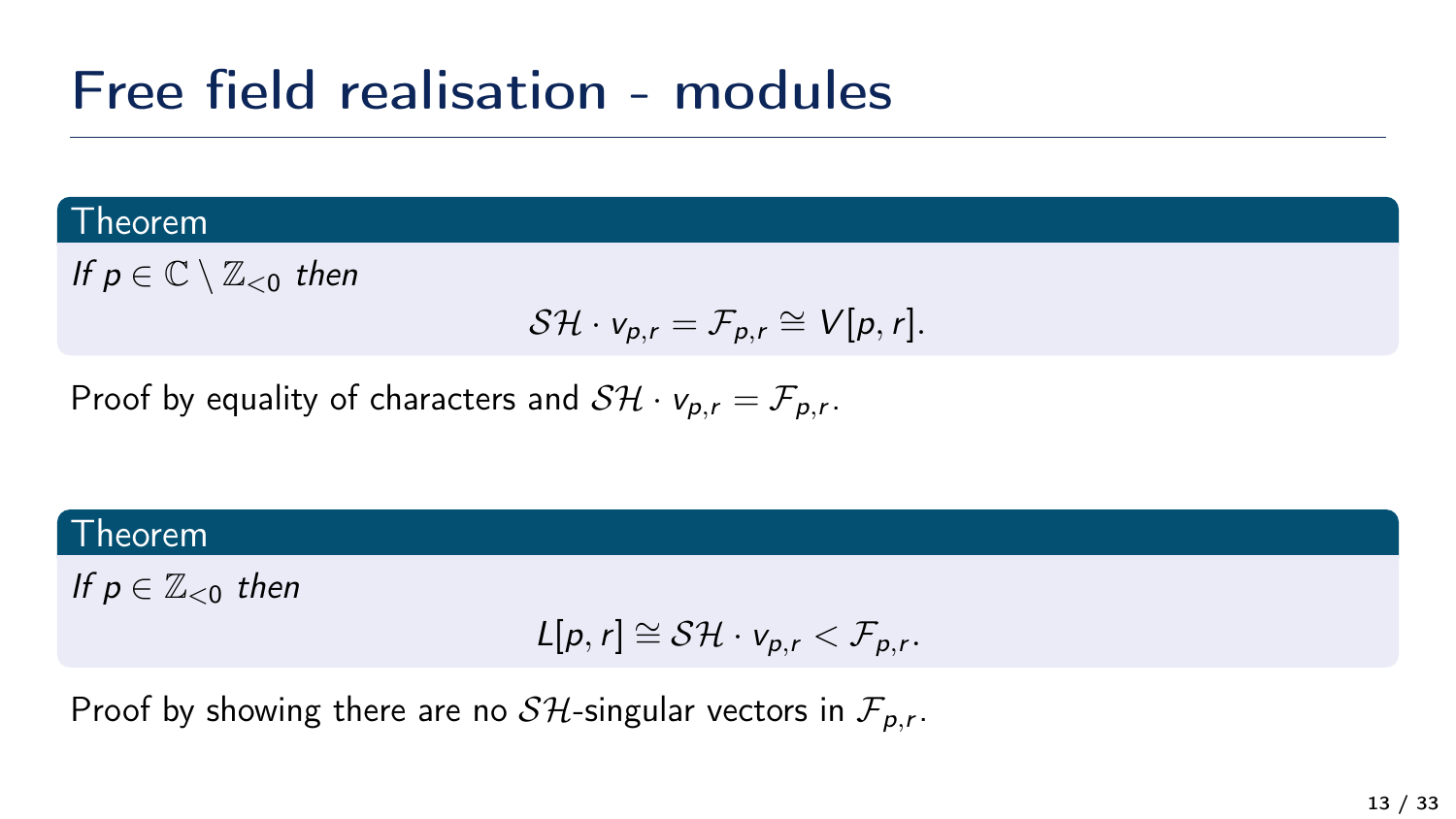## Screening operators

Define

$$
a = \Psi^{-}\left(-\frac{1}{2}\right) e^{\frac{1}{2}x} = \Psi^{-}\left(-\frac{1}{2}\right) v_{-1,\frac{1}{2}}, \qquad a(z) = \sum_{n \in \mathbb{Z}} a(n) z^{-n-1}
$$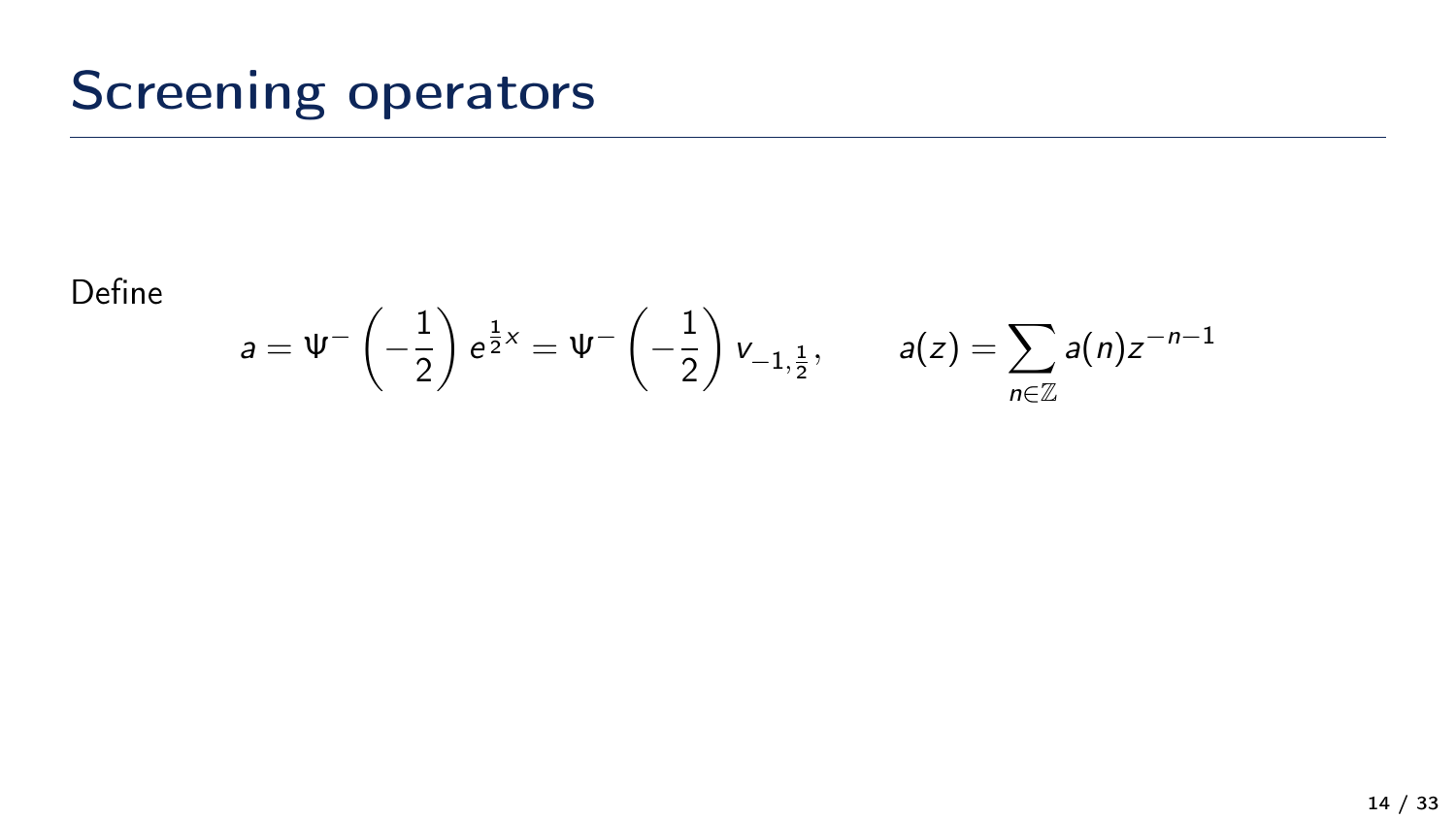## Screening operators

Define

$$
a = \Psi^{-}\left(-\frac{1}{2}\right) e^{\frac{1}{2}x} = \Psi^{-}\left(-\frac{1}{2}\right) v_{-1,\frac{1}{2}}, \qquad a(z) = \sum_{n \in \mathbb{Z}} a(n) z^{-n-1}
$$

 $Q = a(0)$  is a screening operator i.e. (anti)commutes with  $S H$ .

 $\mathcal{SH}^+ \cdot Q_{V_{p,r}} = 0$  so either  $Q_{V_{p,r}} = 0$  or  $Q_{V_{p,r}}$  is a singular vector.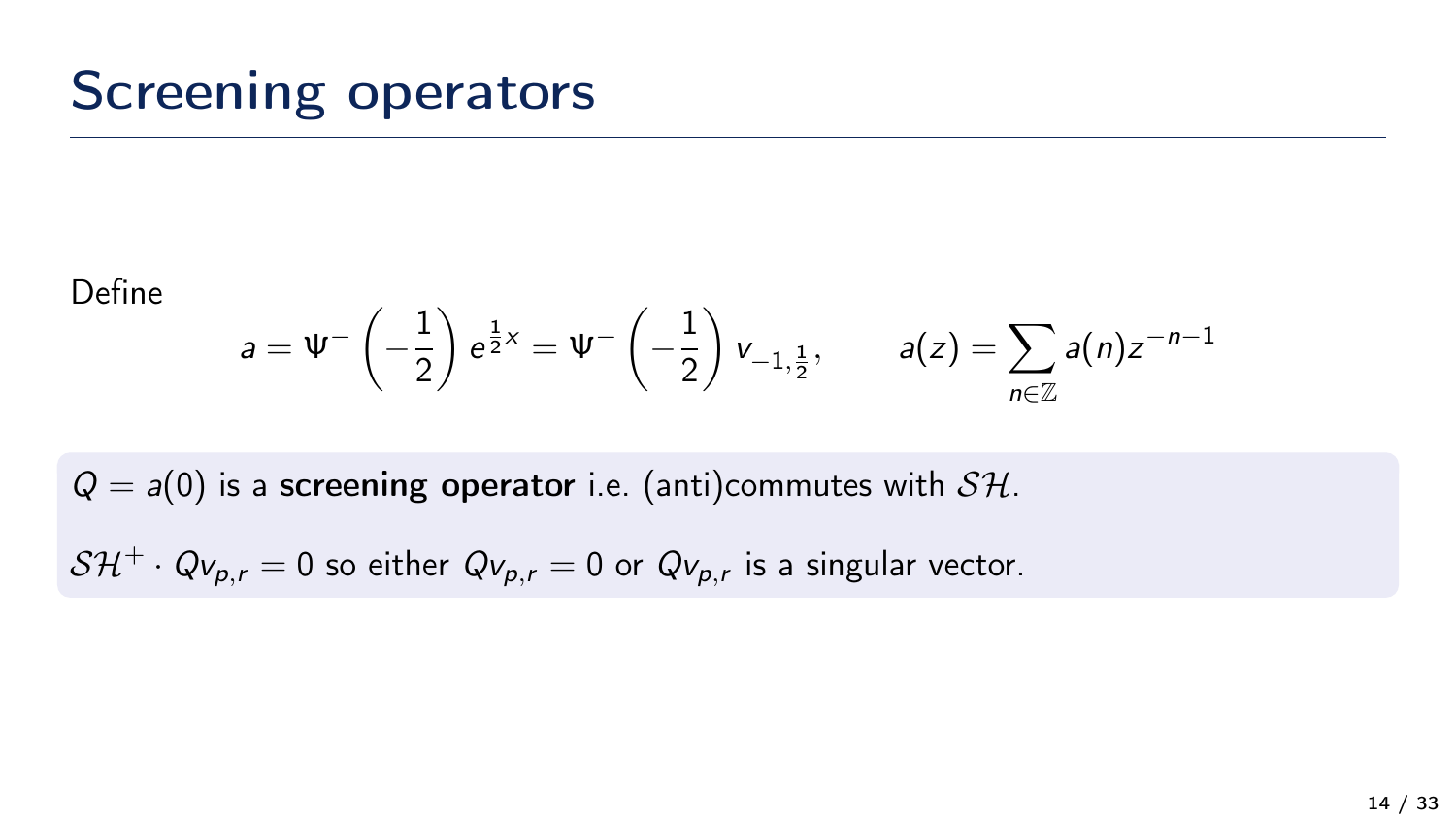## Schur polynomials

Schur polynomials  $S_r(\alpha) := S_r(\alpha(-1), \alpha(-2), \cdots)$  defined by:

$$
\exp\left(\sum_{n=1}^{\infty}\alpha(-n)\frac{z^n}{n}\right)=\sum_{r=0}^{\infty}S_r(\alpha)z^r.
$$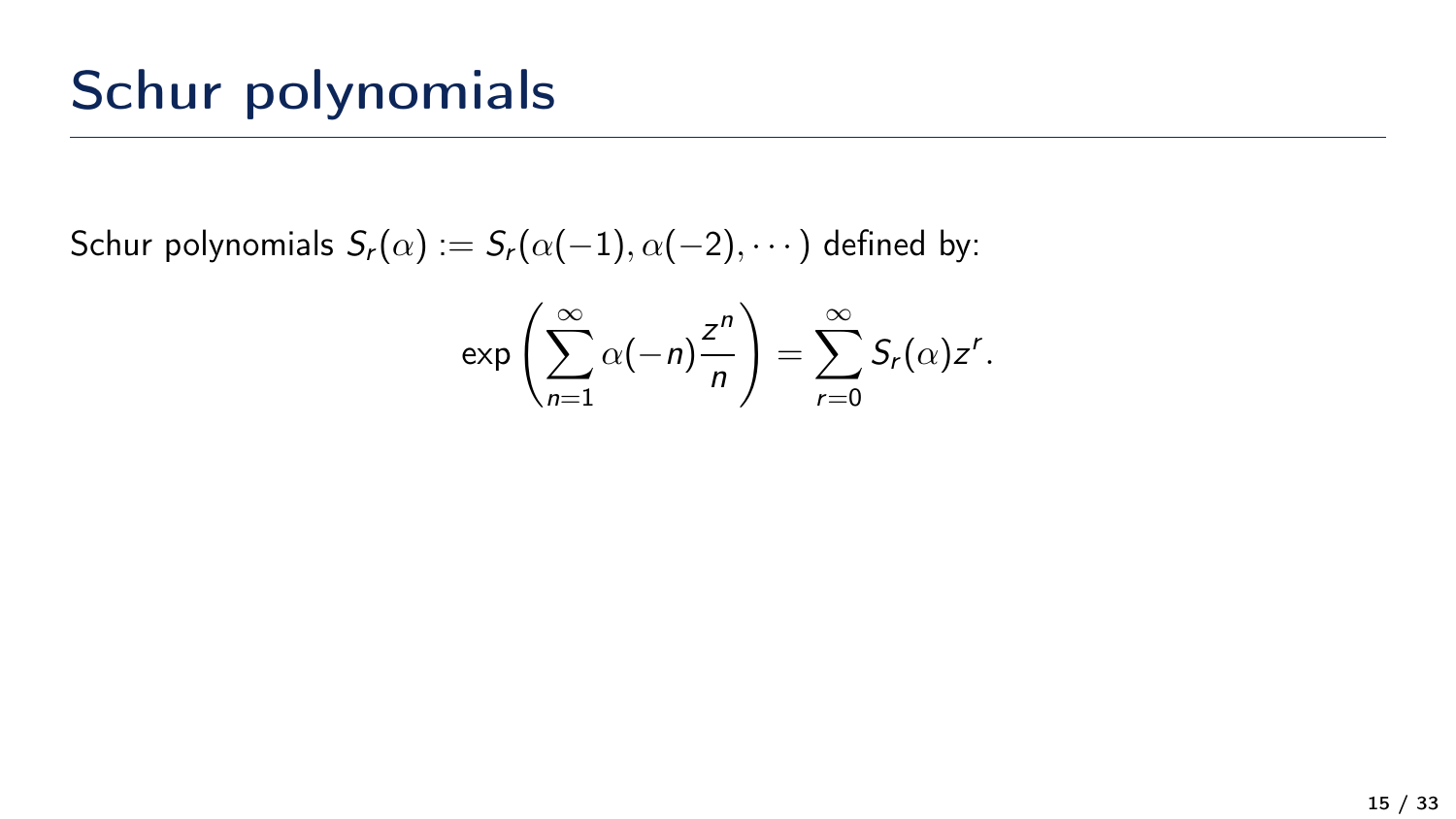## Schur polynomials

Schur polynomials  $S_r(\alpha) := S_r(\alpha(-1), \alpha(-2), \cdots)$  defined by:

$$
\exp\left(\sum_{n=1}^{\infty}\alpha(-n)\frac{z^n}{n}\right)=\sum_{r=0}^{\infty}S_r(\alpha)z^r.
$$

$$
a(n)v_{p,r-\frac{1}{2}} = -\frac{1}{\sqrt{2}c_{L,\alpha}}\sum_{i=0}^{\frac{p-1}{2}-n}\Psi(-i-\frac{1}{2})S_{\frac{p-1}{2}-n-i}\left(-\frac{\alpha}{2c_{L,\alpha}}\right)v_{p,r}.
$$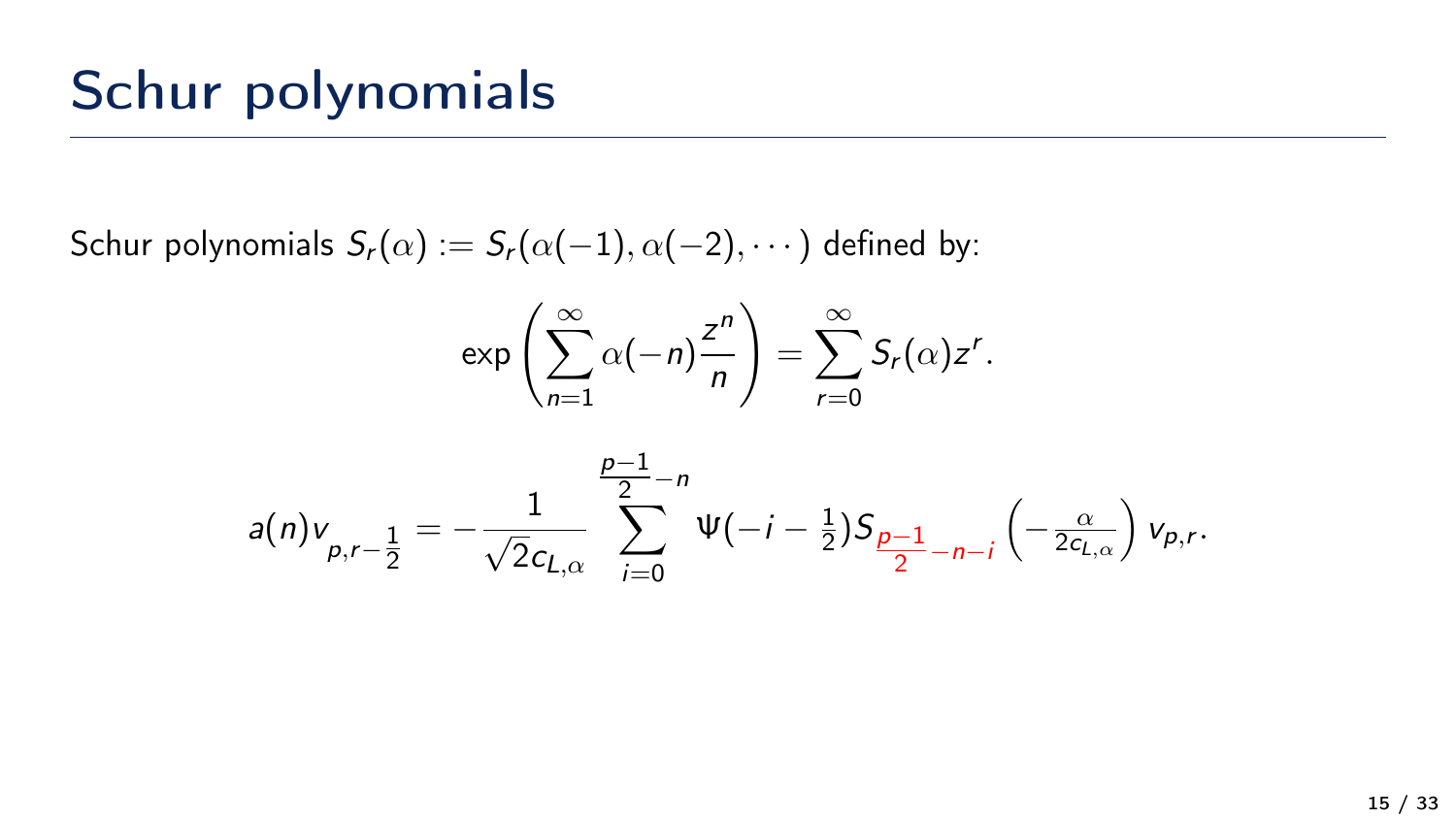## Schur polynomials

Schur polynomials  $S_r(\alpha) := S_r(\alpha(-1), \alpha(-2), \cdots)$  defined by:

$$
\exp\left(\sum_{n=1}^{\infty}\alpha(-n)\frac{z^n}{n}\right)=\sum_{r=0}^{\infty}S_r(\alpha)z^r.
$$

$$
a(n)v_{p,r-\frac{1}{2}} = -\frac{1}{\sqrt{2}c_{L,\alpha}}\sum_{i=0}^{\frac{p-1}{2}-n}\Psi(-i-\frac{1}{2})S_{\frac{p-1}{2}-n-i}\left(-\frac{\alpha}{2c_{L,\alpha}}\right)v_{p,r}.
$$

Note that  $S_r(\alpha) = 0$  if  $r \notin \mathbb{Z}_{\geq 0}$ .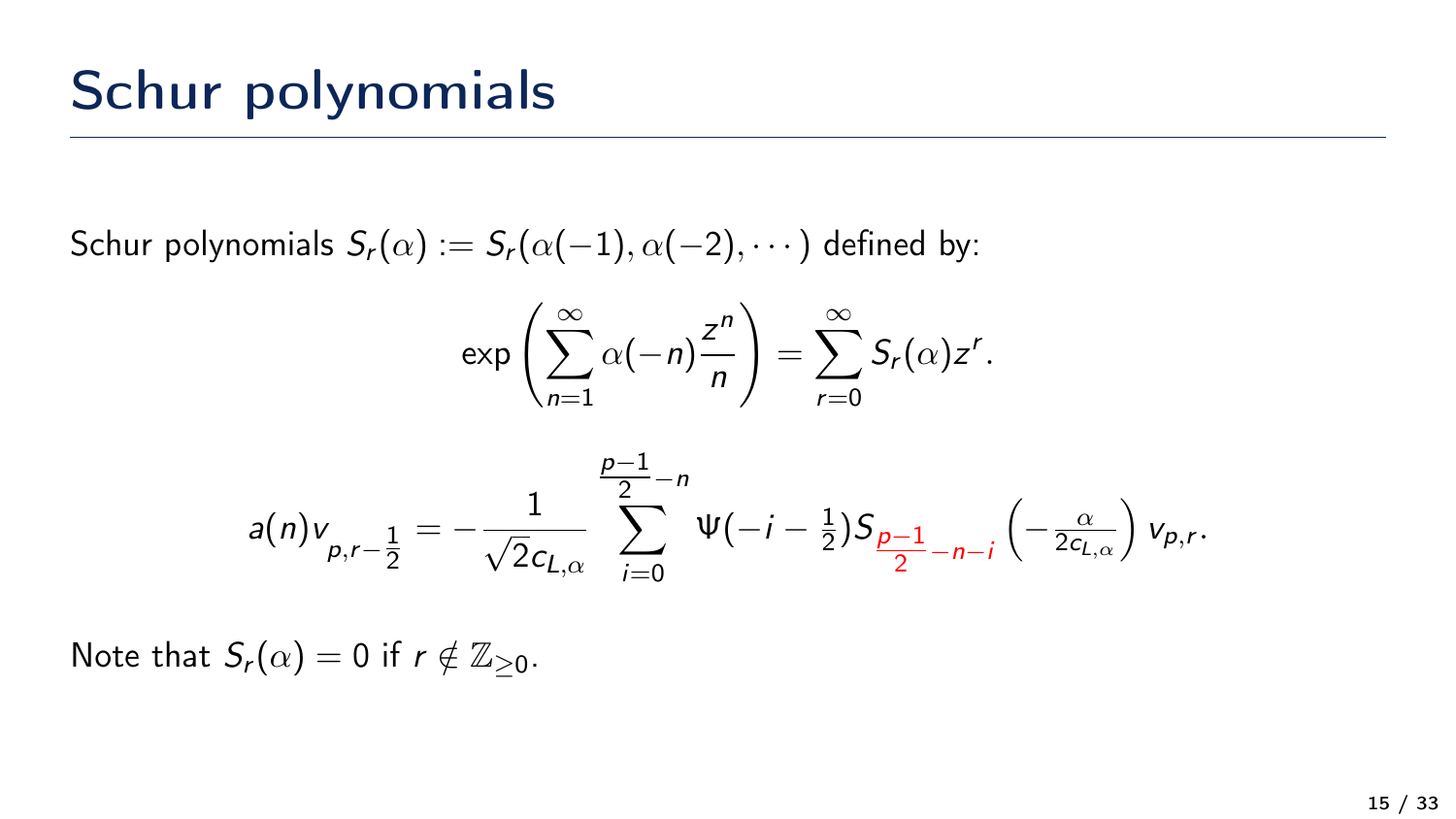## Singular vector  $p > 0$  odd

#### Theorem

Assume that  $p \in \mathbb{Z}_{>0}$  is odd. Then

$$
u_{p,r} = Qv_{p,r-\frac{1}{2}} = \sum_{i=0}^{\frac{p-1}{2}} \Psi(-i-\frac{1}{2})S_{\frac{p-1}{2}-i}\left(-\frac{\alpha}{2c_{L,\alpha}}\right)v_{p,r}
$$

is a singular vector of weight  $h[p, r] + \frac{p}{2} = h[p, r - \frac{1}{2}]$  $\frac{1}{2}$ ] in  $V[p,r] = \mathcal{F}_{p,r}$ .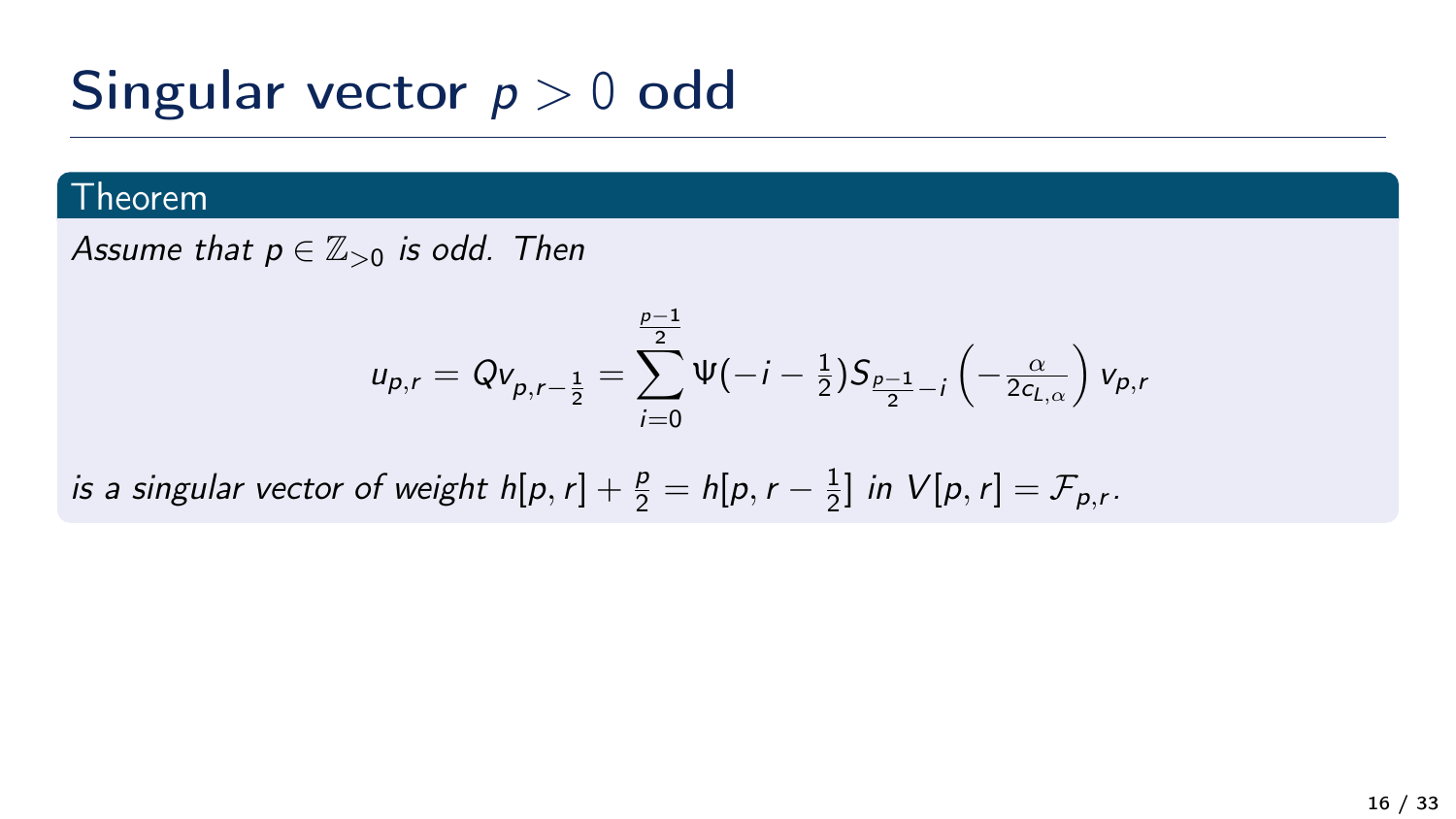## Singular vector  $p > 0$  odd

#### Theorem

Assume that  $p \in \mathbb{Z}_{>0}$  is odd. Then

$$
u_{p,r} = Qv_{p,r-\frac{1}{2}} = \sum_{i=0}^{\frac{p-1}{2}} \Psi(-i-\frac{1}{2})S_{\frac{p-1}{2}-i}\left(-\frac{\alpha}{2c_{L,\alpha}}\right)v_{p,r}
$$

is a singular vector of weight  $h[p, r] + \frac{p}{2} = h[p, r - \frac{1}{2}]$  $\frac{1}{2}$ ] in  $V[p,r] = \mathcal{F}_{p,r}$ .

- Is a submodule generated by  $u_{p,r}$  maximal?
- Is it isomorphic to the Verma module?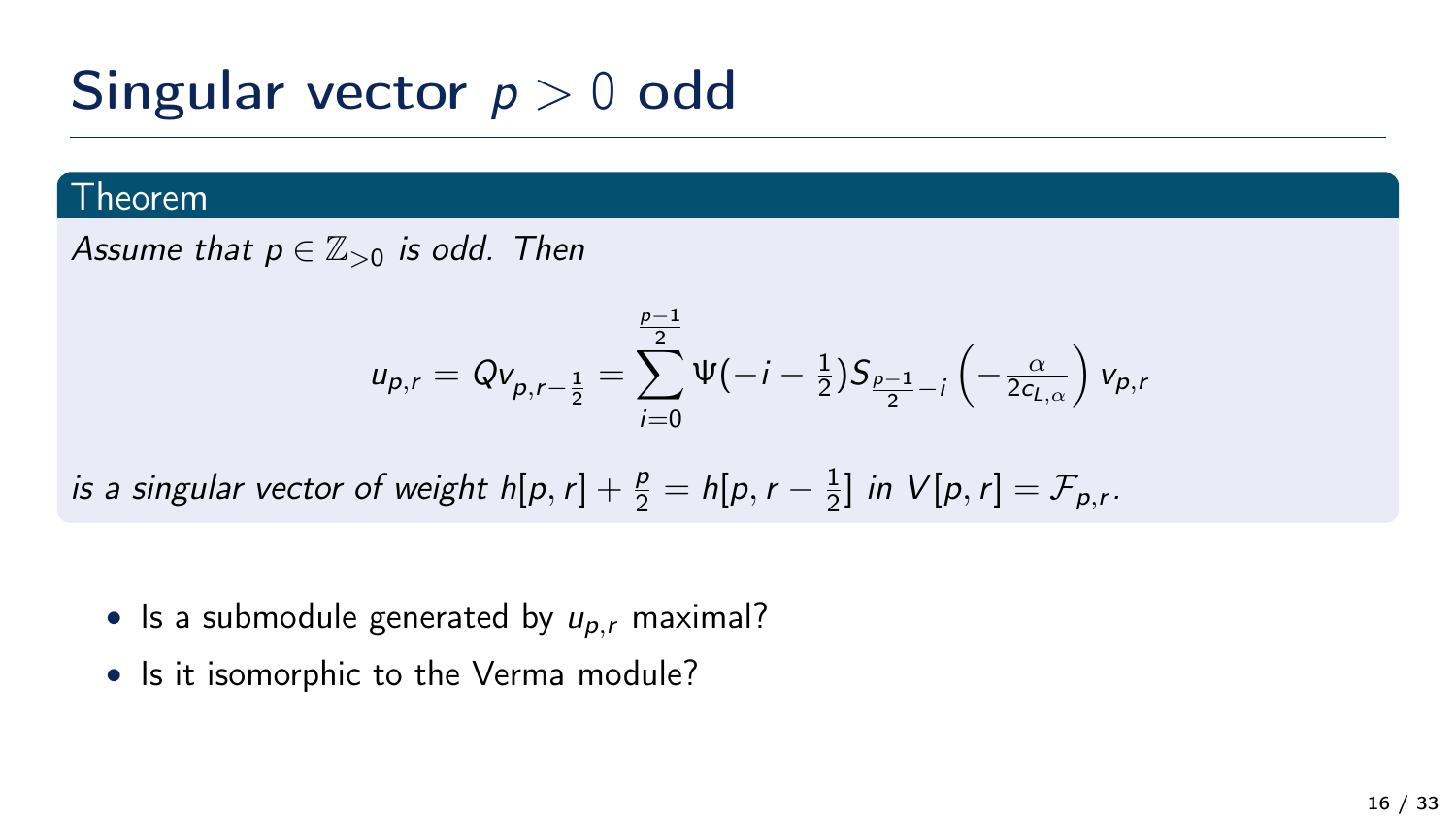## Singular vector  $p > 0$  odd

#### Theorem

Assume that  $p \in \mathbb{Z}_{>0}$  is odd. Then

$$
u_{p,r} = Qv_{p,r-\frac{1}{2}} = \sum_{i=0}^{\frac{p-1}{2}} \Psi(-i-\frac{1}{2})S_{\frac{p-1}{2}-i}\left(-\frac{\alpha}{2c_{L,\alpha}}\right)v_{p,r}
$$

is a singular vector of weight  $h[p, r] + \frac{p}{2} = h[p, r - \frac{1}{2}]$  $\frac{1}{2}$ ] in  $V[p,r] = \mathcal{F}_{p,r}$ .

- Is a submodule generated by  $u_{p,r}$  maximal?
- Is it isomorphic to the Verma module?
- $p > 0$  even?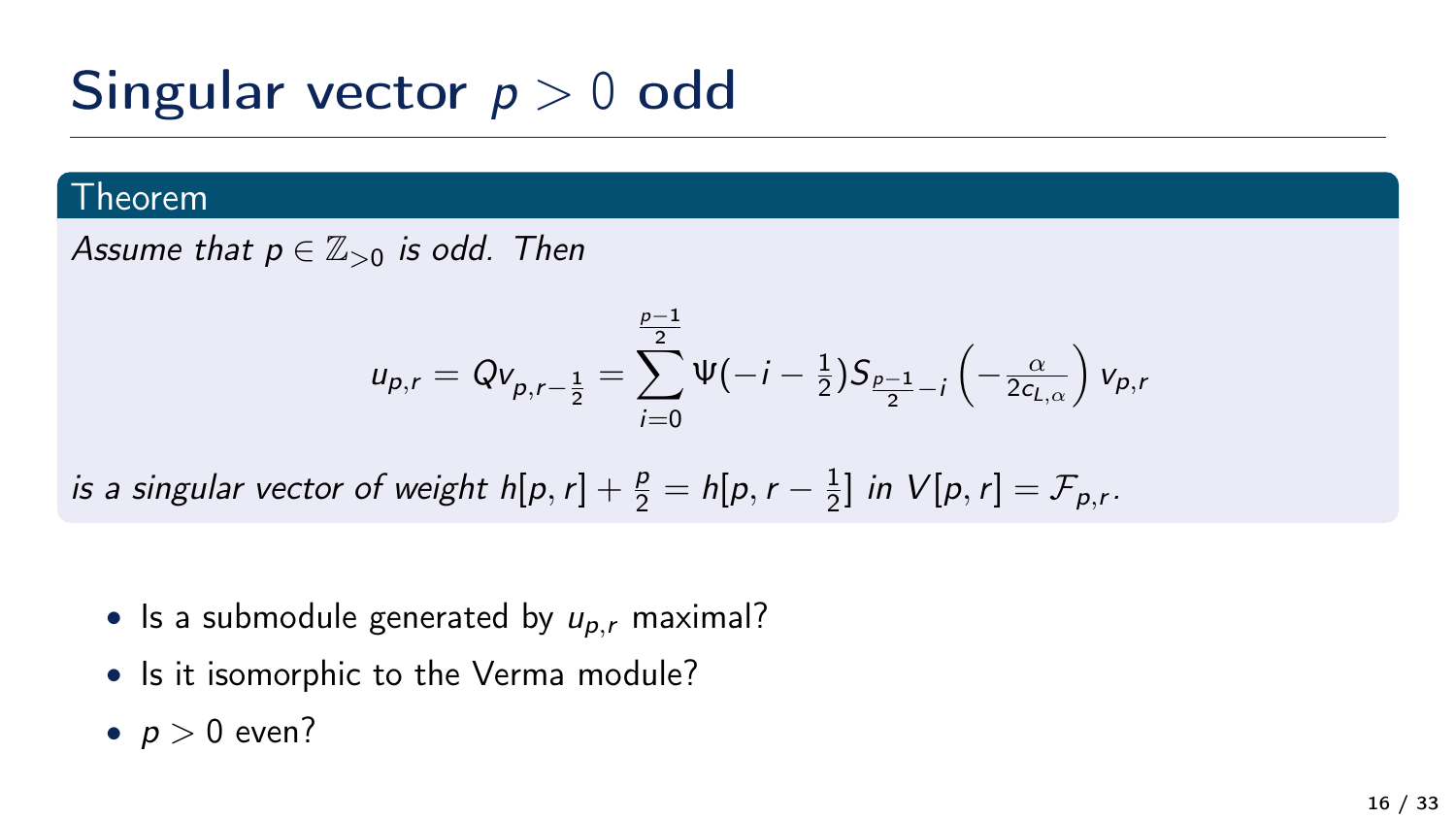### Simple current extensions and twisted modules

Construction from Adamović, Milas, On W-Algebras Associated to (2,p) Minimal Models and Their Representations, IMRN 2010 (2010) 20:

Lattice VOSA

$$
\Pi(0)^{\frac{1}{2}}=\mathbb{C}\left[\mathbb{Z}\frac{x}{2}\right]\otimes S M(1)
$$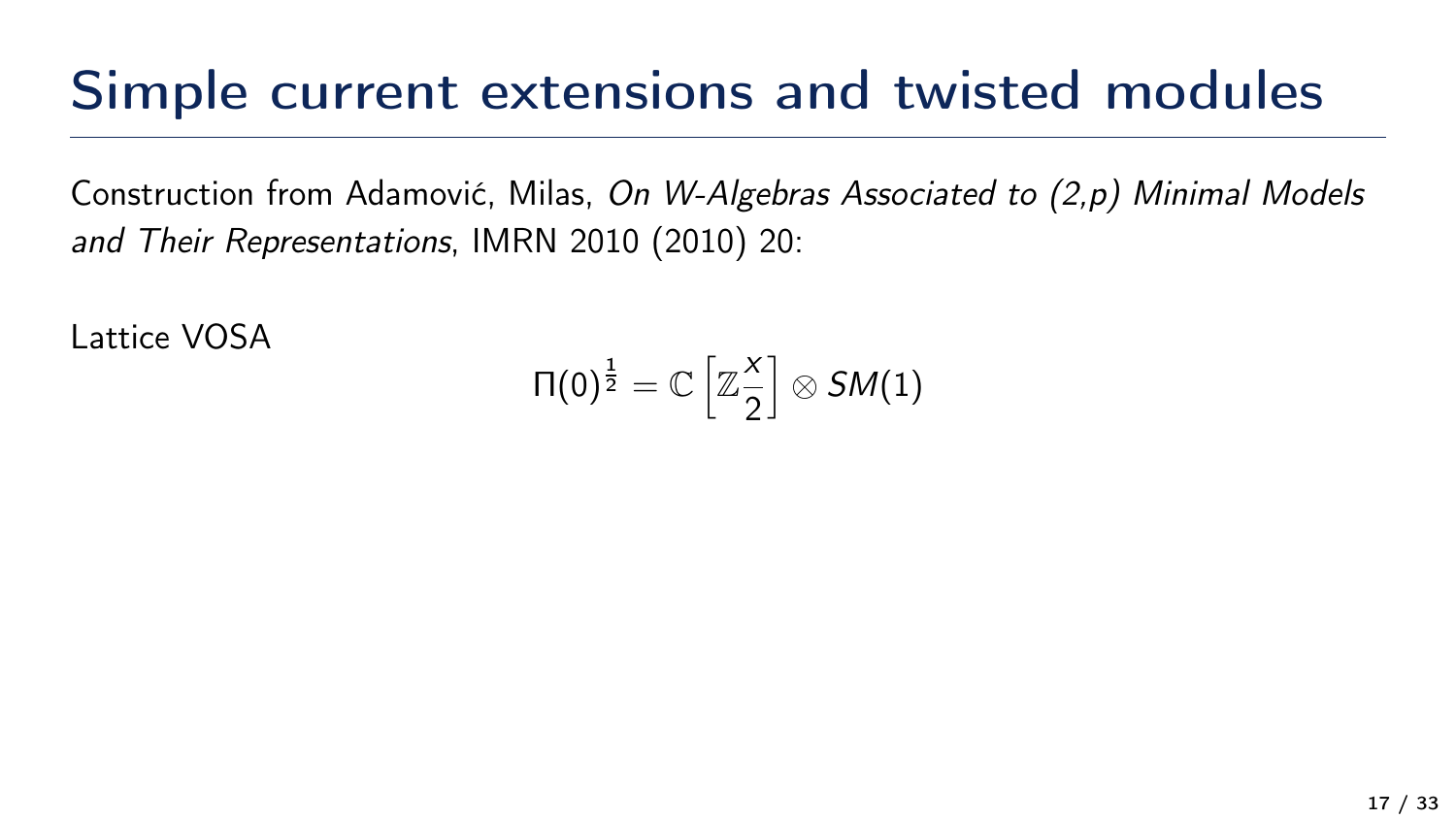### Simple current extensions and twisted modules

Construction from Adamović, Milas, On W-Algebras Associated to (2,p) Minimal Models and Their Representations, IMRN 2010 (2010) 20:

Lattice VOSA

$$
\Pi(0)^{\frac{1}{2}}=\mathbb{C}\left[\mathbb{Z}\frac{x}{2}\right]\otimes S M(1)
$$

 $\sigma = \exp(i\pi y(0))$  automorphism of order 2 with a fixed point subalgebra

 $\Pi(0) = \mathbb{C}[\mathbb{Z} \times ] \otimes SM(1)$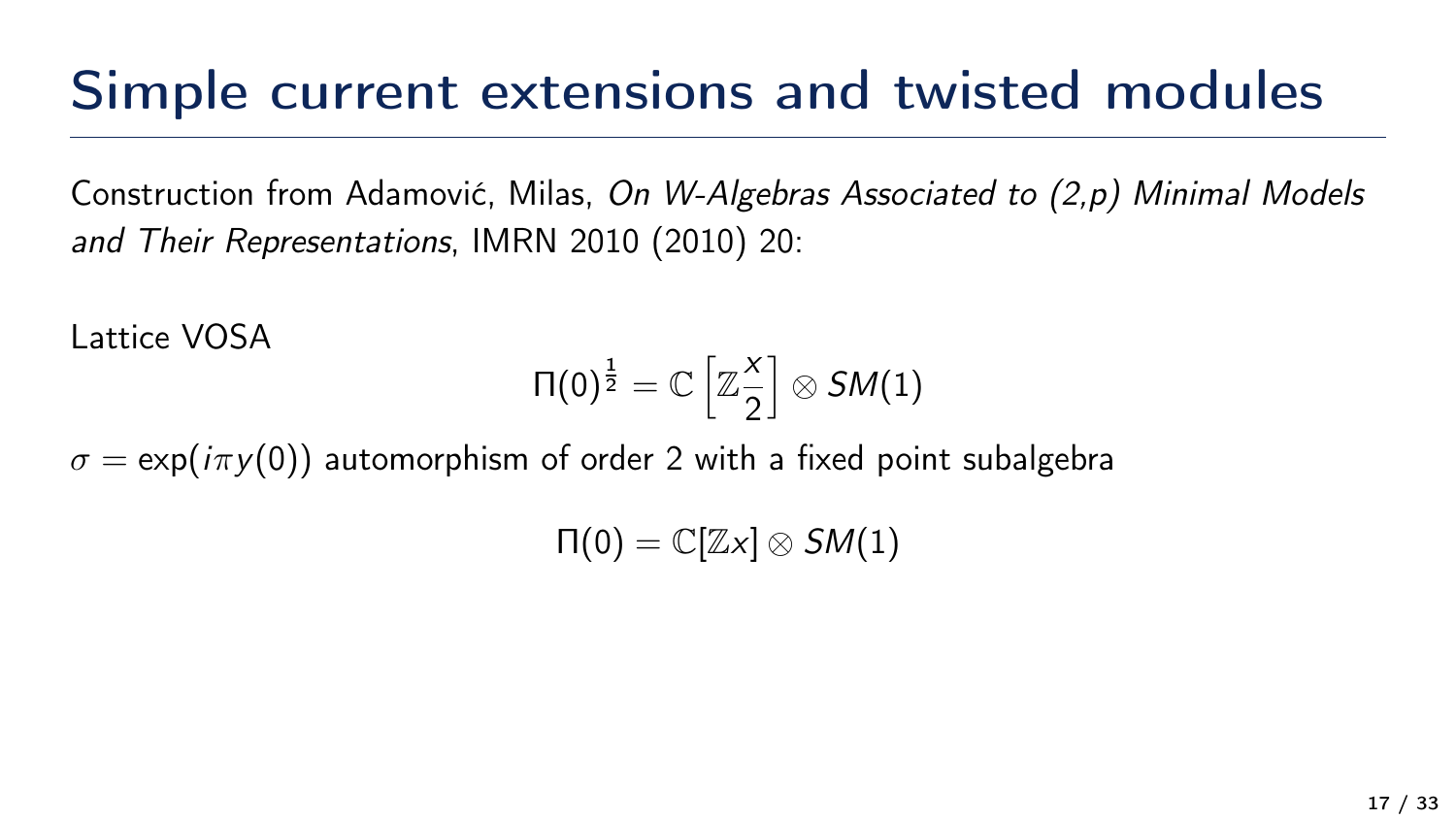### Simple current extensions and twisted modules

Construction from Adamović, Milas, On W-Algebras Associated to (2,p) Minimal Models and Their Representations, IMRN 2010 (2010) 20:

Lattice VOSA

$$
\Pi(0)^{\frac{1}{2}}=\mathbb{C}\left[\mathbb{Z}\frac{\mathsf{x}}{2}\right]\otimes\mathsf{SM}(1)
$$

 $\sigma = \exp(i\pi y(0))$  automorphism of order 2 with a fixed point subalgebra

$$
\Pi(0) = \mathbb{C}[\mathbb{Z}x] \otimes SM(1)
$$

 $\sigma$ –twisted Π(0) $^{\frac{1}{2}}$ –module

$$
\Pi(0)^{\frac{1}{2}}\cdot v_{p,r}=\bigoplus_{n\in\mathbb{Z}}\mathcal{F}_{p,r+\frac{n}{2}}
$$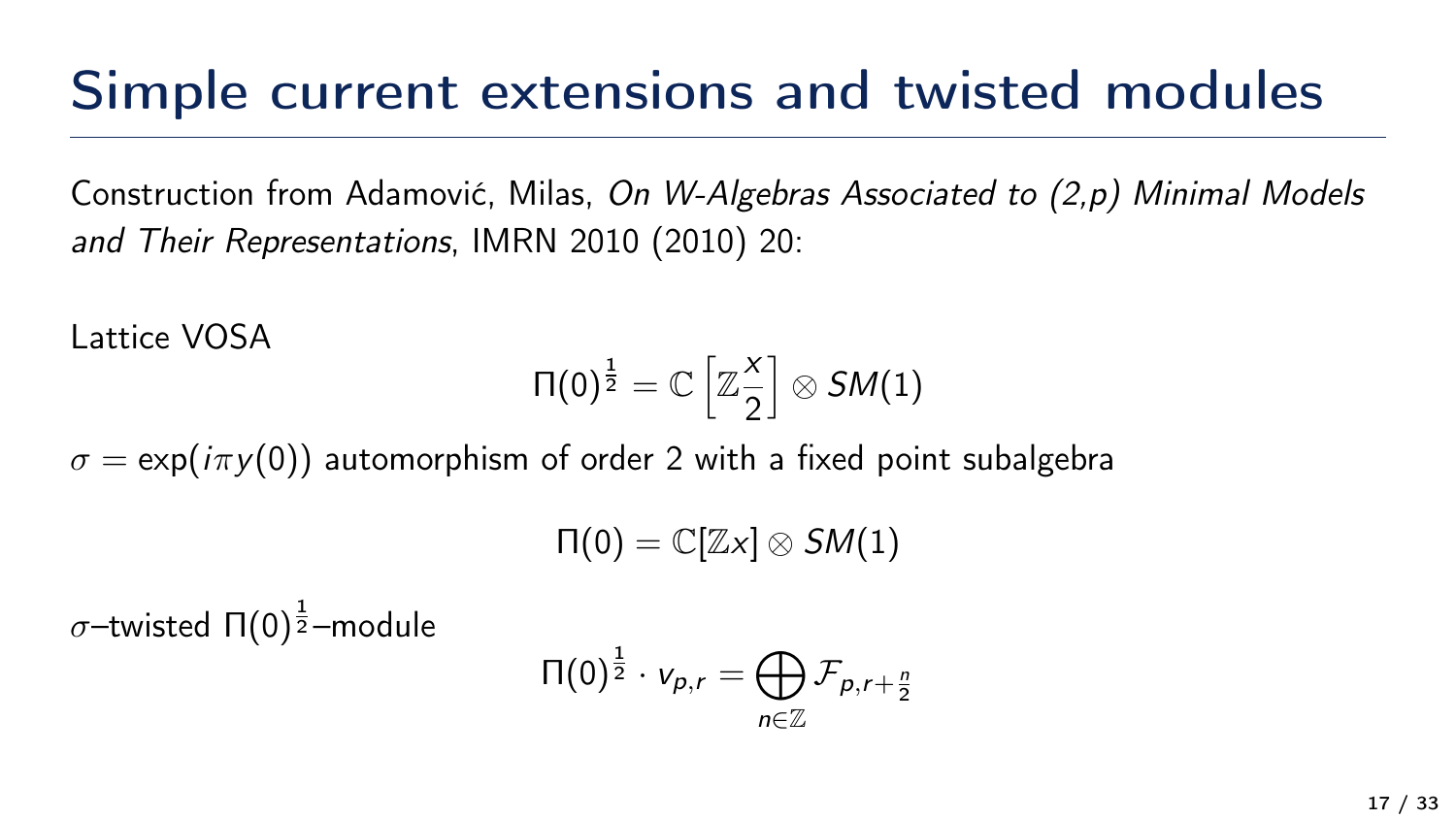## Second screening

Recall 
$$
a = \Psi^{-}(-\frac{1}{2}) e^{\frac{1}{2}x} \in \Pi(0)^{\frac{1}{2}}
$$
,  $a(z) = \sum_{n \in \mathbb{Z}} a(n)z^{-n-1}$ . Then  

$$
a^{tw}(z) = \sum_{n \in \mathbb{Z}} a\left(n + \frac{1}{2}\right) z^{-n-\frac{1}{2}}
$$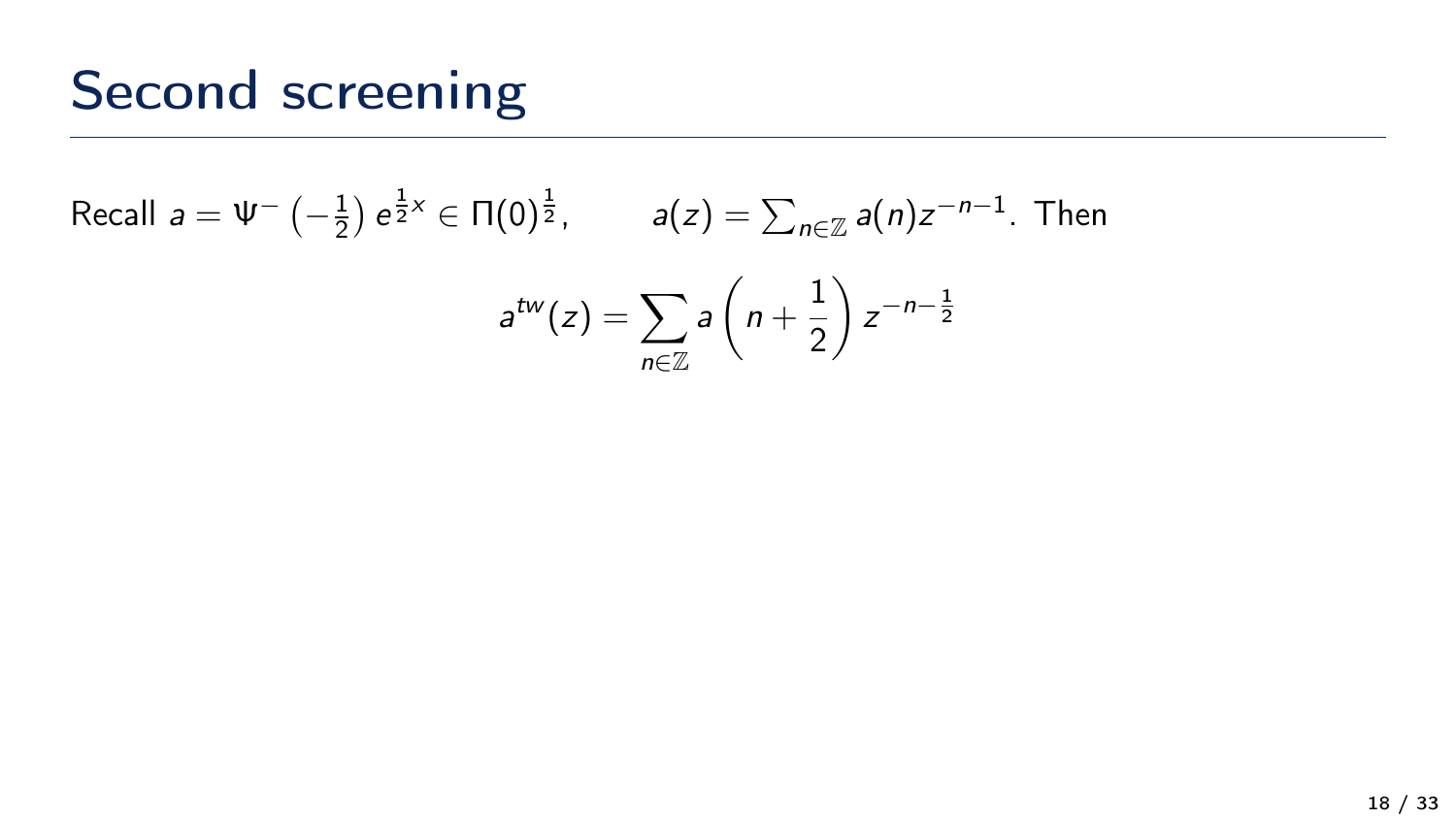## Second screening

Recall 
$$
a = \Psi^{-}(-\frac{1}{2}) e^{\frac{1}{2}x} \in \Pi(0)^{\frac{1}{2}}
$$
,  $a(z) = \sum_{n \in \mathbb{Z}} a(n)z^{-n-1}$ . Then  

$$
a^{tw}(z) = \sum_{n \in \mathbb{Z}} a\left(n + \frac{1}{2}\right) z^{-n-\frac{1}{2}}
$$

Even derivation:

$$
S^{tw} = \sum_{i=0}^{\infty} \frac{1}{i + \frac{1}{2}} a\left(-i - \frac{1}{2}\right) a\left(i + \frac{1}{2}\right).
$$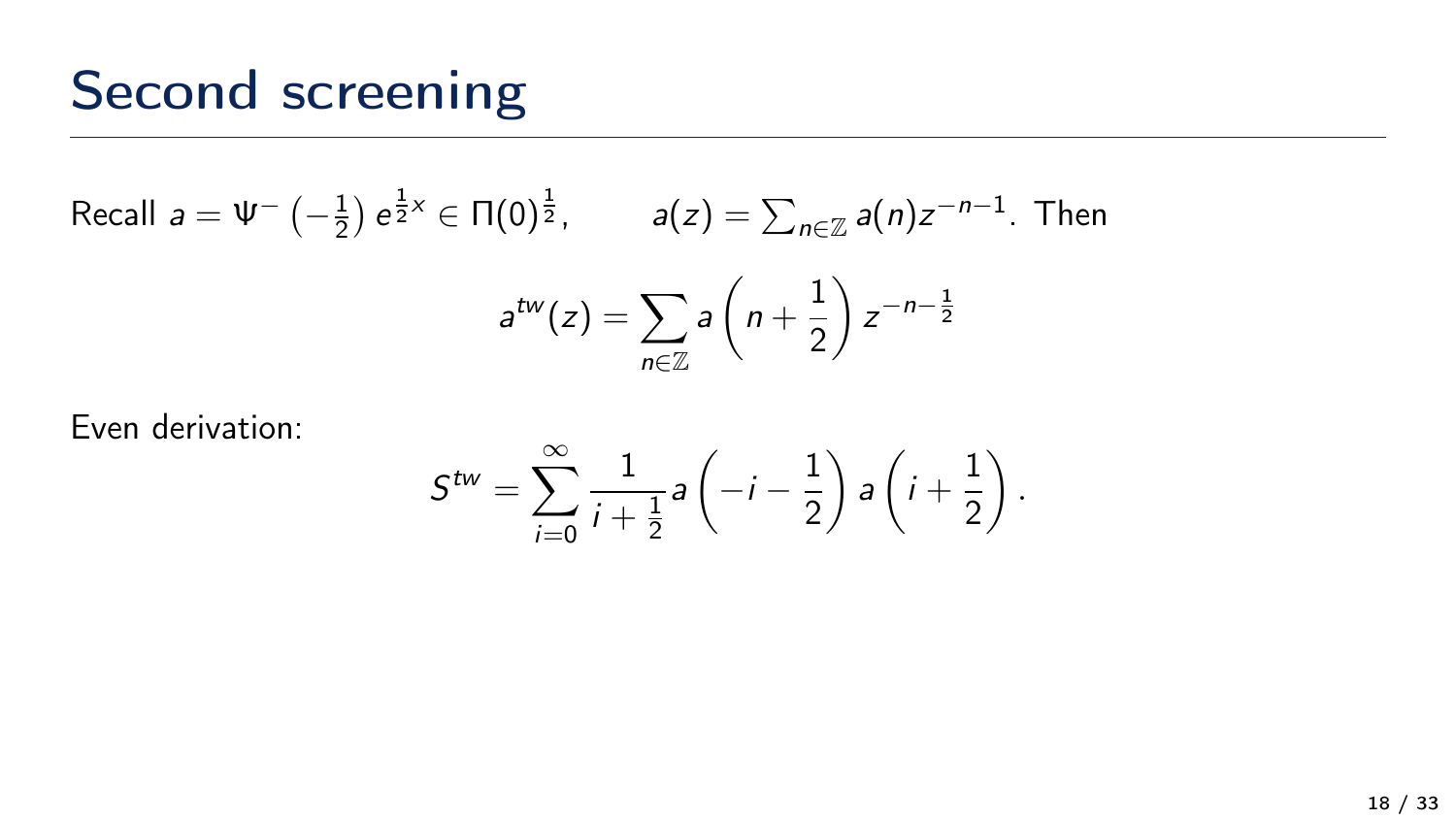### Second screening

Recall 
$$
a = \Psi^{-}(-\frac{1}{2}) e^{\frac{1}{2}x} \in \Pi(0)^{\frac{1}{2}}
$$
,  $a(z) = \sum_{n \in \mathbb{Z}} a(n)z^{-n-1}$ . Then  

$$
a^{tw}(z) = \sum_{n \in \mathbb{Z}} a\left(n + \frac{1}{2}\right) z^{-n-\frac{1}{2}}
$$

Even derivation:

$$
S^{tw} = \sum_{i=0}^{\infty} \frac{1}{i + \frac{1}{2}} a\left(-i - \frac{1}{2}\right) a\left(i + \frac{1}{2}\right).
$$

Then

$$
\mathcal{G}^{tw} = e_0^x - S^{tw}
$$

is a screening operator on  $\sigma-$ twisted Π(0) $^{\frac{1}{2}}-$ modules.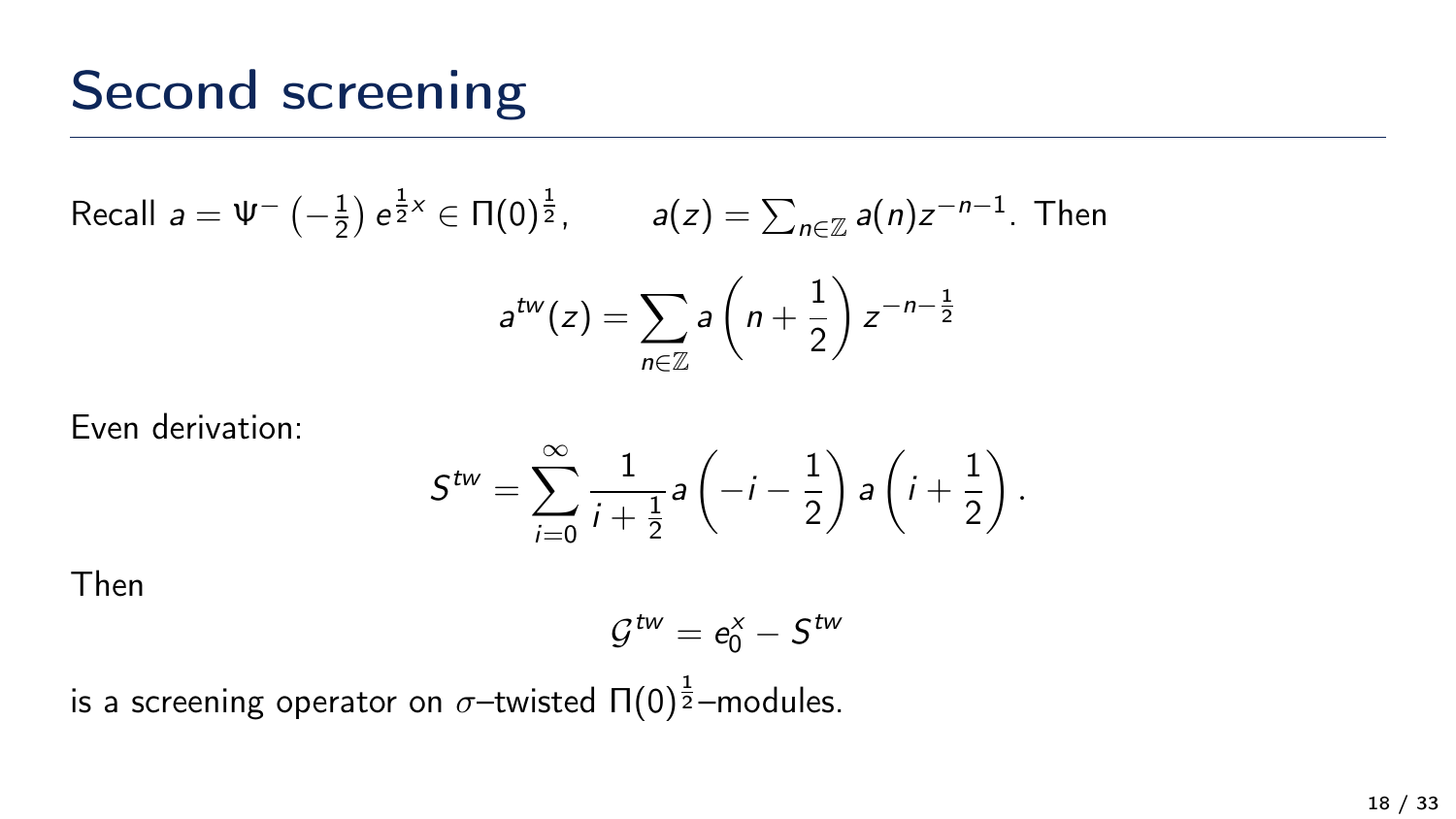## Singular vector  $p > 0$  even

#### Theorem

Assume that  $p\in\mathbb{Z}_{>0}$  is even. Then  $u_{p,r}=\mathcal{G}^{tw}$ v $_{p,r-1}$  is a singular vector of weight  $h[p,r] + p = h[p,r-1]$  in  $V[p,r] = \mathcal{F}_{p,r}$ .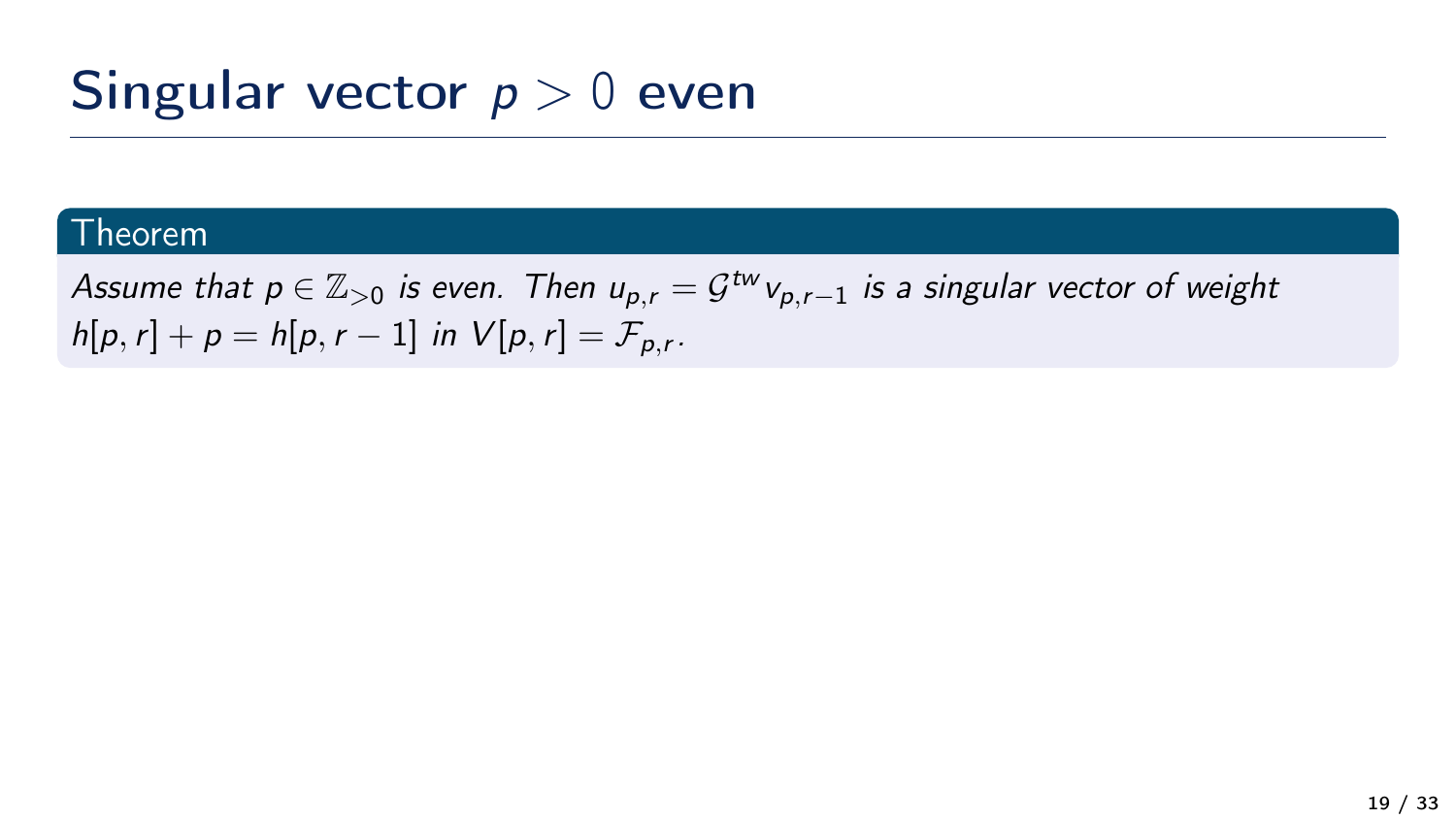### Singular vector  $p > 0$  even

#### Theorem

Assume that  $p\in\mathbb{Z}_{>0}$  is even. Then  $u_{p,r}=\mathcal{G}^{tw}$ v $_{p,r-1}$  is a singular vector of weight  $h[p,r] + p = h[p,r-1]$  in  $V[p,r] = \mathcal{F}_{p,r}$ .

Explicit formula:

$$
u_{p,r} = (e_0^x - S^{tw})v_{p,r-1} = S_p\left(-\frac{\alpha}{c_{L,\alpha}}\right)v_{p,r} + \sum_{k=0}^{\frac{p-1}{2}} \frac{1}{k+\frac{1}{2}} \left(\sum_{i\geq 0} \Psi(i+k-\frac{p-1}{2})S_i(-\frac{\alpha}{2c_{L,\alpha}})\right) \left(\sum_{j\geq 0} \Psi(j-k-\frac{p+1}{2})S_j(-\frac{\alpha}{2c_{L,\alpha}})\right)v_{p,r}
$$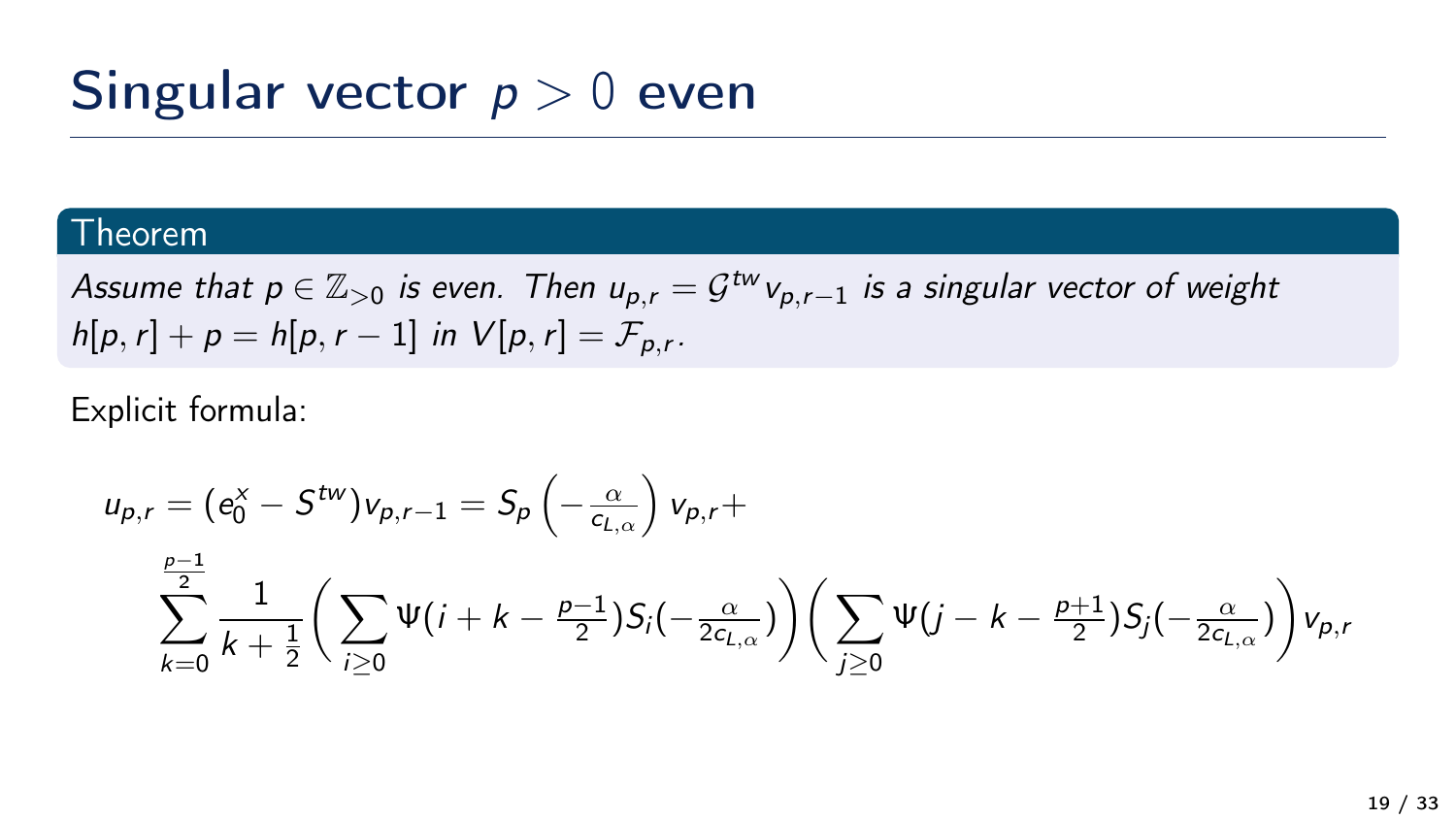#### Theorem

Assume that  $p \in \mathbb{Z}_{>0}$  is even.

(i)  $\mathcal{G}^{tw}$  is injective on  $\mathcal{F}_{p,r}$ , therefore it restricts to inclusion of the Verma module  $V[p, r - 1] = \mathcal{F}_{p,r-1}$  into  $V[p, r]$ .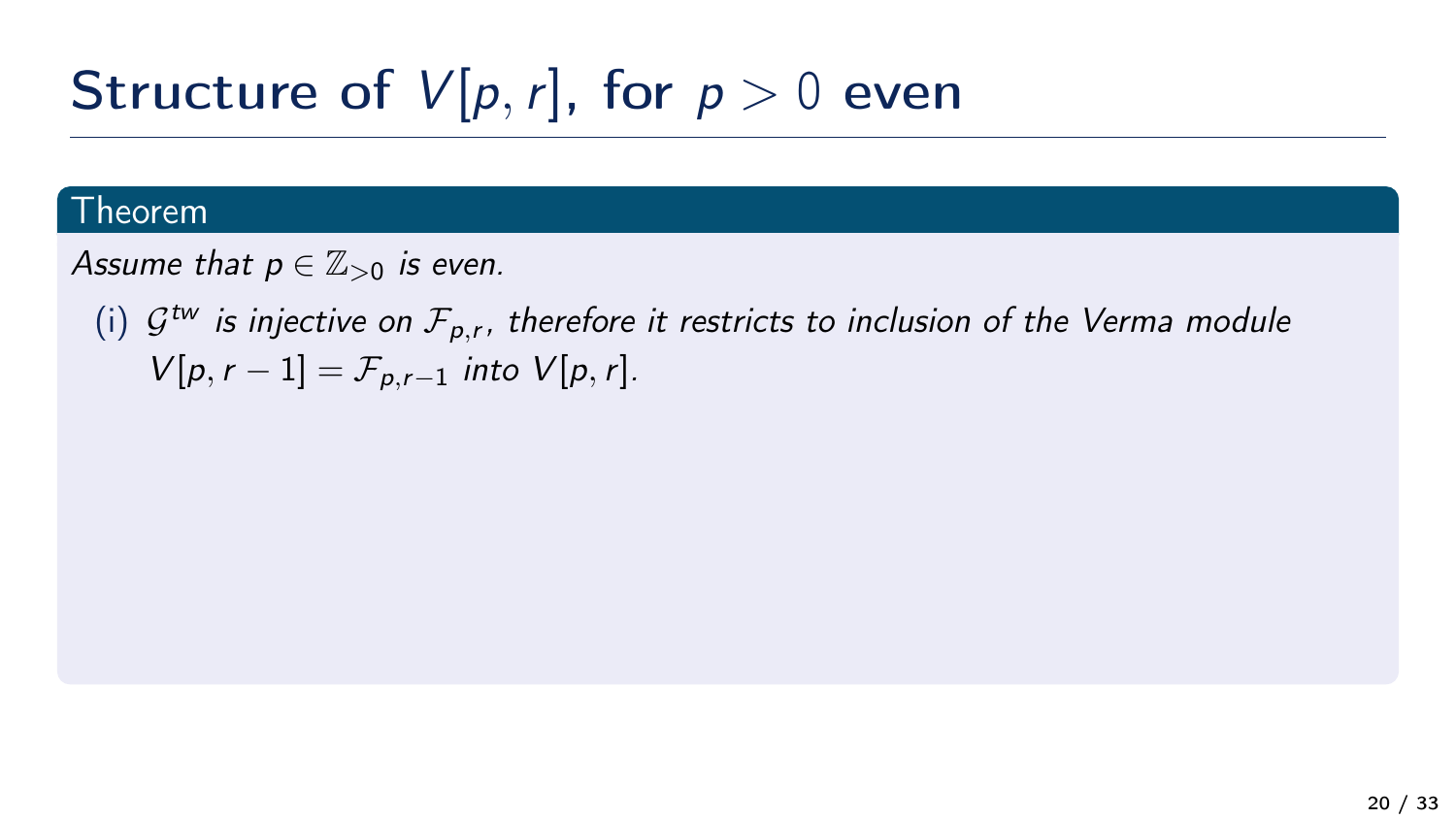#### Theorem

Assume that  $p \in \mathbb{Z}_{>0}$  is even.

(i)  $\mathcal{G}^{tw}$  is injective on  $\mathcal{F}_{p,r}$ , therefore it restricts to inclusion of the Verma module  $V[p, r - 1] = \mathcal{F}_{p,r-1}$  into  $V[p, r]$ .

(ii) We have the following family of singular vectors in  $V[\rho,r]=\mathcal{F}_{\rho,r}.$ 

$$
u_{p,r}^{(n)} := (\mathcal{G}^{tw})^n v_{p,r-n}, \; n \in \mathbb{Z}_{>0}.
$$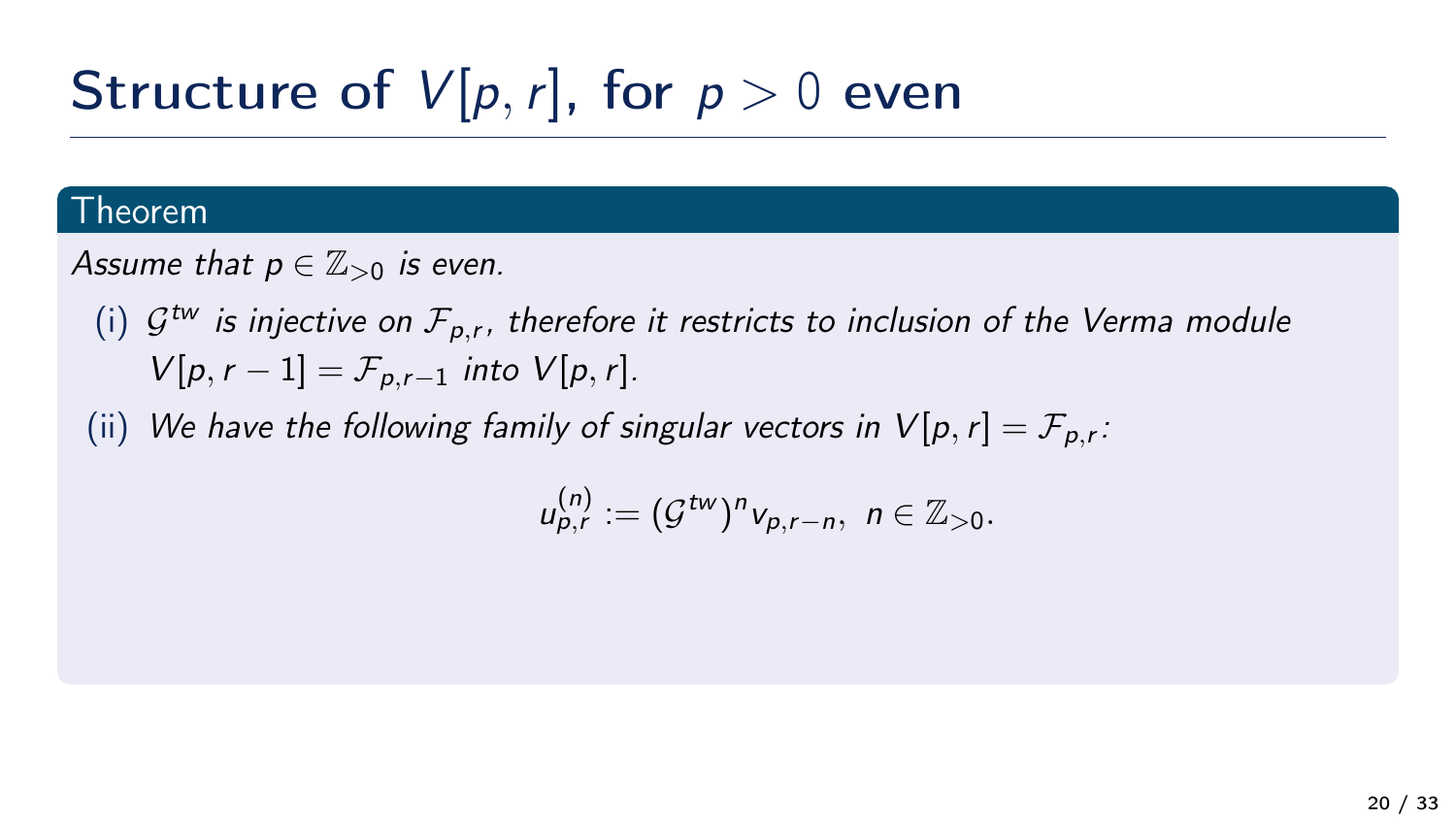#### Theorem

Assume that  $p \in \mathbb{Z}_{>0}$  is even.

(i)  $\mathcal{G}^{tw}$  is injective on  $\mathcal{F}_{p,r}$ , therefore it restricts to inclusion of the Verma module  $V[p, r - 1] = \mathcal{F}_{p,r-1}$  into  $V[p, r]$ .

(ii) We have the following family of singular vectors in  $V[\rho,r]=\mathcal{F}_{\rho,r}.$ 

$$
u_{p,r}^{(n)} := (\mathcal{G}^{tw})^n v_{p,r-n}, \; n \in \mathbb{Z}_{>0}.
$$

(iii)  $L[p, r] = V[p, r]/V[p, r - 1].$ 

(iii) will follow from the character formula.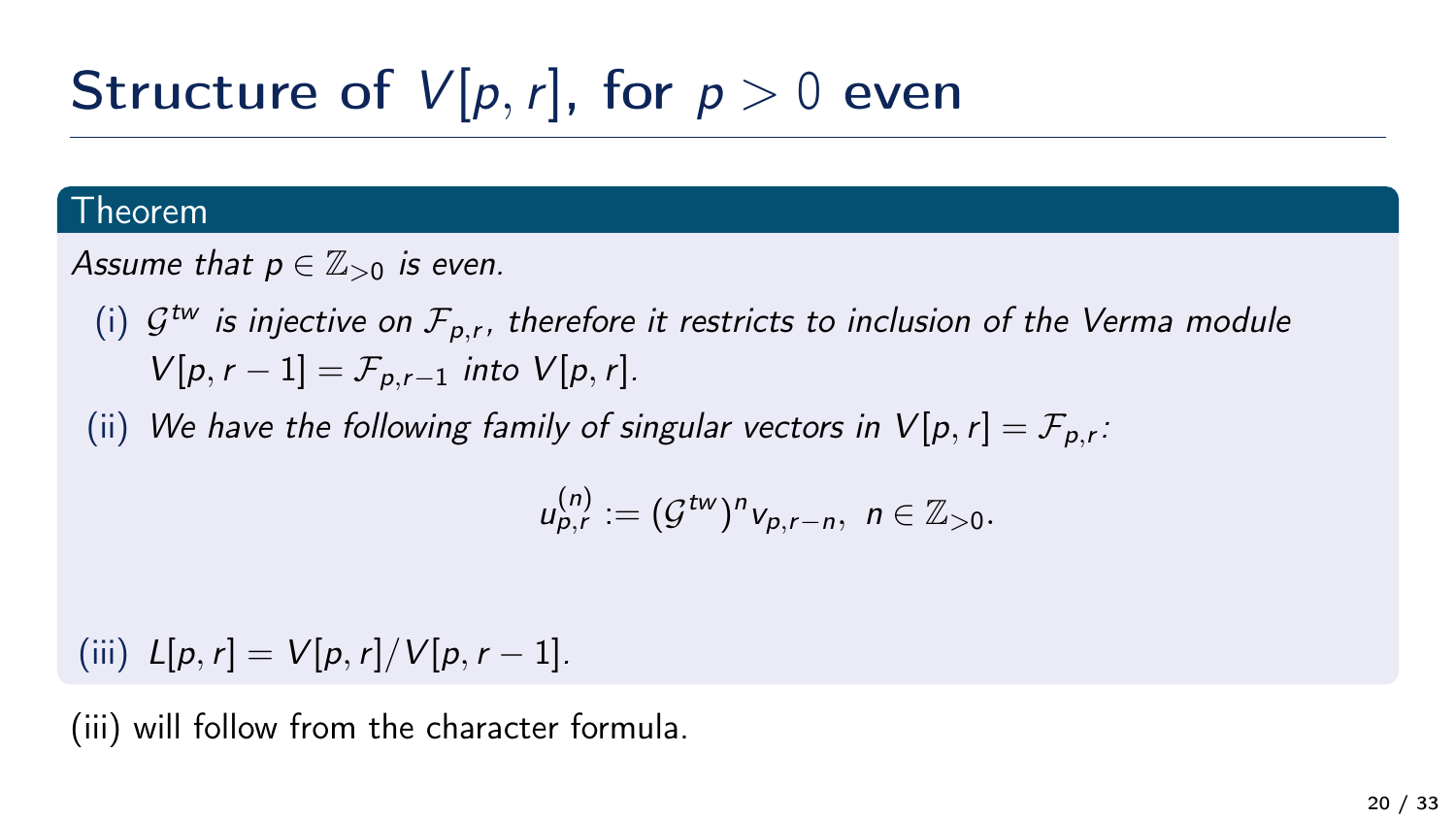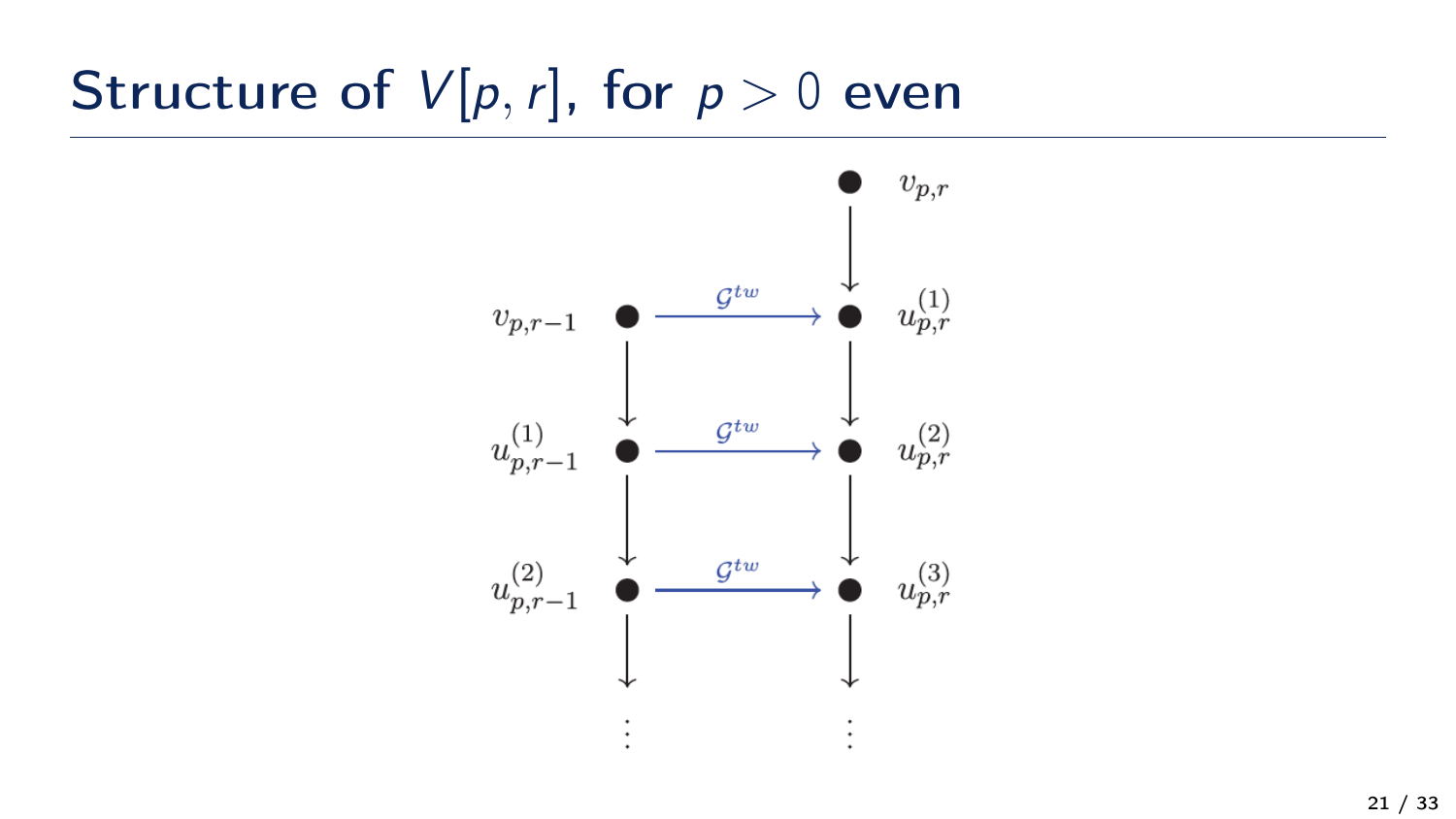## Back to  $p > 0$  odd

We have  $Q^2 = 0$ . Consider a subalgebra

$$
\overline{\Pi(0)}^{\frac{1}{2}} = \text{Ker}_{\Pi(0)^{\frac{1}{2}}} Q
$$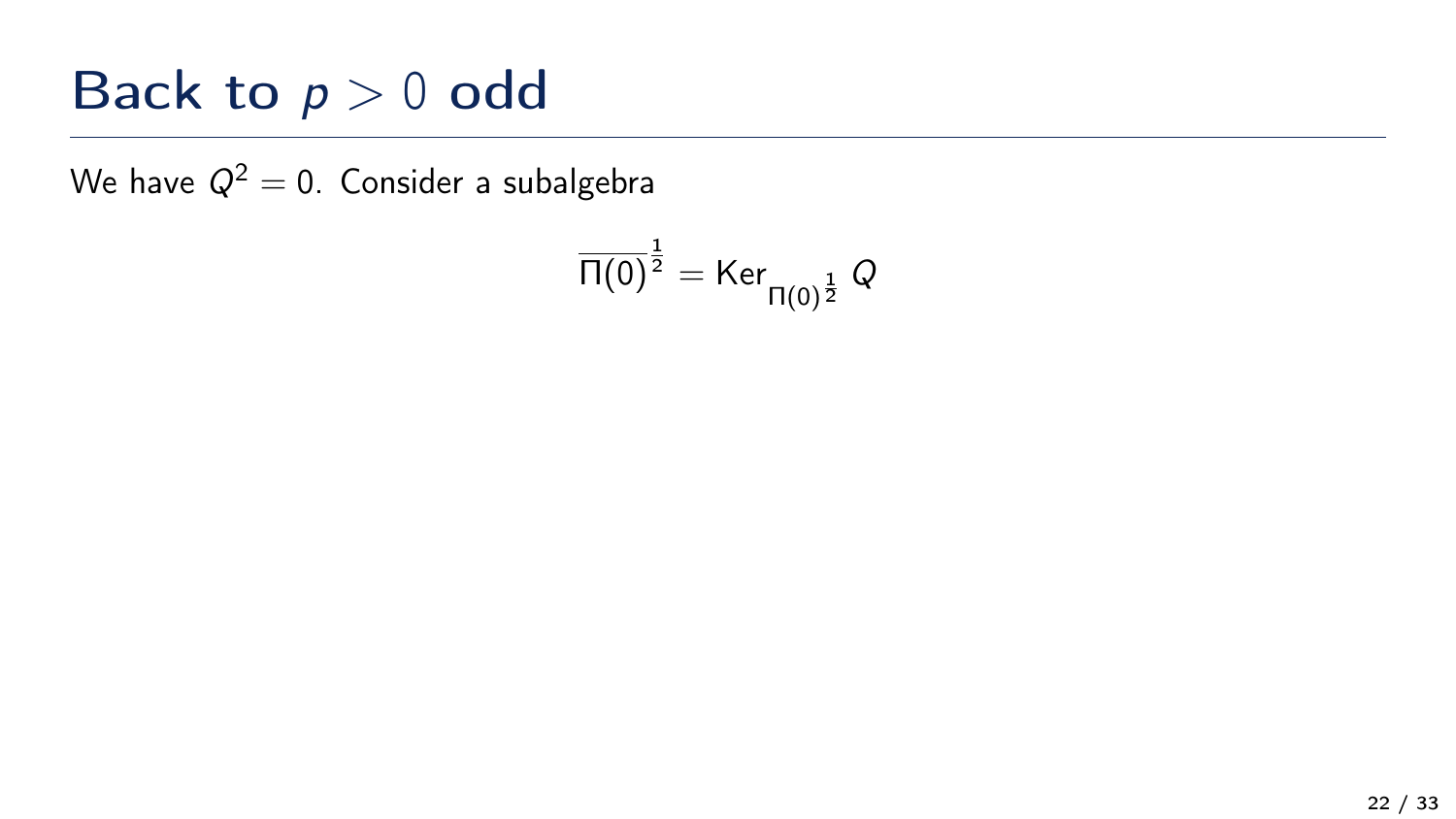### Back to  $p > 0$  odd

We have  $Q^2 = 0$ . Consider a subalgebra

$$
\overline{\Pi(0)}^{\frac{1}{2}} = \text{Ker}_{\Pi(0)^{\frac{1}{2}}} Q
$$

Even derivation on  $\overline{\Pi(0)}^{\frac{1}{2}}$ 

$$
S=\sum_{n\in\mathbb{Z}}\frac{1}{i}a(-i)a(i)
$$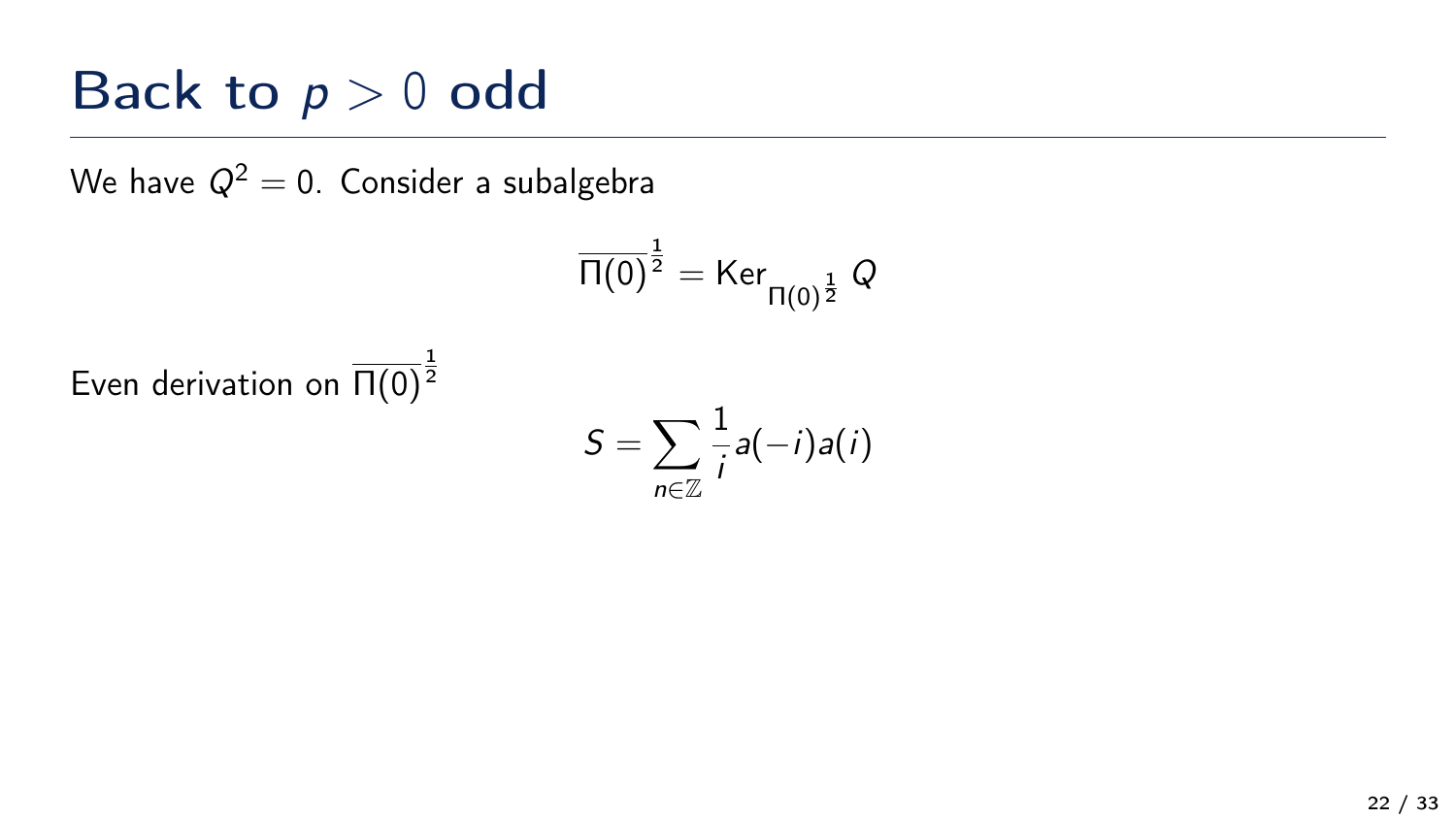### Back to  $p > 0$  odd

We have  $Q^2 = 0$ . Consider a subalgebra

$$
\overline{\Pi(0)}^{\frac{1}{2}} = \text{Ker}_{\Pi(0)^{\frac{1}{2}}} Q
$$

Even derivation on  $\overline{\Pi(0)}^{\frac{1}{2}}$ 

$$
S=\sum_{n\in\mathbb{Z}}\frac{1}{i}a(-i)a(i)
$$

Screening operator on  $\overline{\Pi(0)}^{\frac{1}{2}}$ 

$$
\mathcal{G}=e_0^x-S
$$

also on modules

$$
\overline{\mathcal{F}_{p,r}} = \text{Ker}_{\mathcal{F}_{p,r}} Q
$$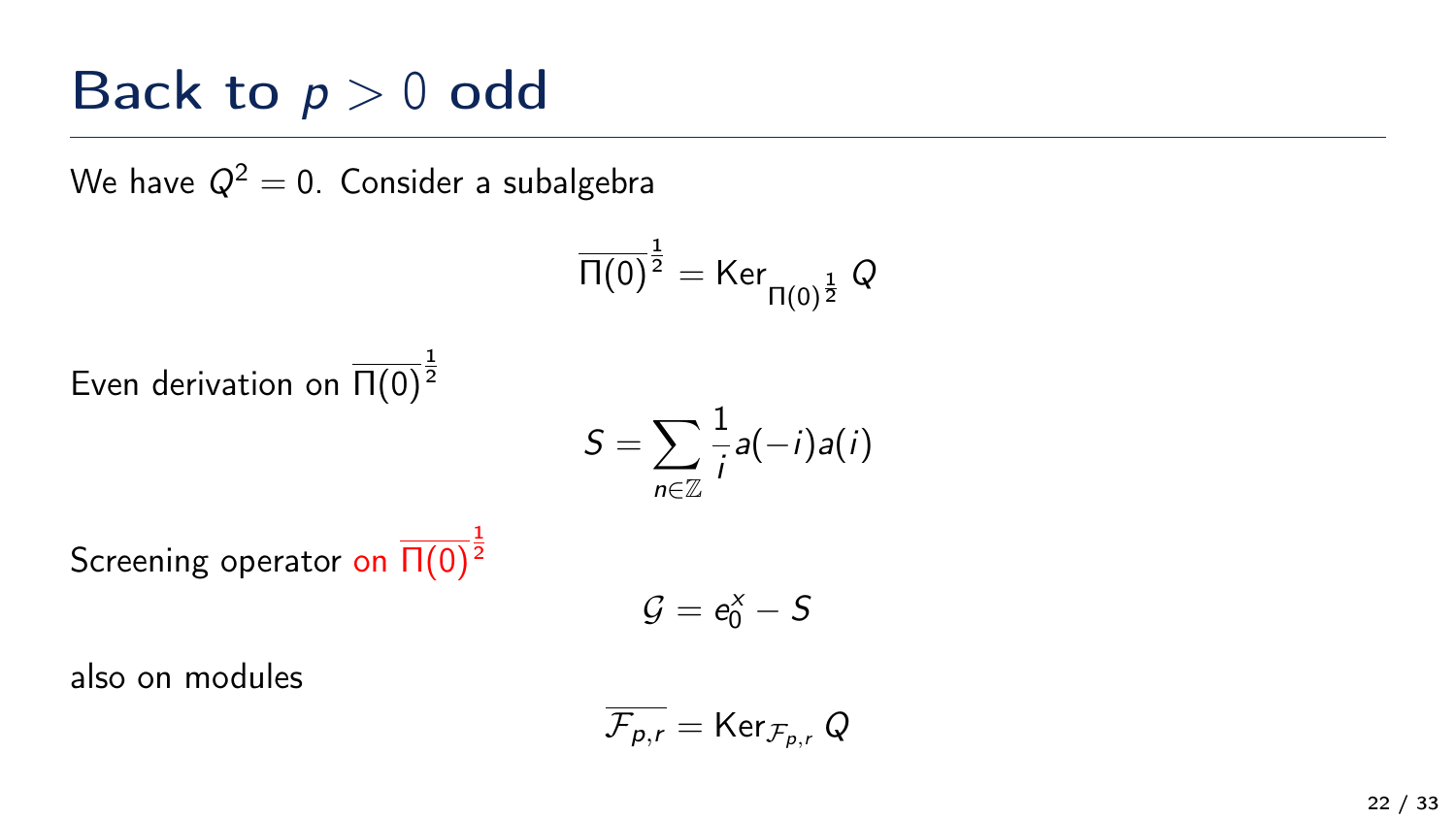## Subsingular vectors  $p > 0$  odd

#### **Theorem**

Assume that  $p\in\Z_{>0}$  is odd. Then  $w_{p,r}=\mathcal Gv_{p,r-1}$  is a singular vector in  $\mathcal F_{p,r}/\overline{\mathcal F_{p,r}}$ , hence a subsingular vector in  $\mathcal{F}_{\rho,r}$  of weight  $h[p,r]+p=h[p,r-1]$  in  $V[p,r]=\mathcal{F}_{\rho,r}.$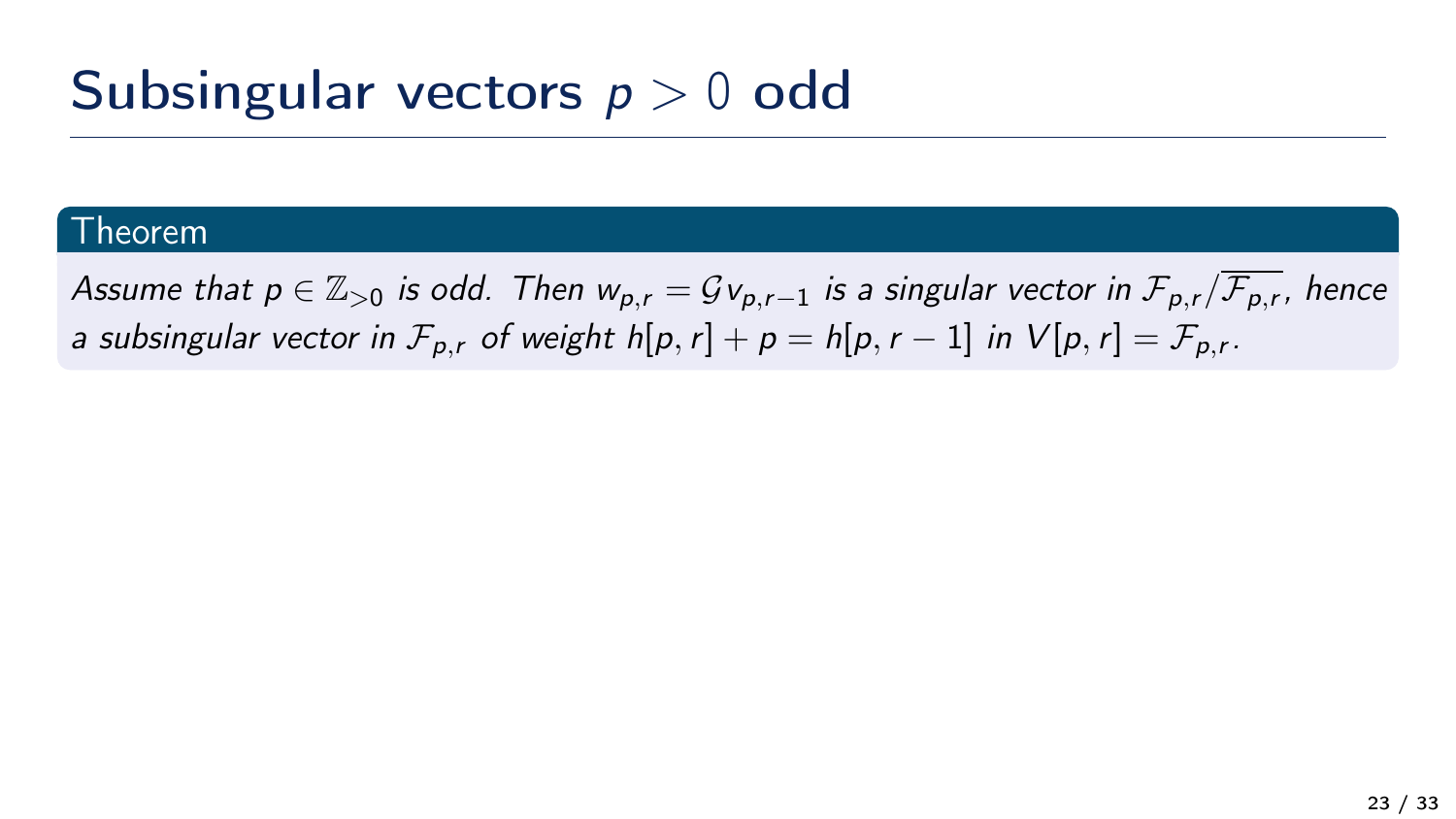### Subsingular vectors  $p > 0$  odd

#### **Theorem**

Assume that  $p\in\Z_{>0}$  is odd. Then  $w_{p,r}=\mathcal Gv_{p,r-1}$  is a singular vector in  $\mathcal F_{p,r}/\overline{\mathcal F_{p,r}}$ , hence a subsingular vector in  $\mathcal{F}_{\rho,r}$  of weight  $h[p,r]+p=h[p,r-1]$  in  $V[p,r]=\mathcal{F}_{\rho,r}.$ 

Explicit formula:

$$
w_{p,r} = (e_0^x - S)v_{p,r-1} = S_p \left(-\frac{\alpha}{c_{L,\alpha}}\right) v_{p,r} + \sum_{k=1}^{\frac{p-1}{2}} \frac{1}{k} \left( \sum_{i \geq 0} \Psi(i+k-\frac{p}{2}) S_i(-\frac{\alpha}{2c_{L,\alpha}}) \right) \left( \sum_{j \geq 0} \Psi(j-k-\frac{p}{2}) S_j(-\frac{\alpha}{2c_{L,\alpha}}) \right) v_{p,r}
$$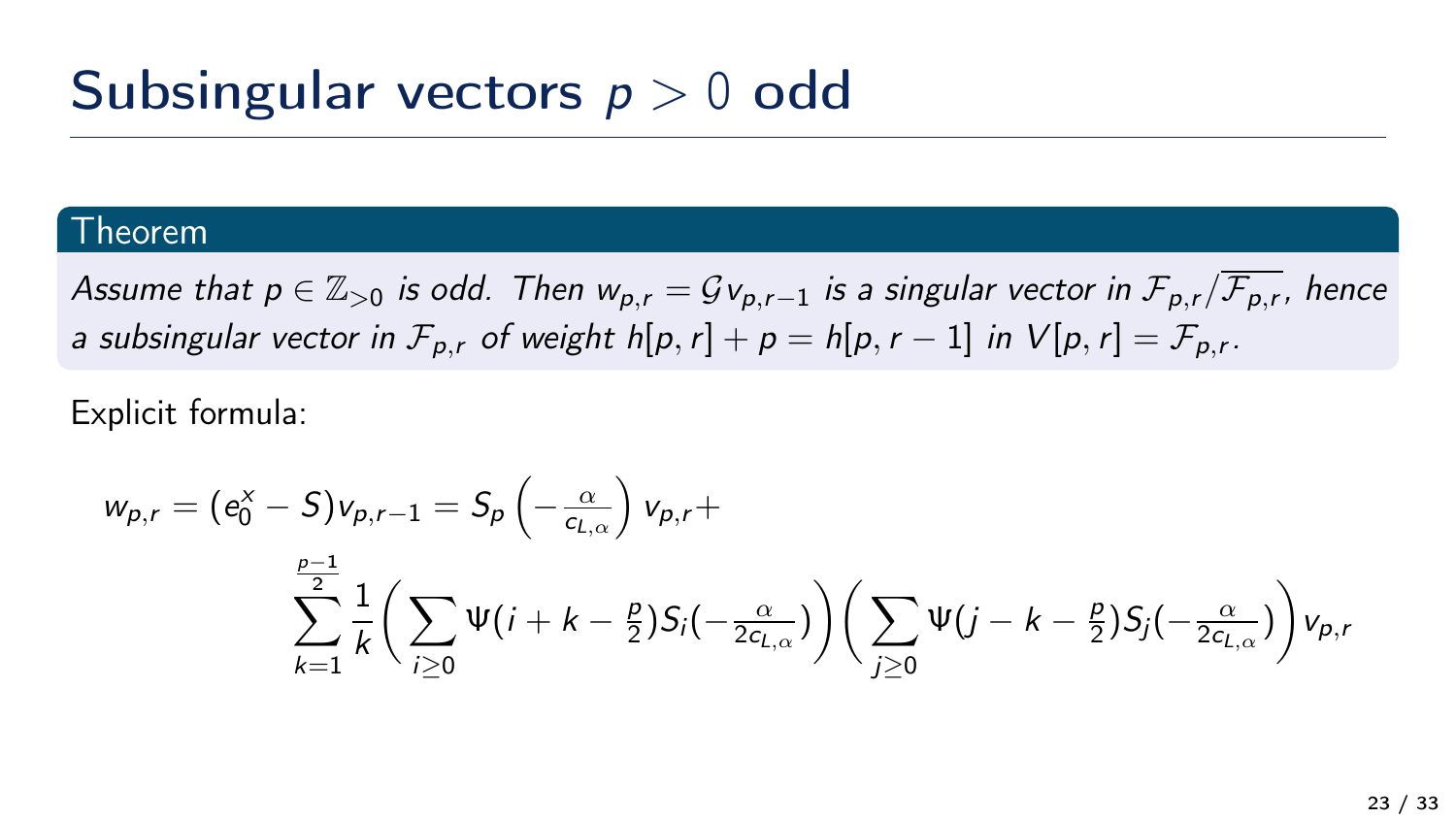#### Theorem

Assume that  $p \in \mathbb{Z}_{>0}$  is odd.

- $(\mathsf{i})$  We have the following family of (sub)singular vectors in  $\mathsf{V}[\rho,r]=\mathcal{F}_{\rho,r}$ :
	- Singular vectors  $u_{p,r}^{(n)} = \mathcal{G}^n Q v_{p,r-n-1/2}$ ,  $n \in \mathbb{Z}_{\geq 0}$ .
	- Subsingular vectors  $w_{p,r}^{(n)} = \mathcal{G}^n v_{p,r-n}$ , n ∈  $\mathbb{Z}_{>0}$ .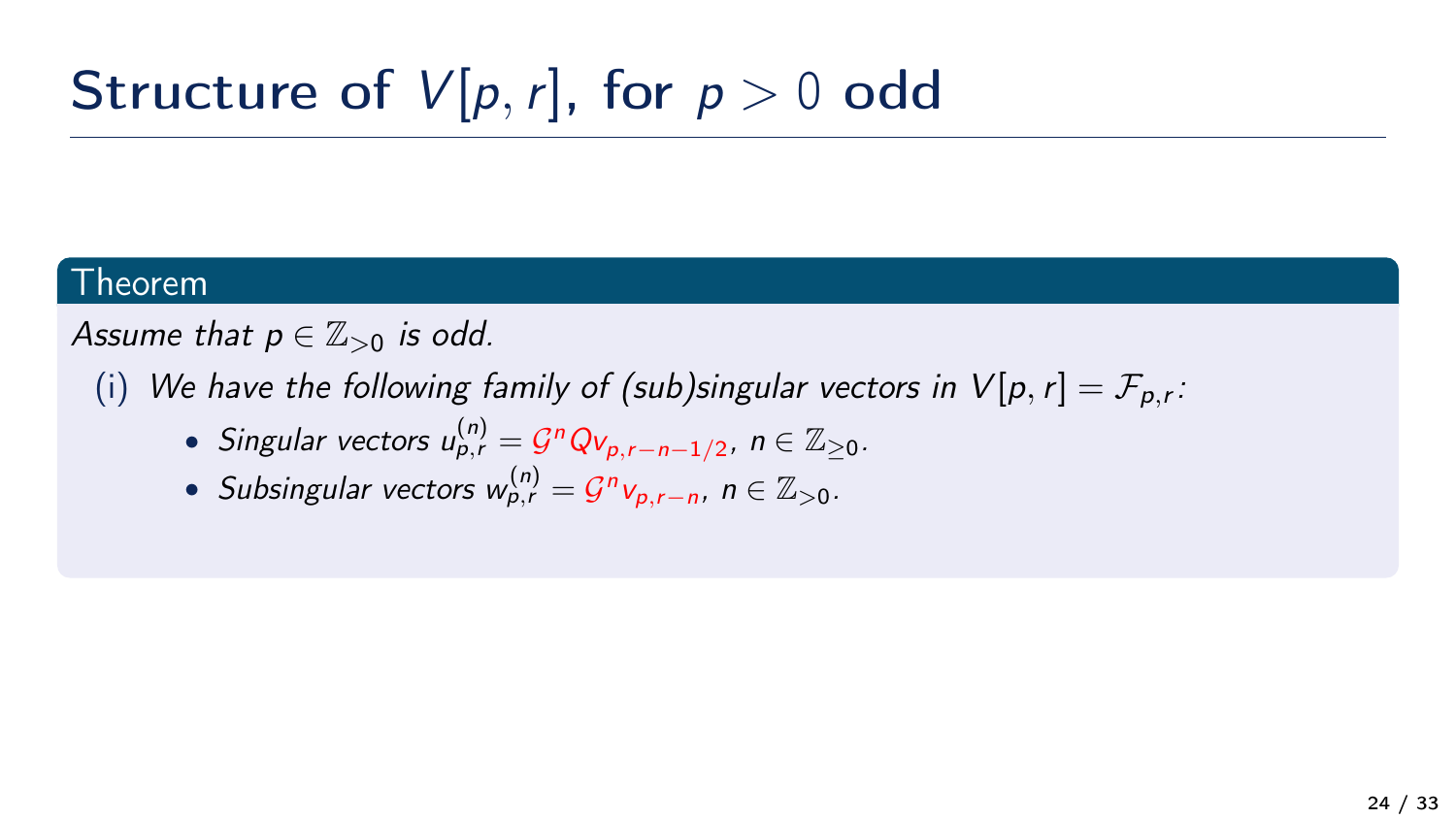#### Theorem

Assume that  $p \in \mathbb{Z}_{>0}$  is odd.

- $(\mathsf{i})$  We have the following family of (sub)singular vectors in  $\mathsf{V}[\rho,r]=\mathcal{F}_{\rho,r}$ :
	- Singular vectors  $u_{p,r}^{(n)} = \mathcal{G}^n Q v_{p,r-n-1/2}$ ,  $n \in \mathbb{Z}_{\geq 0}$ .
	- Subsingular vectors  $w_{p,r}^{(n)} = \mathcal{G}^n v_{p,r-n}$ , n ∈  $\mathbb{Z}_{>0}$ .

(ii)  $\langle w_{p,r} \rangle$  is the maximal submodule in [p, r] i.e. L[p, r] = V[p, r]/ $\langle w_{p,r} \rangle$ .

(ii) will follow from the character formula.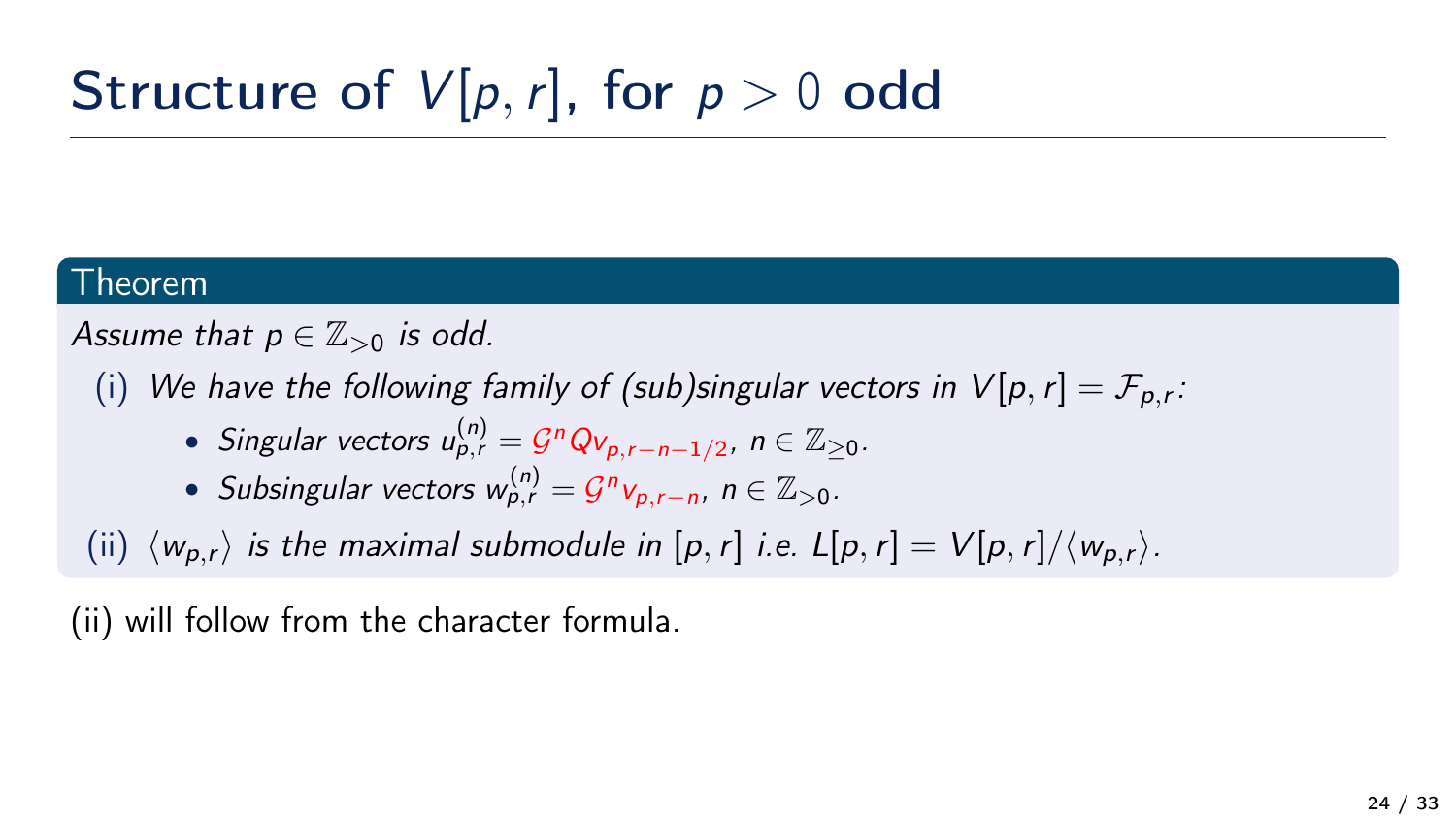

25 / 33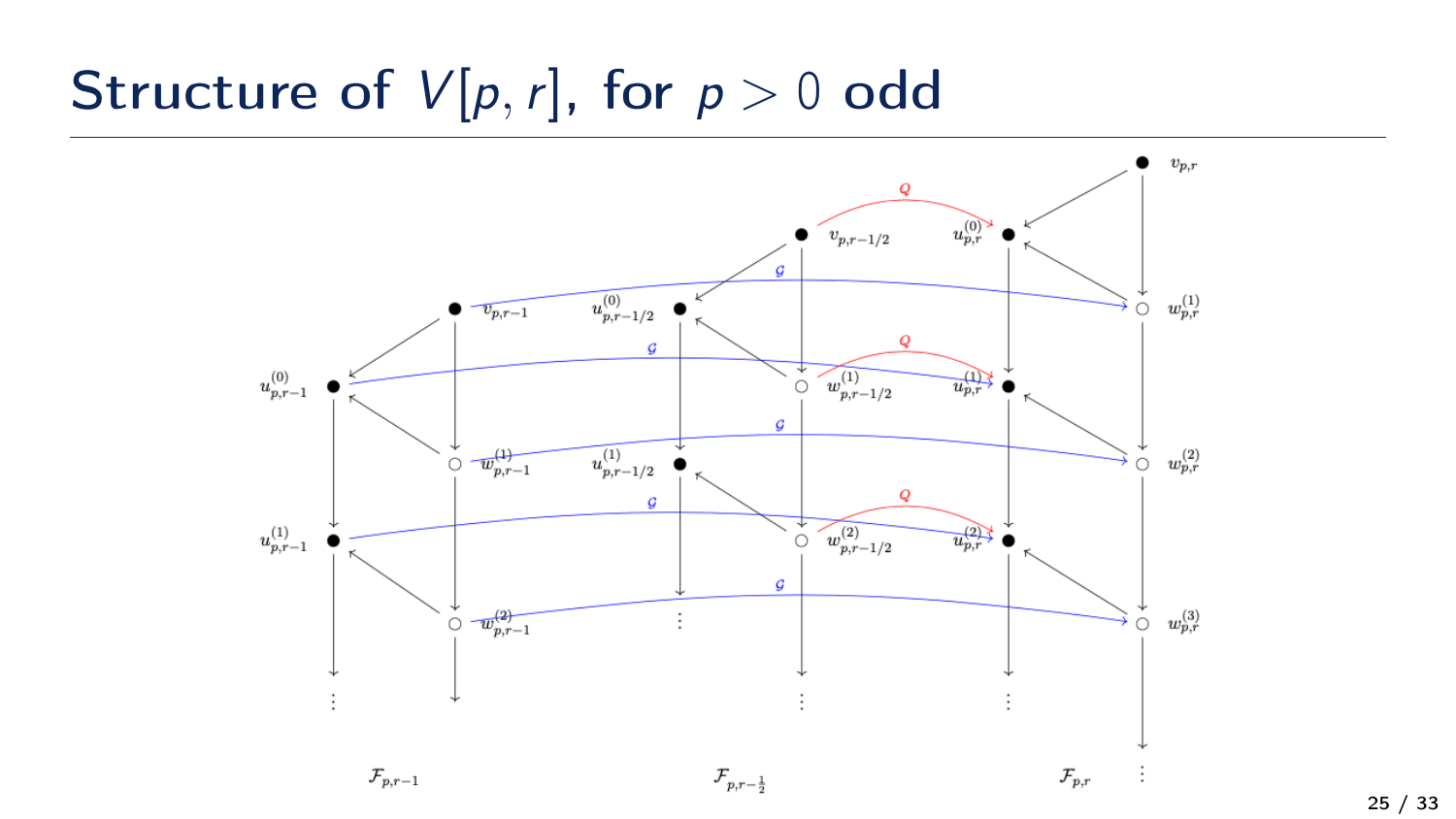#### Theorem

Assume that  $p \in \mathbb{Z} \setminus \{0\}$  and  $r \in \mathbb{C}$ . Then we have:

$$
\begin{array}{rcl}\n\text{char}_{q}L[p,r] & = & q^{h_{p,r}}(1-q^{\frac{|p|}{2}}) \prod_{k=1}^{\infty} \frac{(1+q^{k-1/2})^2}{(1-q^k)^2}, \quad \text{if } p \text{ is odd;} \\
\text{char}_{q}L[p,r] & = & q^{h_{p,r}}(1-q^{|p|}) \prod_{k=1}^{\infty} \frac{(1+q^{k-1/2})^2}{(1-q^k)^2}, \quad \text{if } p \text{ is even.}\n\end{array}
$$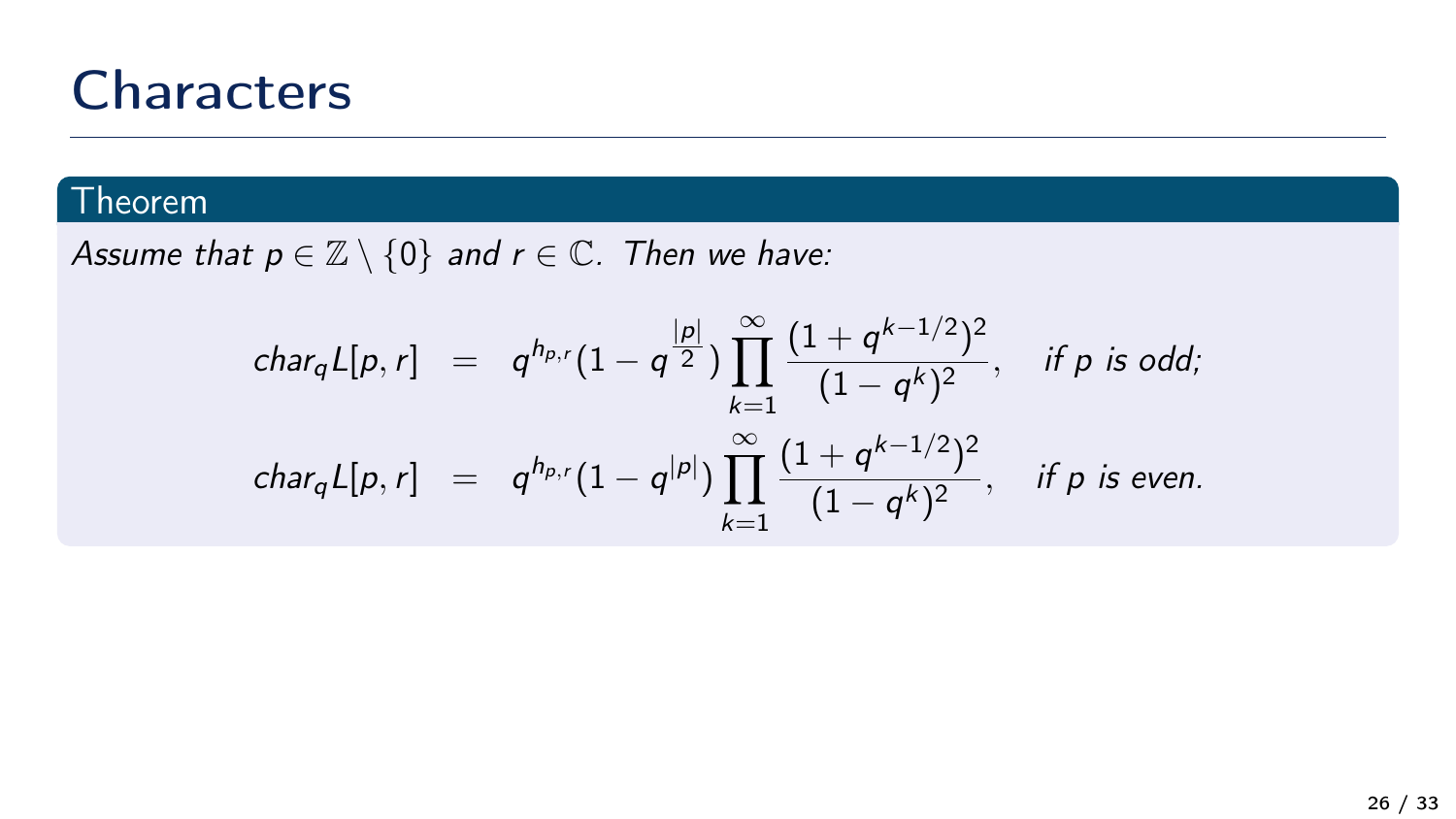#### **Theorem**

Assume that  $p \in \mathbb{Z} \setminus \{0\}$  and  $r \in \mathbb{C}$ . Then we have:

$$
\begin{array}{rcl}\n\text{char}_{q}L[p,r] & = & q^{h_{p,r}}(1-q^{\frac{|p|}{2}}) \prod_{k=1}^{\infty} \frac{(1+q^{k-1/2})^2}{(1-q^k)^2}, \quad \text{if } p \text{ is odd;} \\
\text{char}_{q}L[p,r] & = & q^{h_{p,r}}(1-q^{|p|}) \prod_{k=1}^{\infty} \frac{(1+q^{k-1/2})^2}{(1-q^k)^2}, \quad \text{if } p \text{ is even.}\n\end{array}
$$

• Since  $L[p, r]^* \cong L[-p, -r]$  we have char $_{q}L[p, r] = \text{char}_{q}L[-p, -r]$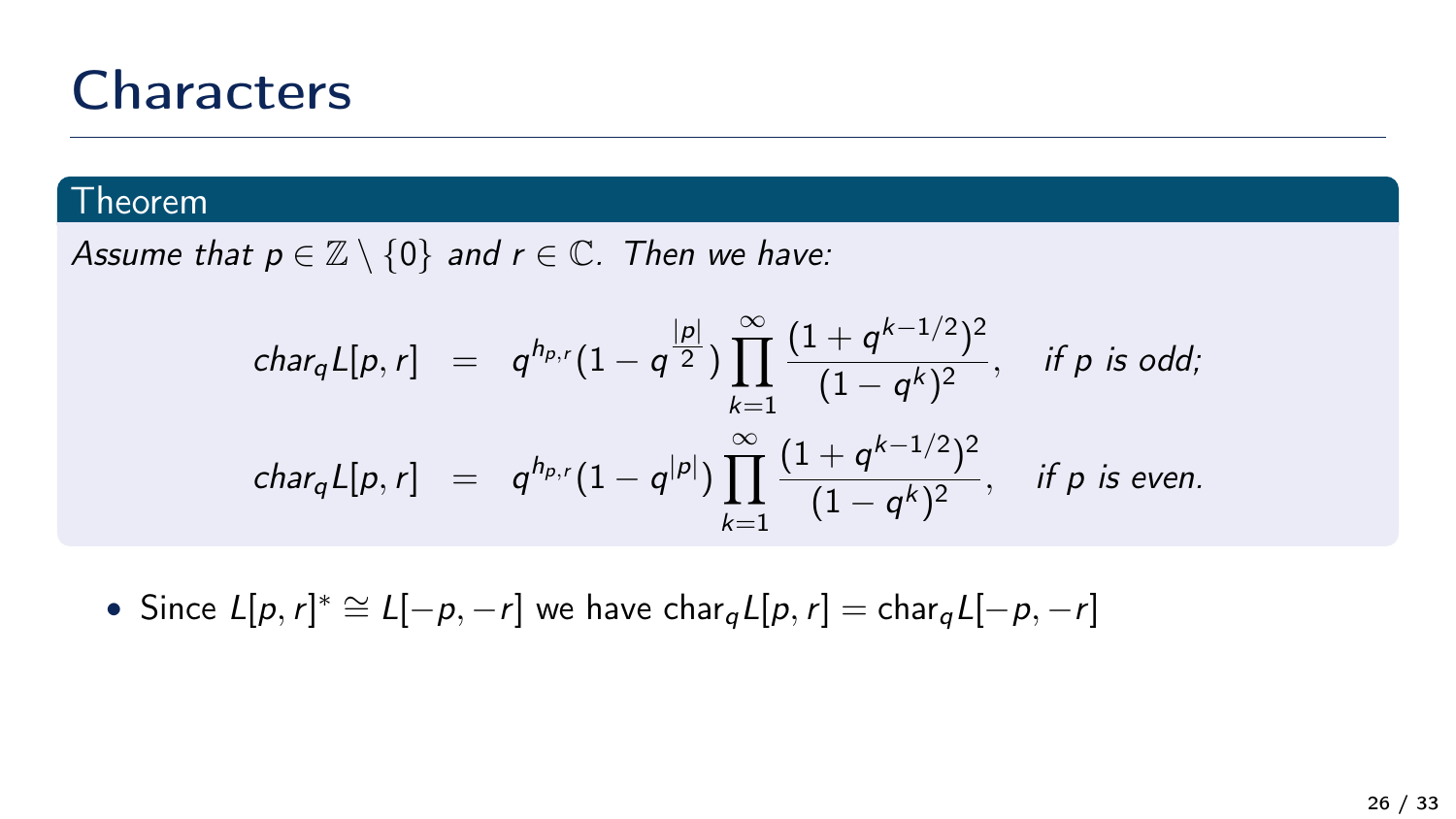#### Theorem

Assume that  $p \in \mathbb{Z} \setminus \{0\}$  and  $r \in \mathbb{C}$ . Then we have:

$$
\begin{array}{rcl}\n\text{char}_{q}L[p,r] & = & q^{h_{p,r}}(1-q^{\frac{|p|}{2}}) \prod_{k=1}^{\infty} \frac{(1+q^{k-1/2})^2}{(1-q^k)^2}, \quad \text{if } p \text{ is odd;} \\
\text{char}_{q}L[p,r] & = & q^{h_{p,r}}(1-q^{|p|}) \prod_{k=1}^{\infty} \frac{(1+q^{k-1/2})^2}{(1-q^k)^2}, \quad \text{if } p \text{ is even.}\n\end{array}
$$

- Since  $L[p, r]^* \cong L[-p, -r]$  we have char $_{q}L[p, r] = \text{char}_{q}L[-p, -r]$
- ">" from realisation in case  $p < 0$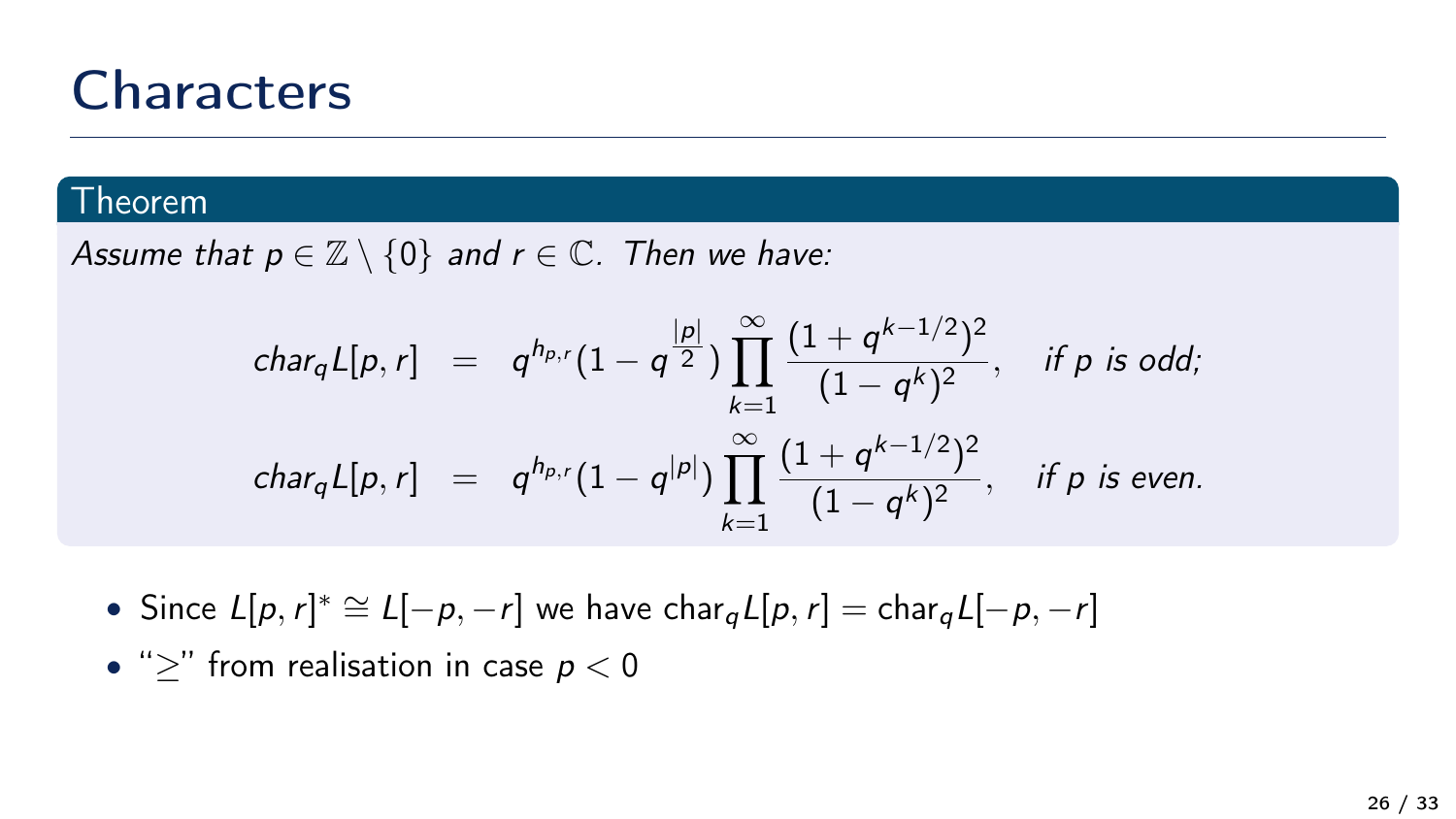#### Theorem

Assume that  $p \in \mathbb{Z} \setminus \{0\}$  and  $r \in \mathbb{C}$ . Then we have:

$$
\begin{array}{rcl}\n\text{char}_{q}L[p,r] & = & q^{h_{p,r}}(1-q^{\frac{|p|}{2}}) \prod_{k=1}^{\infty} \frac{(1+q^{k-1/2})^2}{(1-q^k)^2}, \quad \text{if } p \text{ is odd;} \\
\text{char}_{q}L[p,r] & = & q^{h_{p,r}}(1-q^{|p|}) \prod_{k=1}^{\infty} \frac{(1+q^{k-1/2})^2}{(1-q^k)^2}, \quad \text{if } p \text{ is even.}\n\end{array}
$$

- Since  $L[p, r]^* \cong L[-p, -r]$  we have char $_{q}L[p, r] = \text{char}_{q}L[-p, -r]$
- ">" from realisation in case  $p < 0$
- " $\leq$ " from formulas for (sub)singular vectors in case  $p > 0$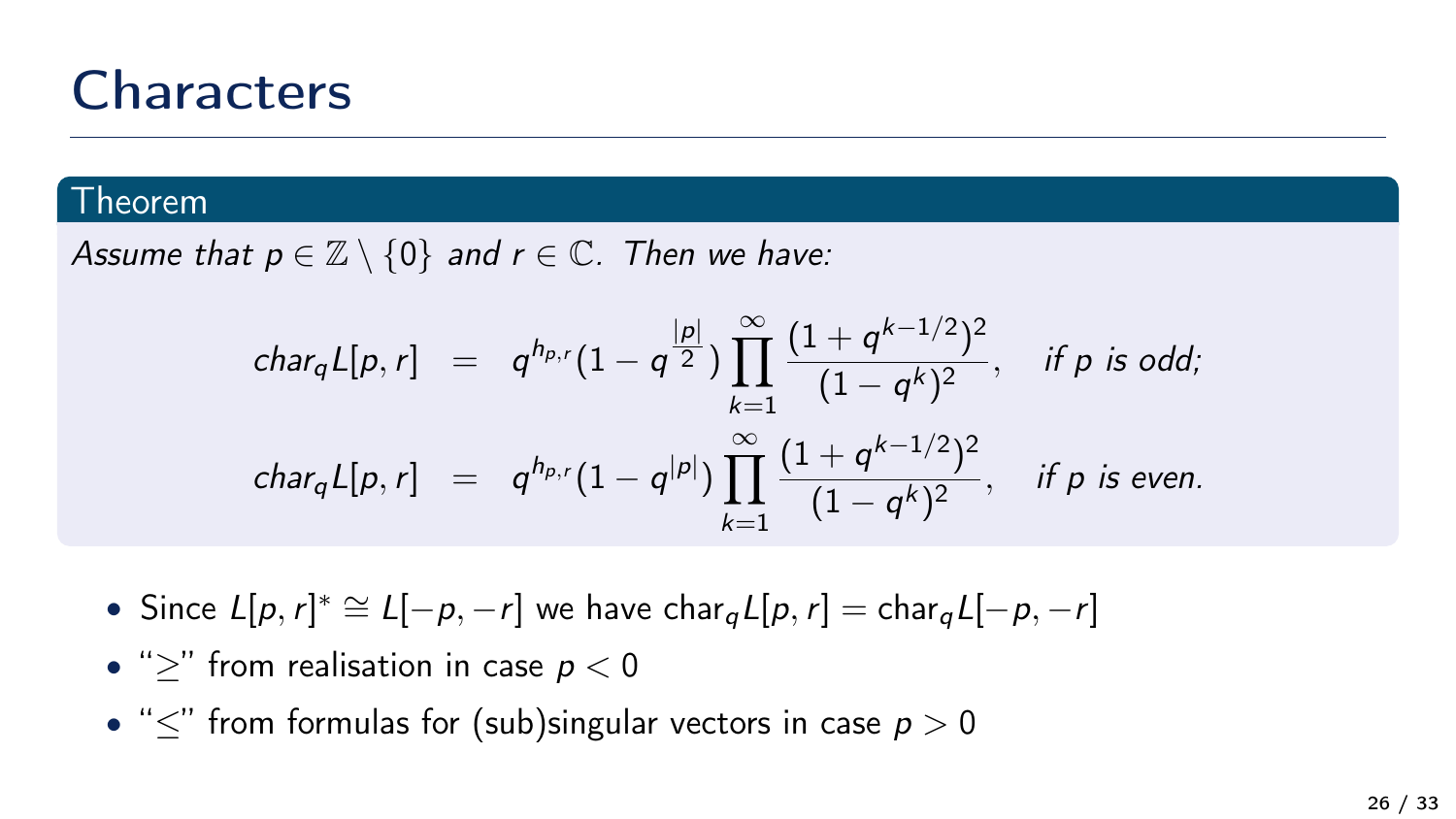## Singular vectors  $p < 0$

In  $\Pi(0)^\frac{1}{2}$  we have

$$
\left(L(-2) - \frac{c_L - 27}{24}c(-2) - \frac{1}{\sqrt{2}}\Psi^{-}(-\frac{1}{2})G(-\frac{3}{2}) - \frac{c_L - 15}{12}\Psi^{-}(-\frac{3}{2})\Psi^{-}(-\frac{1}{2})\right)e^{-c} = -\frac{1}{2}L(-1)\left(d(-1) - \Psi^{-}(-\frac{1}{2})\Psi^{+}(-\frac{1}{2})\right)e^{-c}
$$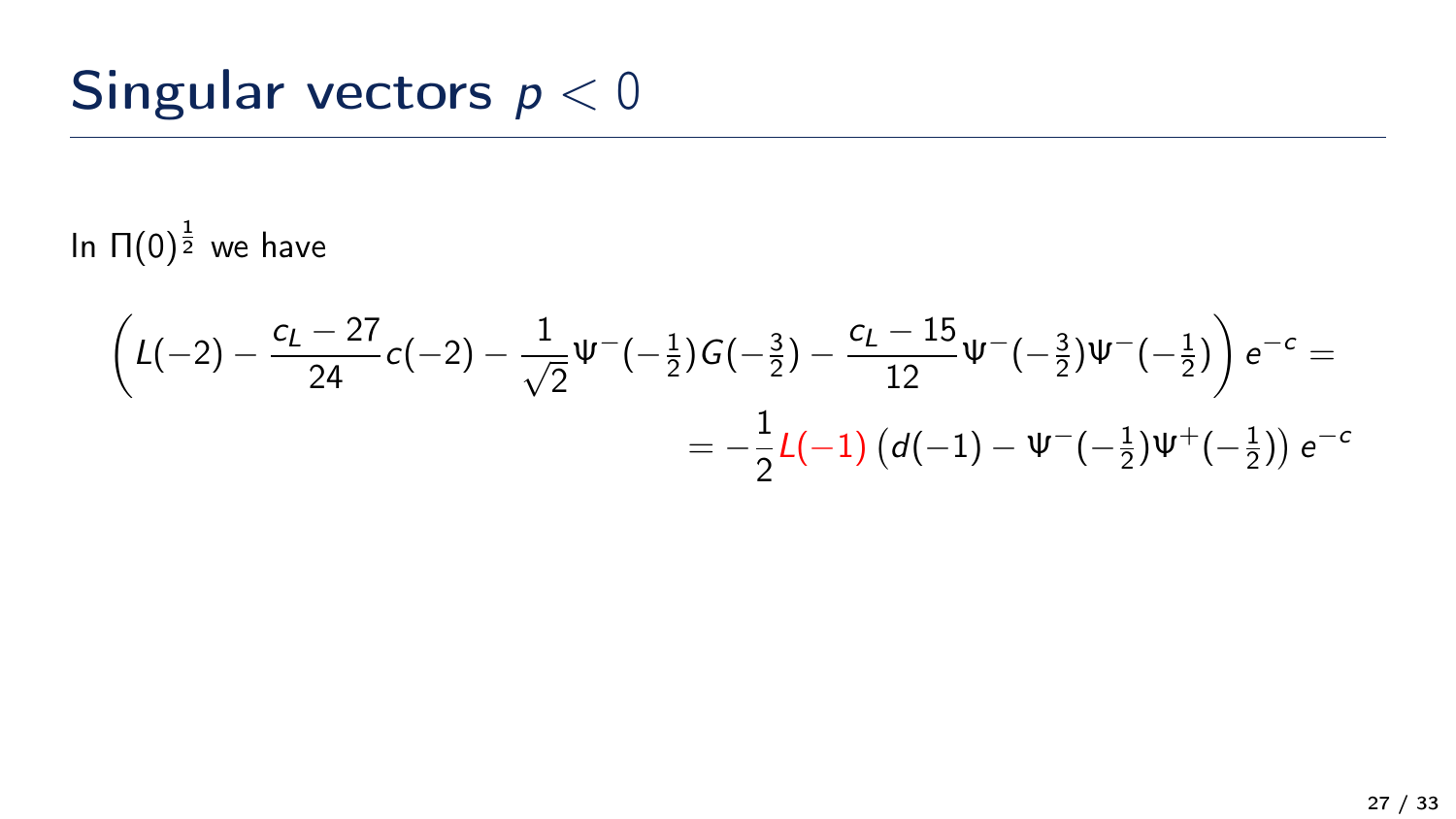## Singular vectors  $p < 0$

### In  $\Pi(0)^\frac{1}{2}$  we have

$$
\left(L(-2) - \frac{c_L - 27}{24}c(-2) - \frac{1}{\sqrt{2}}\Psi^{-}(-\frac{1}{2})G(-\frac{3}{2}) - \frac{c_L - 15}{12}\Psi^{-}(-\frac{3}{2})\Psi^{-}(-\frac{1}{2})\right)e^{-c} = -\frac{1}{2}L(-1)\left(d(-1) - \Psi^{-}(-\frac{1}{2})\Psi^{+}(-\frac{1}{2})\right)e^{-c}
$$

Since  $(L(-1)\nu)(0)=0$  for any  $\nu$  we get a nontrivial relation in  $\mathcal{F}_{\rho,r},\ \rho < 0$ :

$$
R[p,r]v_{p,r}=0.
$$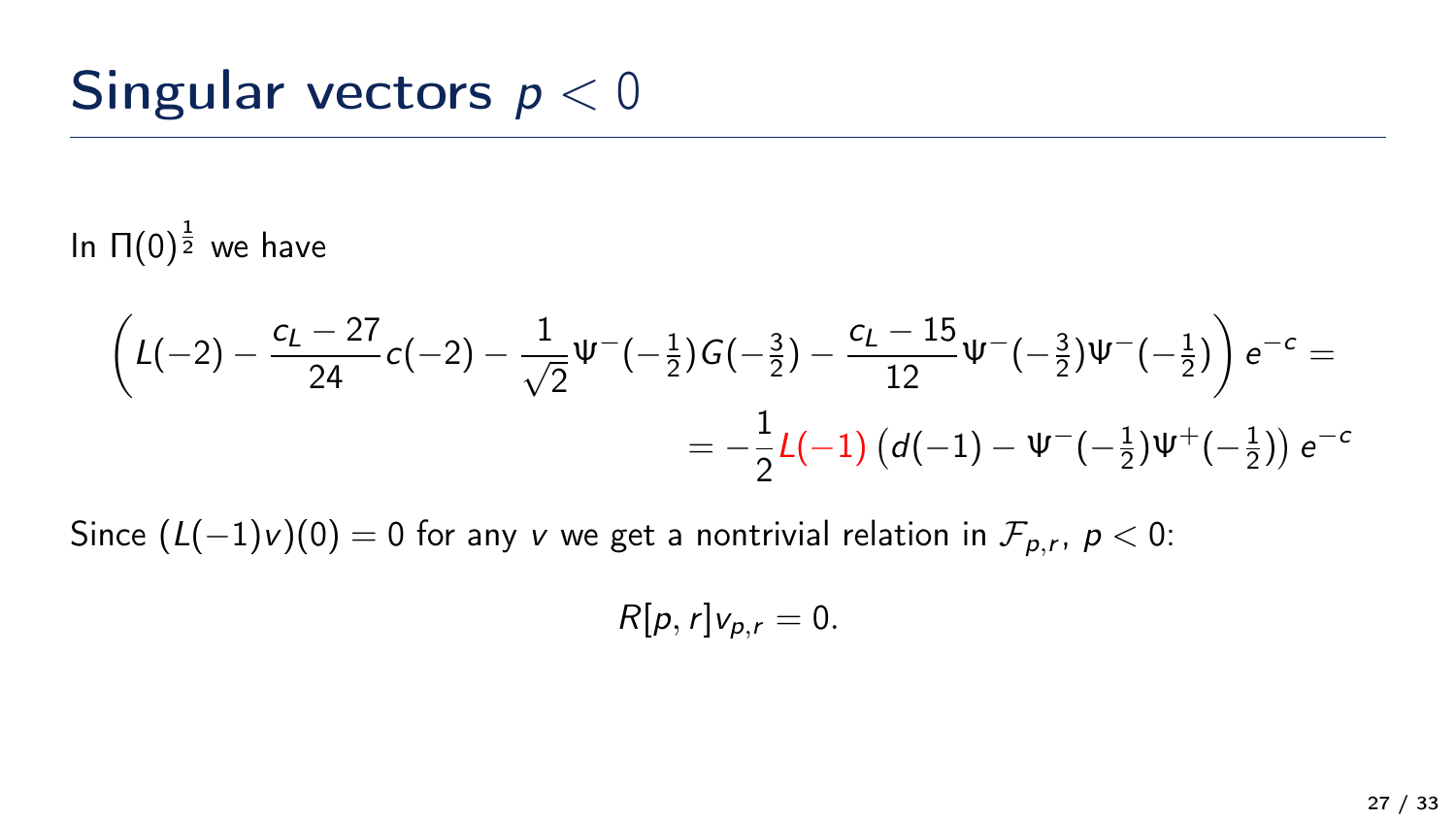## Formula  $p < 0$

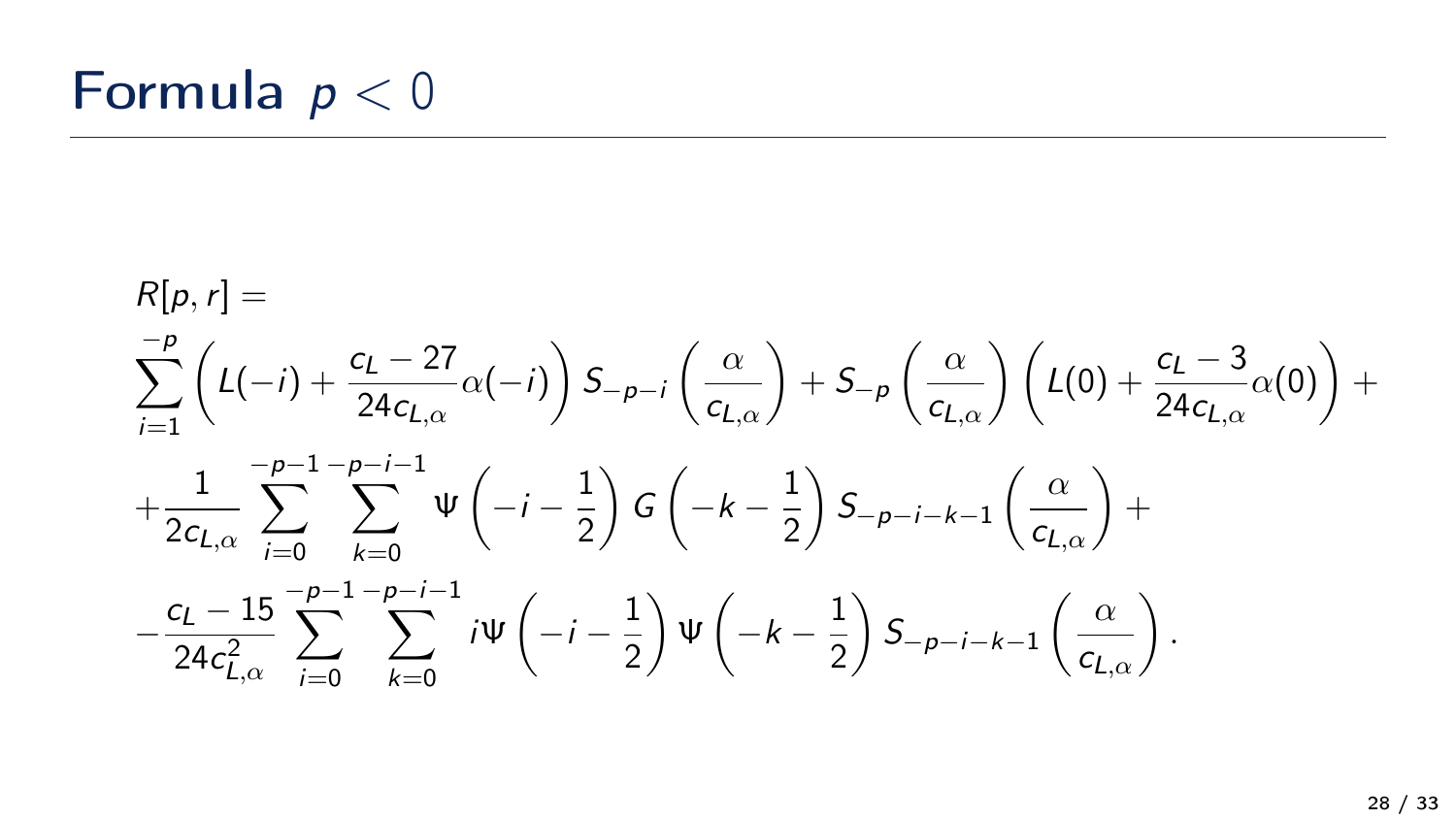## Singular vectors  $p < 0$

#### Theorem

Let  $p \in \mathbb{Z}_{\le 0}$ ,  $r \in \mathbb{C}$ . Then  $u_{p,r} = R[p, r]v_{p,r}$ , where is a non-trivial singular vector of weight  $h[p,r] - p = h[p,r+1]$  in  $V[p,r]$ .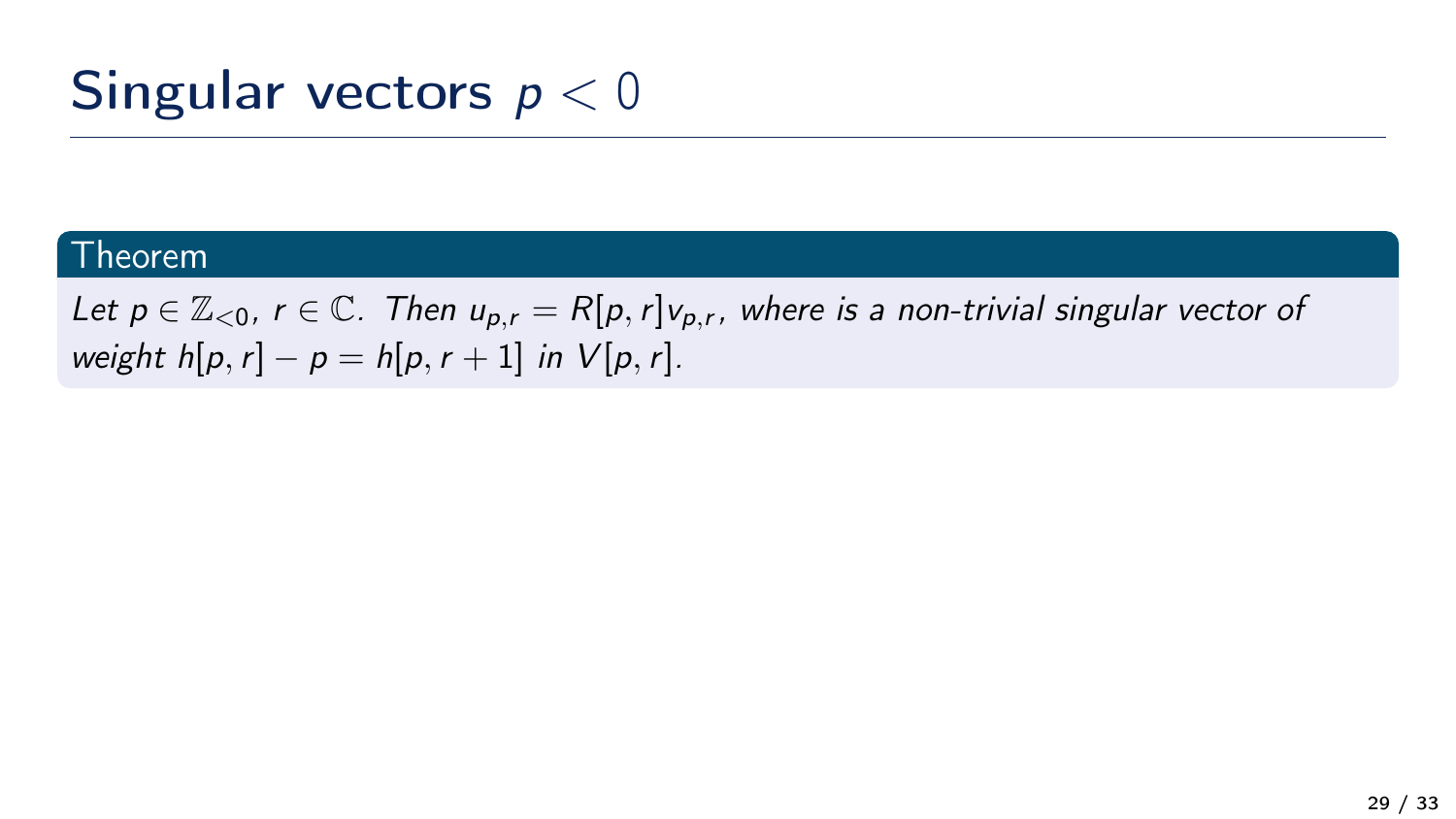## Singular vectors  $p < 0$

#### Theorem

Let  $p \in \mathbb{Z}_{\le 0}$ ,  $r \in \mathbb{C}$ . Then  $u_{p,r} = R[p, r]v_{p,r}$ , where is a non-trivial singular vector of weight  $h[p,r] - p = h[p,r+1]$  in  $V[p,r]$ .

If  $p < 0$  is odd there exists a singular vector of weight  $h[p,r] - \frac{p}{2} = h\left[ p, r + \frac{1}{2}\right]$  $\frac{1}{2}$ . We couldn't obtain the explicit formula in this case.

$$
G\left(\frac{p}{2}\right) \nu pr + \cdots
$$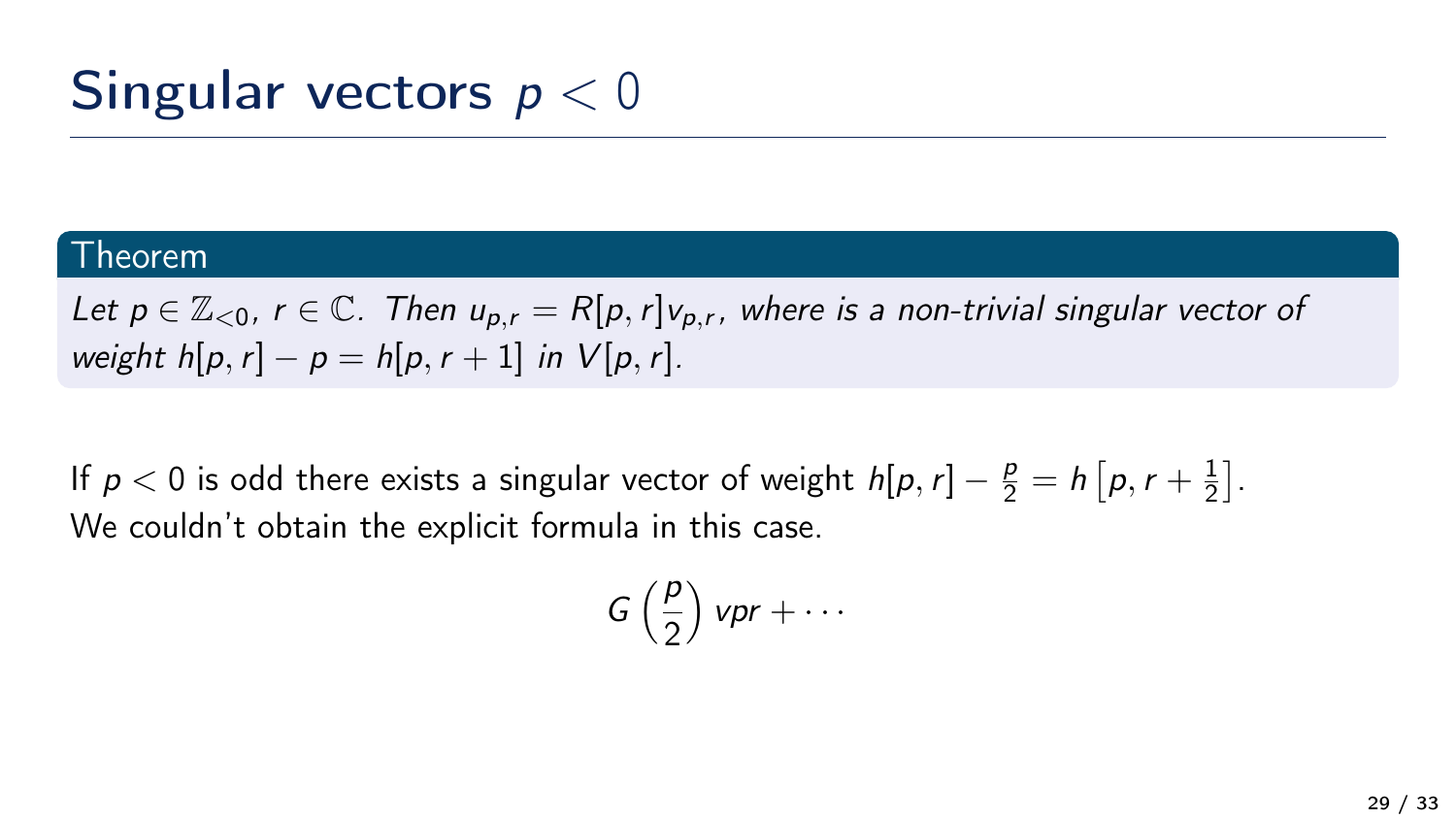## Structure  $p < 0$

#### Theorem

Assume that  $p \in \mathbb{Z} \setminus \{0\}$  is even. The maximal submodule of  $V[p, r]$  is isomorphic to  $V[p, r \pm 1].$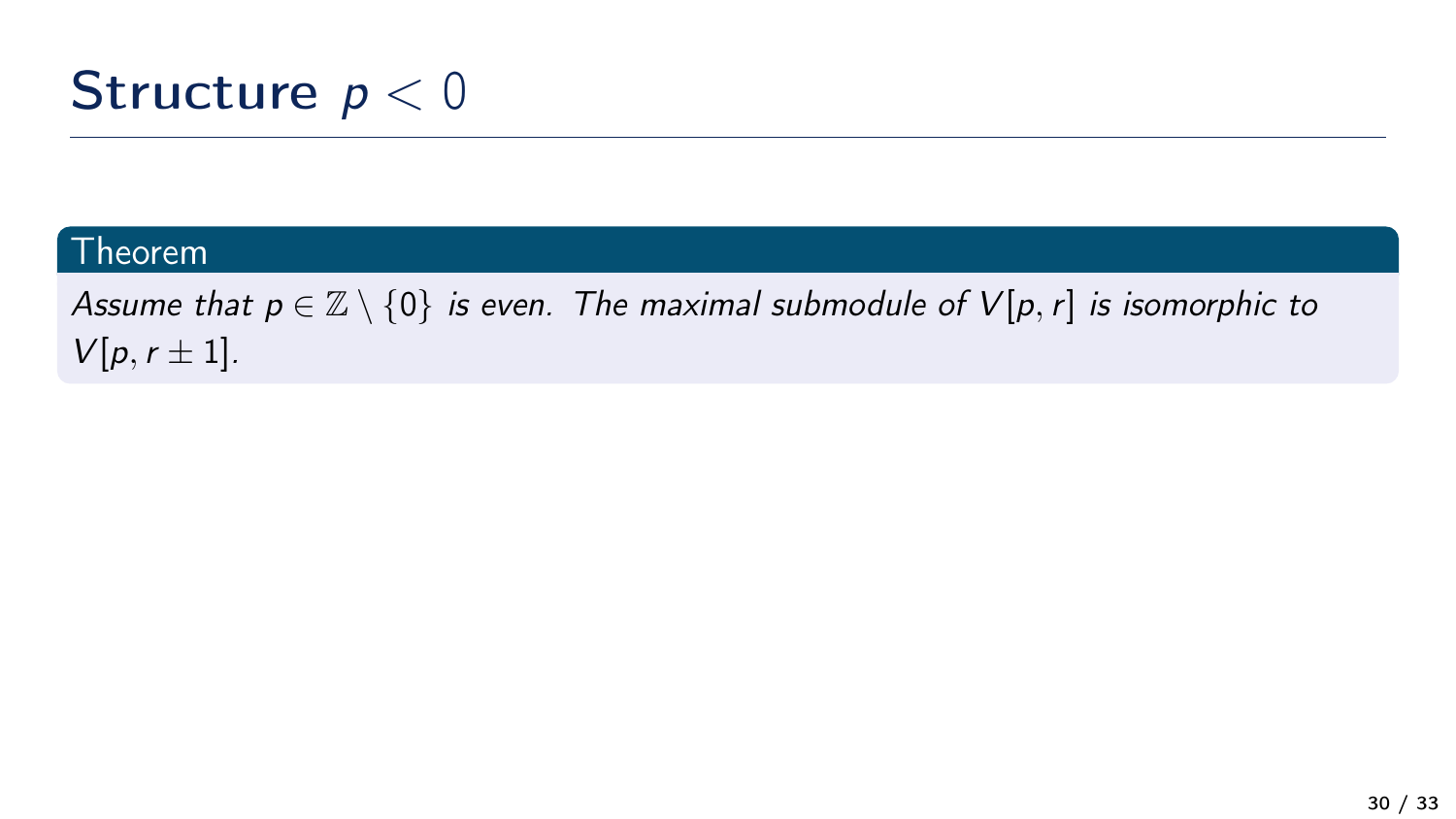## Structure  $p < 0$

#### Theorem

Assume that  $p \in \mathbb{Z} \setminus \{0\}$  is even. The maximal submodule of  $V[p, r]$  is isomorphic to  $V[p, r \pm 1].$ 

 $p > 0$  we already showed. For  $p < 0$  we proved that  $R[p, r]$  is not a zero divisor.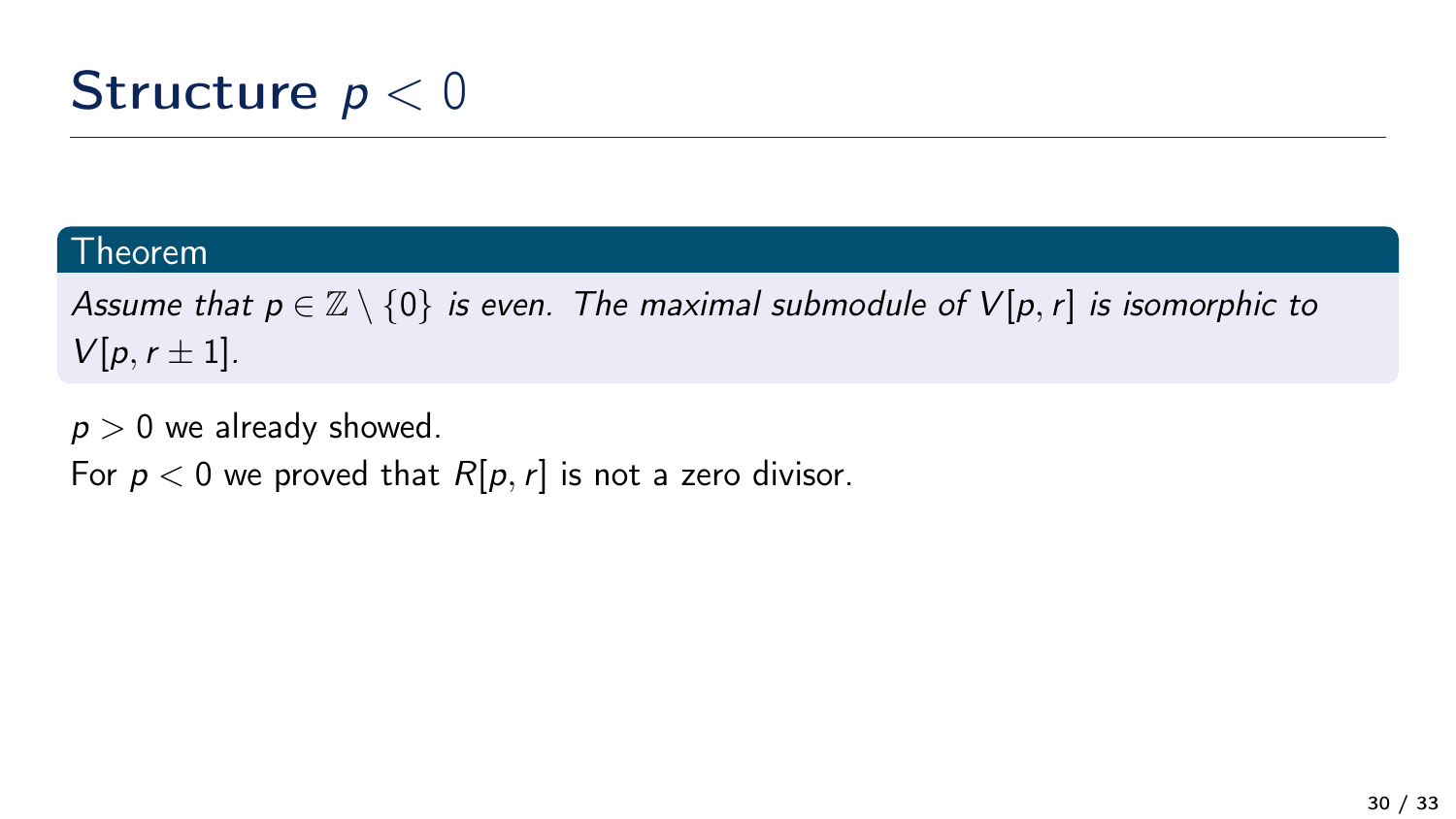## **Structure**  $p < 0$

#### Theorem

Assume that  $p \in \mathbb{Z} \setminus \{0\}$  is even. The maximal submodule of  $V[p, r]$  is isomorphic to  $V[p, r \pm 1].$ 

 $p > 0$  we already showed.

For  $p < 0$  we proved that  $R[p, r]$  is not a zero divisor.

#### Theorem

Assume that  $p \in \mathbb{Z}_{\leq 0}$  is odd. The maximal submodule of  $V[p, r]$  is isomorphic to  $V[p, r + \frac{1}{2}]$  $\frac{1}{2}$ .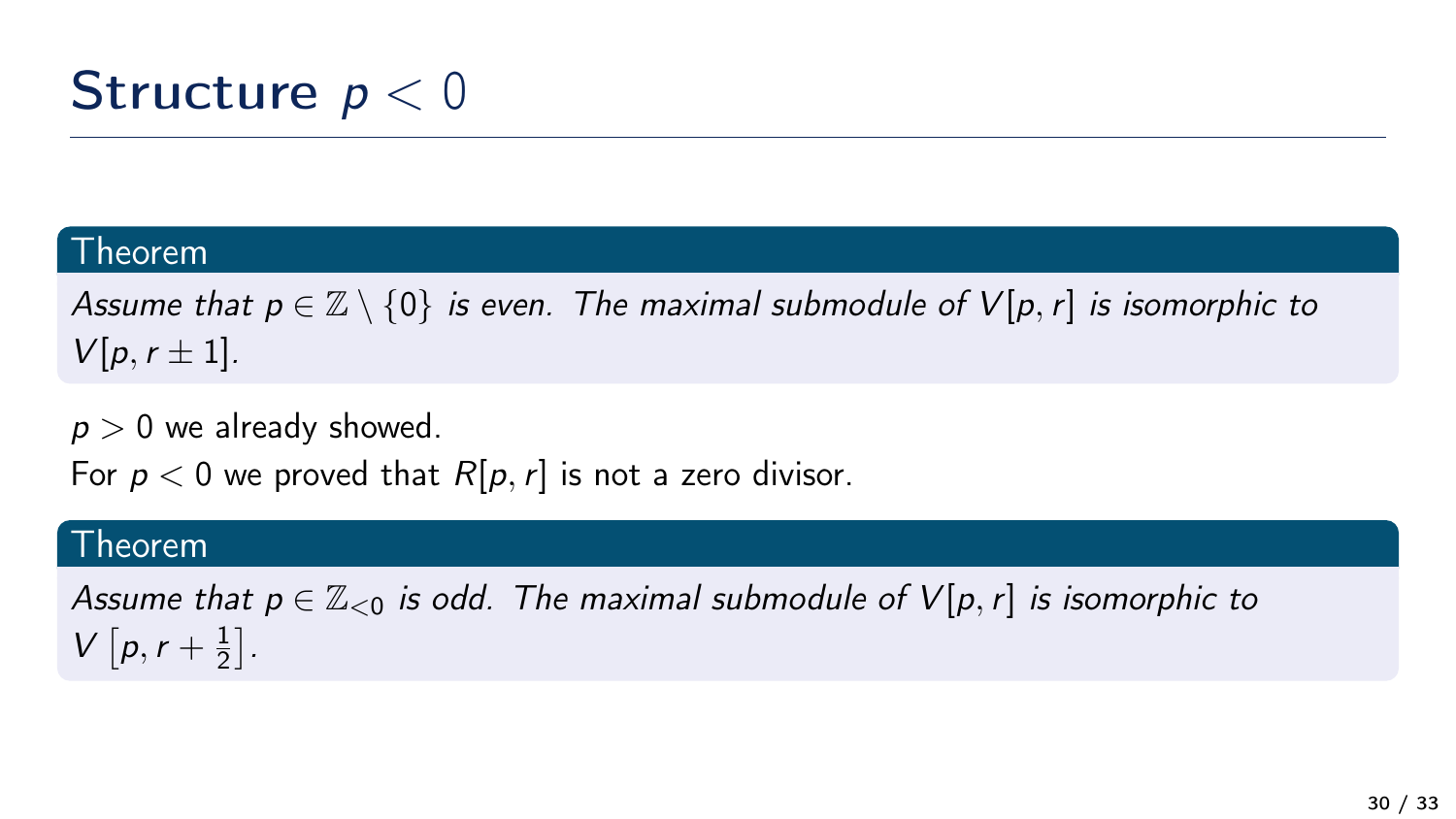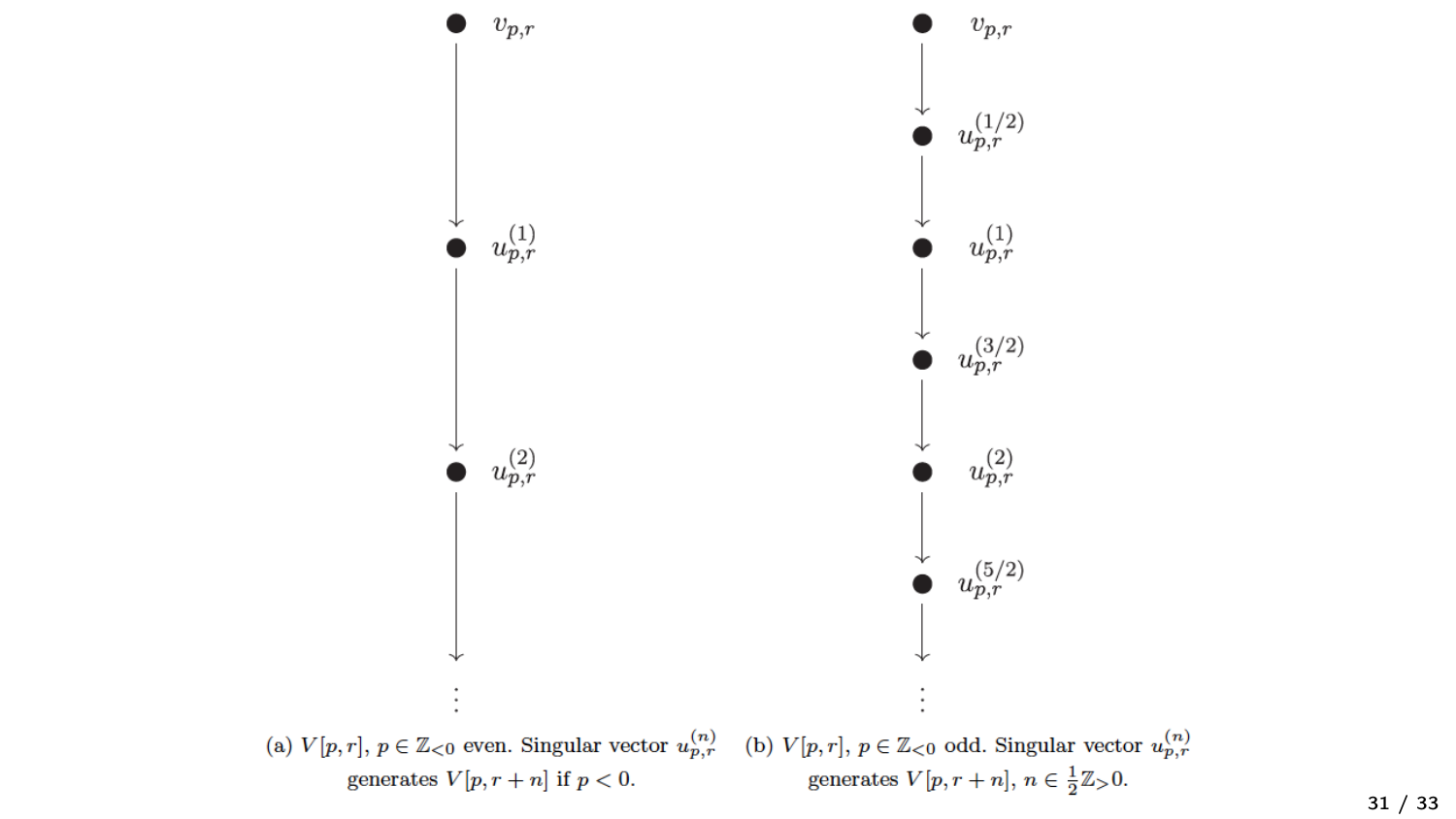## Screenings on  $\mathcal{F}_{p,r}$ ,  $p < 0$  even



Figure: Subsingular vector  $w^{(n-1)}$  generates  $\text{Ker}_{\mathcal{F}_{p,r}}(\mathcal{G}^{tw})^n$ ,  $n \in \mathbb{Z}_{>0}$ . 32 / 33